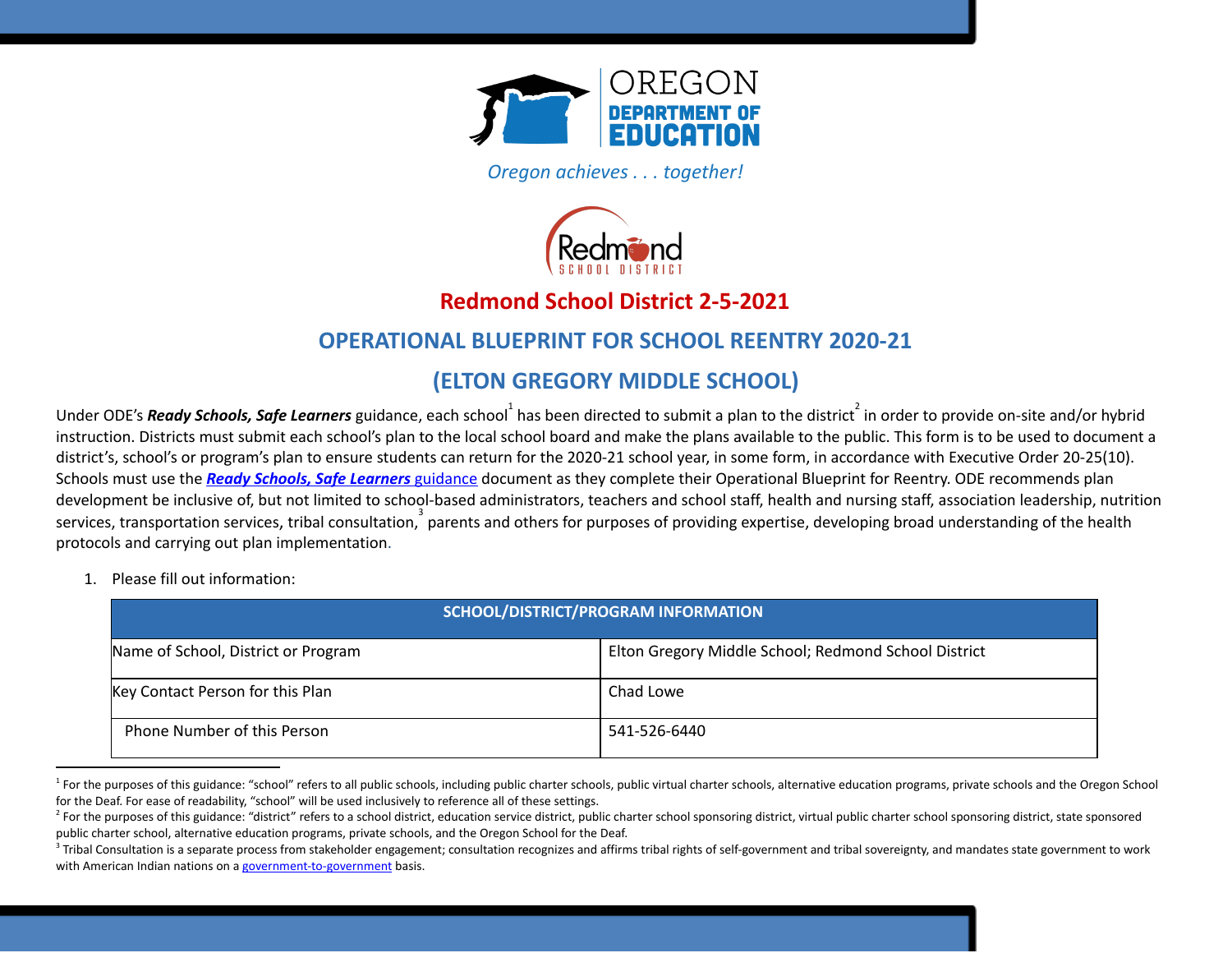| <b>Email Address of this Person</b>                                                                      | chad.lowe@redmondschools.org                                                                                                                                                                                                                                                                        |
|----------------------------------------------------------------------------------------------------------|-----------------------------------------------------------------------------------------------------------------------------------------------------------------------------------------------------------------------------------------------------------------------------------------------------|
| Sectors and position titles of those who informed the plan                                               | Superintendent, Middle School Principal, Executive Director of<br>Student Services, Transportation Supervisor, Director of Operations,<br>Assistant Director of Instructional Technology, Food Services Director                                                                                    |
| Local public health office(s) or officers(s)                                                             | Heather Kaisner, MS<br>Public Health Manager<br>Deschutes County Health Services<br>(541) 617-4705<br>Heather.Kaisner@deschutes.org<br>Communicable Disease Line: 541-322-7418<br>https://www.oregon.gov/oha/PH/PROVIDERPARTNERRESOURCES/LOC<br>ALHEALTHDEPARTMENTRESOURCES/Documents/Deschutes.pdf |
| Name of person Designated to Establish, Implement and Enforce<br><b>Physical Distancing Requirements</b> | Chad Lowe, Megan Storey, Troy Capps, Tony Pupo,                                                                                                                                                                                                                                                     |
| Intended Effective Dates for this Plan                                                                   | September 2020 through June 2021                                                                                                                                                                                                                                                                    |
| <b>ESD Region</b>                                                                                        | High Desert ESD                                                                                                                                                                                                                                                                                     |

2. Please list efforts you have made to engage your community (public health information sharing, taking feedback on planning, etc.) in preparing for school in 2020-21. Include information on engagement with communities often underserved and marginalized and those communities disproportionately impacted by COVID-19.

With a desire to support the diverse needs of students, families, and employees in the Redmond School District, equity has been our main focus. All families within the Redmond School District have been surveyed regarding the challenges and successes related to Distance Learning for All and their preferences and comfort level for both in-person and distance learning for the 2020-21 school year. This information along with data related to student engagement and success will be used to identify focal communities of students in need of targeted support.

Our staff is dedicated to placing our focal communities at the center of our planning for 2020-21 school year. Across our district, our focal students will have preference to in-person learning. Students with disabilities, emerging bilingual students and those identified as "at-risk" will have access to 5 days a week in-person learning. Remaining students will have access to a hybrid model of in-person and distance learning with full-time distance learning being available for students at the request of families.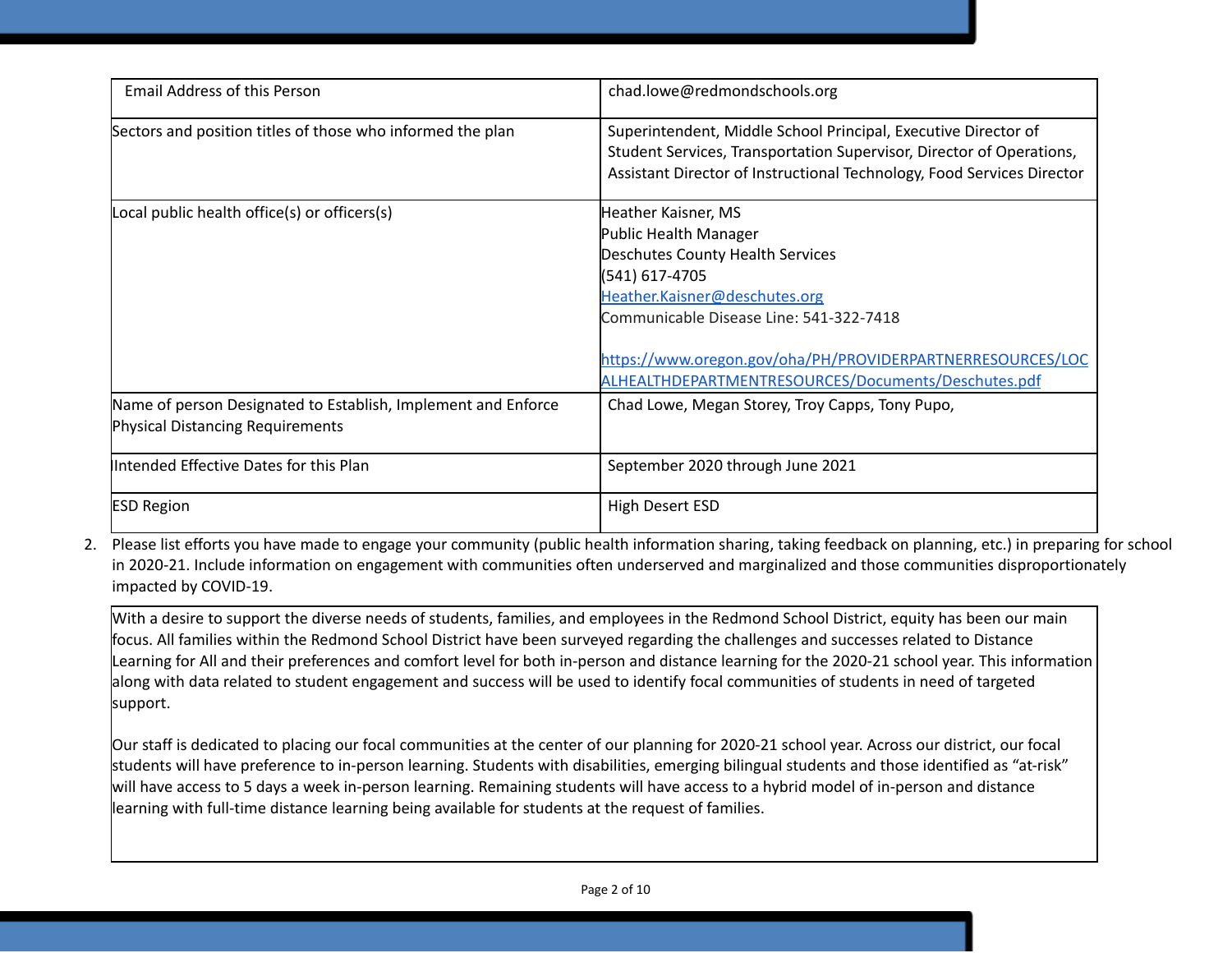Among students in the Redmond School District,

- 32% access free and reduced lunch
- 13% identify as students of color
- $\bullet$  14% experience special needs
- 3% require accommodations from a 504 Plan
- $\bullet$  2% are emerging bilingual students
- 3. Indicate which instructional model will be used.

*Select One:* ☐ **On Site Learning** ☒ **Hybrid Learning** ☒ **Comprehensive Distance Learning**

- 4. If you selected Comprehensive Distance Learning, you only have to fill out the green portion of the Operational Blueprint for Reentry (i.e., page 2 in the initial template).
- 5. If you selected On-Site Learning or Hybrid Learning, you have to fill out the blue portion of the Operational Blueprint for Reentry (i.e., pages 3-15 in the initial template) and [submit](https://app.smartsheet.com/b/form/a4dedb5185d94966b1dffc75e4874c8a) online. ([https://app.smartsheet.com/b/form/a4dedb5185d94966b1dffc75e4874c8a\)](https://app.smartsheet.com/b/form/a4dedb5185d94966b1dffc75e4874c8a) by August 15, 2020 or prior to the beginning of the 2020-21 school year.

\* **Note:** Private schools are required to comply with only sections 1-3 of the *Ready Schools, Safe Learners* guidance.

# **REQUIREMENTS FOR COMPREHENSIVE DISTANCE LEARNING OPERATIONAL BLUEPRINT**

*This section must be completed by any school that is seeking to provide instruction through Comprehensive Distance Learning. Schools providing On-Site or Hybrid Instructional Models do not need to complete this section.* 

### Describe why you are selecting Comprehensive Distance Learning as the school's Instructional Model for the effective **dates of this plan.**

NOTE: Due to the recent changes from the Oregon Department of Education and the Oregon Health Authority, and *Redmond School District's ability to meet health and safety requirements with fidelity, Redmond School District* secondary schools (grades 6-12) will be implementing a hybrid model of instruction starting the week of February 22nd, *2021.*

Complete after June 30, 2020 when Comprehensive Distance Learning Guidance is released by ODE.] Describe how your **school's model aligns to the Comprehensive Distance Learning Guidance.**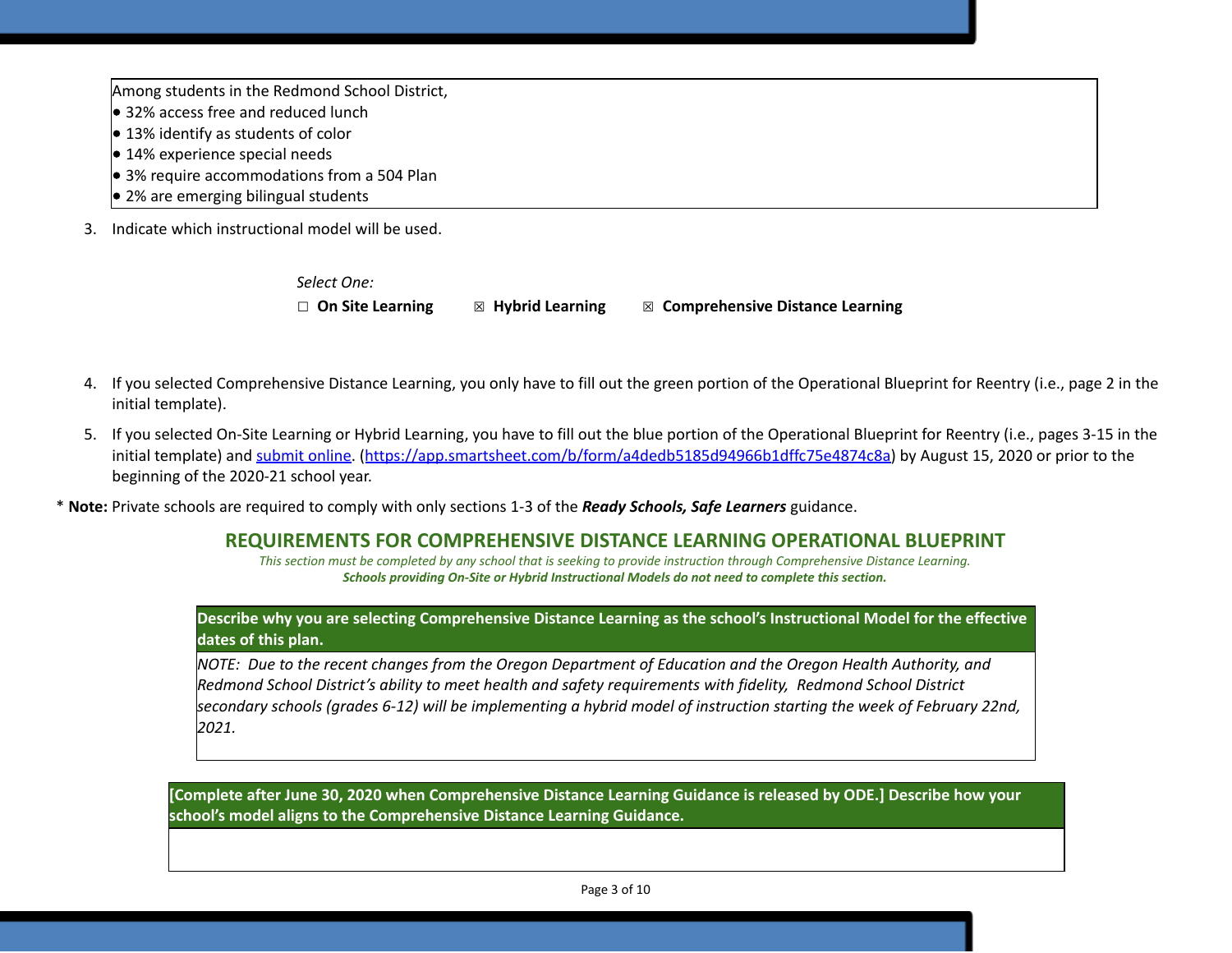Redmond's Comprehensive Distance Learning (CDL) model will be distinctively different from what was offered in the Spring. Redmond School District Comprehensive Distance Learning model:

- Using *Canvas* Learning Management System, students will log into one single portal for their daily coursework and communication with teachers, providing predictable schedules and routines.
- Redmond School District teachers will teach courses with graded assignments and course grades. Progress will be monitored and feedback provided.
- Attendance for students will be taken daily.
- Redmond School District teachers will use a standards-based comprehensive curriculum by Florida Virtual School, which is specifically designed for online learning. RSD teachers will use this curriculum for both on-site and online learning to ensure consistency when students transition back to the classroom. Teachers also have the ability to customize the curriculum based on their students' needs.
- Daily instruction from the teacher (live or recorded) will keep students strongly connected to teachers and classmates.
- Students will also have opportunities to get individual support from their teachers as needed.
- Clarity will be provided around attendance and participation.
- Greater family engagement and partnership.

If you are interested in learning more about Canvas, you can watch these helpful videos:

- Canvas parent overview video: <https://youtu.be/t-5sWZODhY8>
- Canvas overview video: <https://youtu.be/7tdrDiVSyLA>

The district will also provide services for students on IEPs and those with 504 plans. These individualized supports will be integrated into the Comprehensive Distance Learning model. The Oregon Department of Education released guidance for Special Education on August 11th, with specific information regarding students on IEPs.

Families and students who choose to participate in our **Full-Time Online** as a more permanent or long-term option will use the same Canvas platform and Florida Virtual School curriculum as well. These students will continue learning online regardless of state metrics and the status of in-person instruction. This program is also taught by Redmond School District teachers and uses the same resources, but will be online for the entire school year.

Describe the school's plan, including the anticipated timeline, for returning to Hybrid Learning or On-Site Learning consistent **with the** *Ready Schools, Safe Learners* **guidance.**

Beginning January 1st, 2021, the Health Metrics for Returning to In-Person Instruction shifted from a mandatory requirement to advisory recommendations. This allows local schools to collaborate with staff, local public health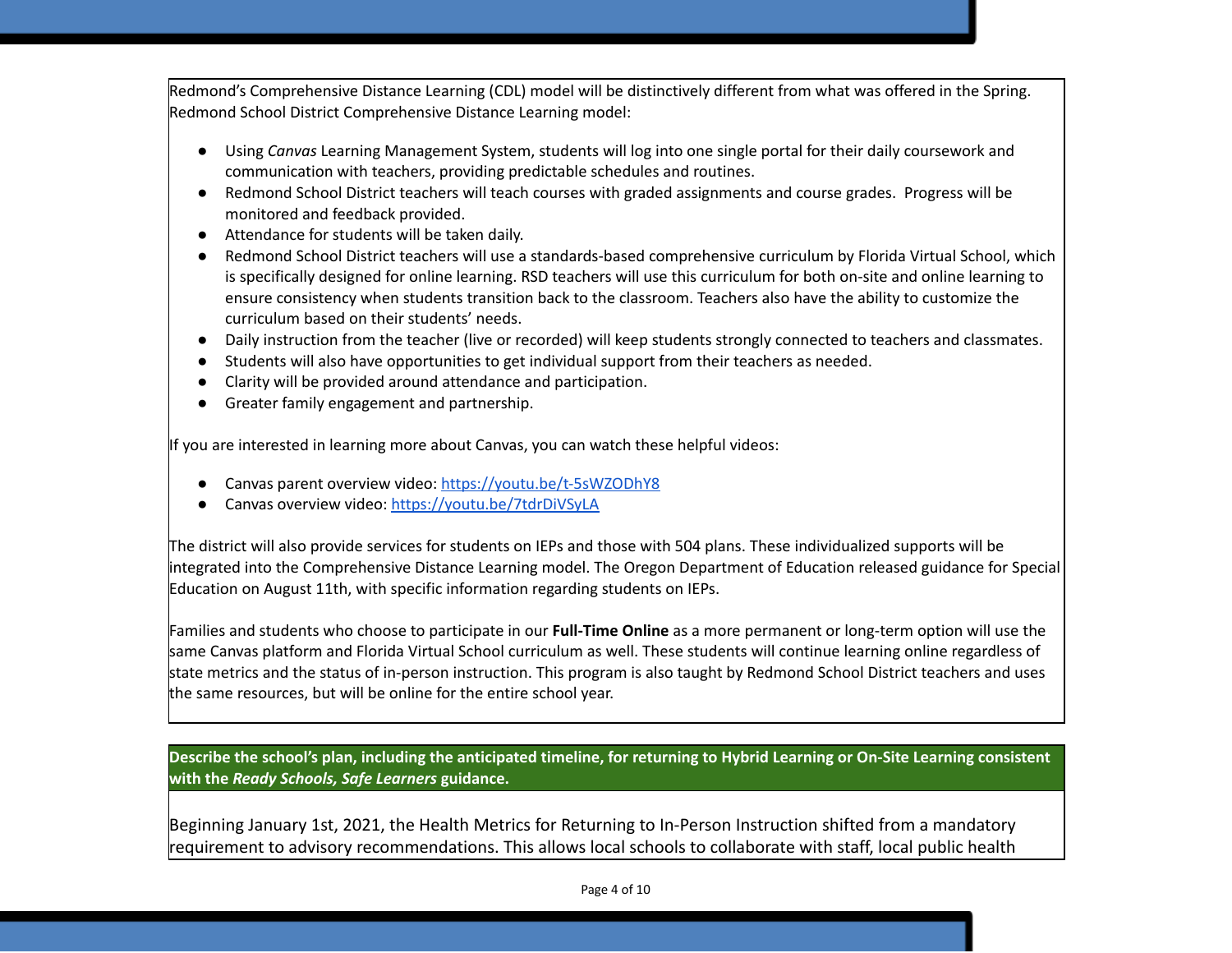authorities, and the community to consider a number of factors to make local determinations on when it is appropriate to shift to in-person instruction through an On-Site or Hybrid Instructional Model. These factors include, but are not limited to:

- County COVID-19 conditions as well as more localized health conditions,
- Readiness to meet the public health and safety requirements in sections 1-3 of this guidance, Staff capacity across instructional models,
- Impacts on student academic growth and success,
- Impacts on student physical and mental health, and
- Disproportionate impacts of COVID-19 and education under various models.

While the metrics are now recommendations only, there are important considerations Redmond School District took into account to ensure a consistent and stable learning environment.

Redmond School District considered two Important Factors in determining when to return to in- person instruction:

- 1. Community case counts (or case rates) are low enough that the community is not regularly introducing new COVID-19 cases into the school - which destabilizes the learning environment as contact tracing leads to quarantining.
- *2.* The ability to implement public health and safety protocols/requirements in the school with fidelity. This includes diligent entry screening, universal use of face coverings, physical distancing, cohorting, frequent handwashing, and all of RSSL sections 1-3.

The routines and structures lined out below will guide the work to keep students and staff safe in the hybrid learning model.

The remainder of this operational blueprint is not applicable to schools operating a Comprehensive Distance Learning Model. **ESSENTIAL REQUIREMENTS FOR HYBRID / ON-SITE OPERATIONAL BLUEPRINT**

*This section must be completed by any school that is providing instruction through On-Site or Hybrid Instructional Models. Schools providing Comprehensive Distance Learning Instructional Models do not need to complete this section.*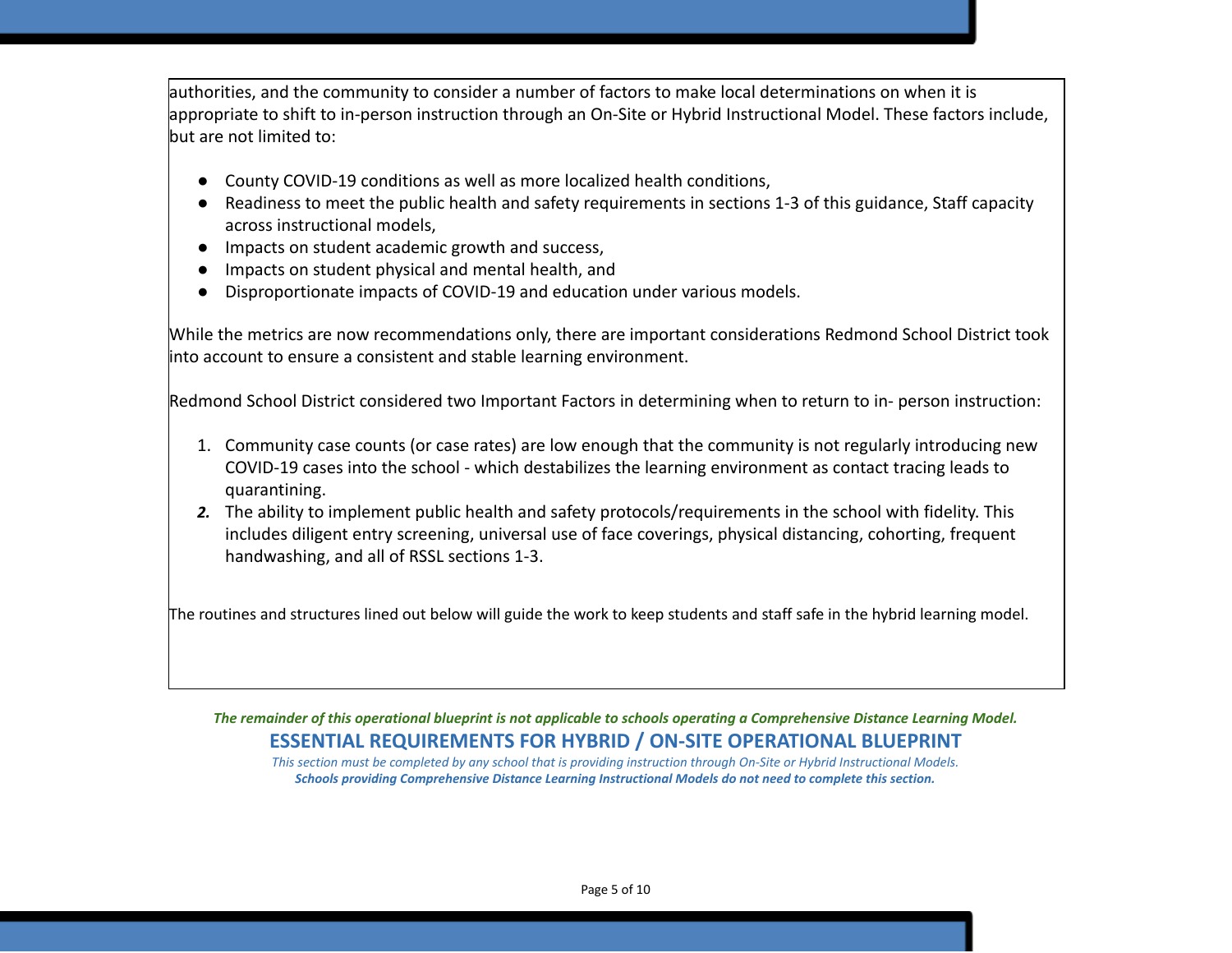

# **1. Public Health Protocols**

#### **1a. COMMUNICABLE DISEASE MANAGEMENT PLAN FOR COVID-19**

|                                                                           | <u>UMMUNUMBE DIJEMJE MANAUENIEN I I EMN I UN U</u>                                 |
|---------------------------------------------------------------------------|------------------------------------------------------------------------------------|
| <b>OHA/ODE Requirements</b>                                               | <b>Hybrid/Onsite Plan</b>                                                          |
| ⊠ Conduct a risk assessment as required by OSHA administrative rule       | <b>District Protocols:</b>                                                         |
| OAR 437-001-0744(3)(g).                                                   | Redmond School District Communicable Disease Plan                                  |
| • OSHA has developed a risk assessment template                           |                                                                                    |
| Implement measures to limit the spreads of COVID-19 within the            | Oregon School Nurse's COVID-19 Toolkit                                             |
| school setting.                                                           |                                                                                    |
| $\boxtimes$ Update written Communicable Disease Management Plan to        | EGMS:                                                                              |
| specifically address the prevention of the spread of COVID-19.            | Custodial staff communication plan and cleaning rotation for rooms that are        |
| Examples are located in the Oregon School Nurses Association (OSNA)       | used daily for Staff students learning groups, Limited in person instruction       |
| COVID-19 Toolkit.                                                         | groups, and once we have transitioned to a hybrid learning model.                  |
|                                                                           |                                                                                    |
| Review OSHA requirements for infection control plan to                    | Care room with dividers, created in the EGMS conference room.                      |
| ensure that all required elements are covered by your                     |                                                                                    |
| communicable disease management plan, including making                    | Stable cohort daily log and individual student log maintained by the               |
| the plan available to employees at their workplace.                       | attendance secretary and communicated with the district.                           |
| Requirements are listed in OSHA administrative rule OAR                   |                                                                                    |
| 437-001-0744(3)(h).                                                       | Chad Lowe will be the designated staff member to ensure that the school            |
| OSHA has developed a sample infection control plan.                       | follows the process and provides updated information regarding current             |
| ⊠ Designate a single point-person at each school to establish,            | instructional models and student counts and reports these data in ODE's            |
| implement, support and enforce all RSSL health and safety protocols,      | COVID-19 Weekly School Status system.                                              |
| including face coverings and physical distancing requirements,            |                                                                                    |
| consistent with the Ready Schools, Safe Learners guidance and other       | RSD is utilizing an online Building entry log for itinerant staff. There is also a |
| guidance from OHA. This role should be known to all staff in the          | paper log for persons entering the building.                                       |
| building with consistent ways for licensed and classified staff to access |                                                                                    |
| and voice concerns or needs.                                              |                                                                                    |
|                                                                           |                                                                                    |
| $\boxtimes$ Create a simple process that allows for named and anonymous   |                                                                                    |
| sharing of concerns that can be reviewed on a daily and weekly basis      |                                                                                    |
| by the designated RSSL building point-person. Example: Anonymous          |                                                                                    |
| survey form or suggestion box where at least weekly submissions and       |                                                                                    |
| resolutions are shared in some format.                                    |                                                                                    |
|                                                                           |                                                                                    |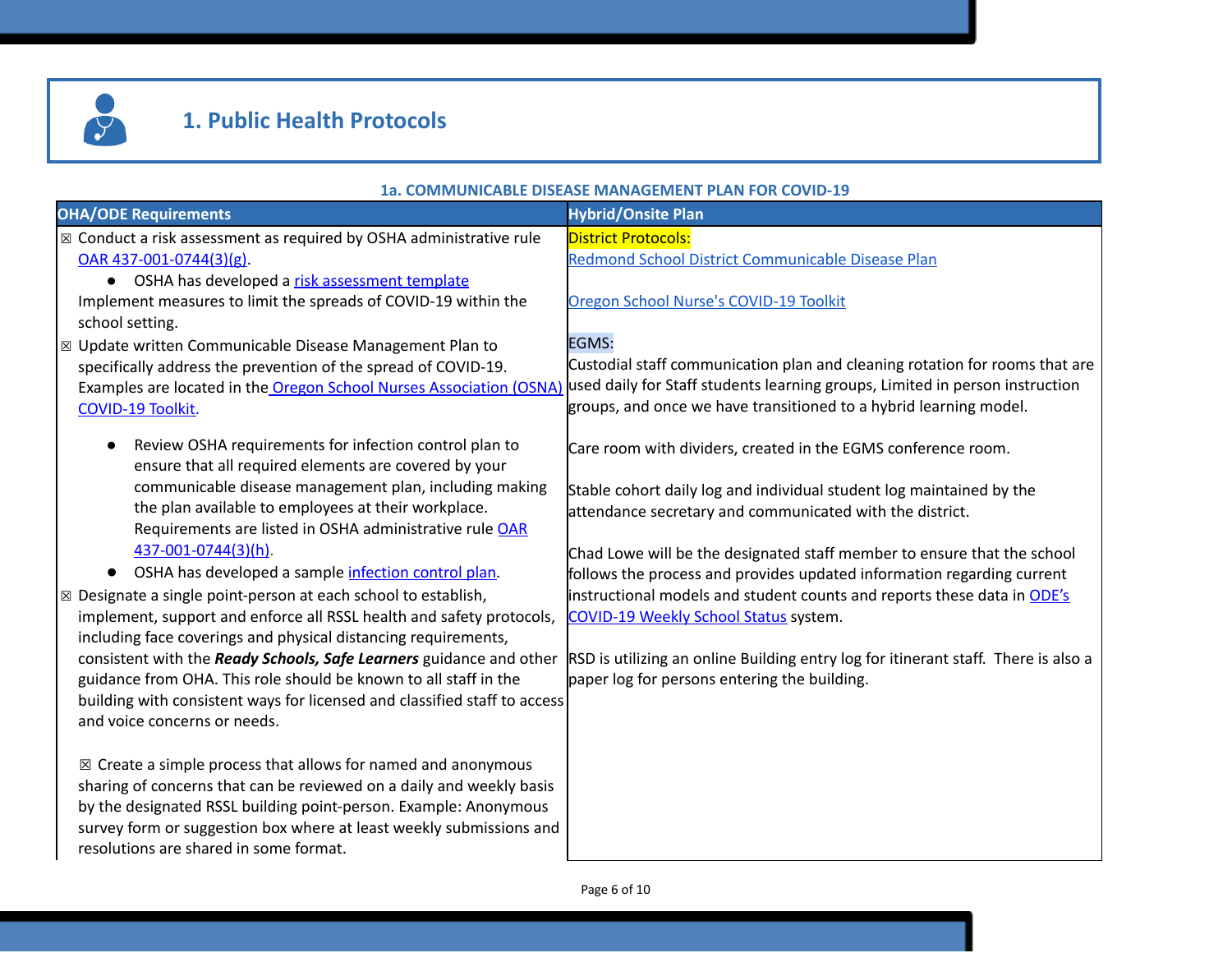- $\boxtimes$  Include names of the LPHA staff, school nurses, and other medical experts who provided support and resources to the district/school policies and plans. Review relevant local, state, and national eviden c e to inform plan.
- ⊠ Process and procedures to train all staff in sections 1 3 of the *Ready* **Schools, Safe Learners** guidance. Consider conducting the training virtually, or, if in-person, ensure physical distancing is maintained.
- ⊠ Protocol to notify the local public health authority (LPHA [Director](https://www.oregon.gov/oha/ph/providerpartnerresources/localhealthdepartmentresources/pages/lhd.aspx)y by [C](https://www.oregon.gov/oha/ph/providerpartnerresources/localhealthdepartmentresources/pages/lhd.aspx)ounty) of any confirmed COVID-19 cases among students or staff.
- ☒ Plans for systematic disinfection of classrooms, offices, bathrooms and activity areas.
- $\boxtimes$  Process to report to the LPHA any cluster of any illness among staff or students.
- $\boxtimes$  Protocol to cooperate with the LPHA recommendations and provide all logs and information in a timely manner.
- $\boxtimes$  Protocol for screening students and staff for symptoms (see section 1f of the *Ready Schools, Safe Learners* guidance).
- $\boxtimes$  Protocol to isolate any ill or exposed persons from physical contact with others.
- ⊠ Protocol for communicating potential COVID-19 cases to the school community and other stakeholders (see section 1e of the *Ready Schools, Safe Learners* guidance).
- $\boxtimes$  Create a system for maintaining daily logs for each student/cohort for the purposes of contact tracing. This system needs to be made in consultation with a school/district nurse or an LPHA official.
	- If a student(s) is part of a stable cohort (a group of students that are consistently in contact with each other or in multiple cohort groups) that conform to the requirements of cohorting (see section 1d of the *Ready Schools, Safe Learners* guidance), the daily log may be maintained for the cohort.
	- If a student(s) is not part of a stable cohort, then an individual student log must be maintained.
- $\boxtimes$  Required components of individual daily student/cohort logs include:
	- Child's name
	- Drop off/pick up time

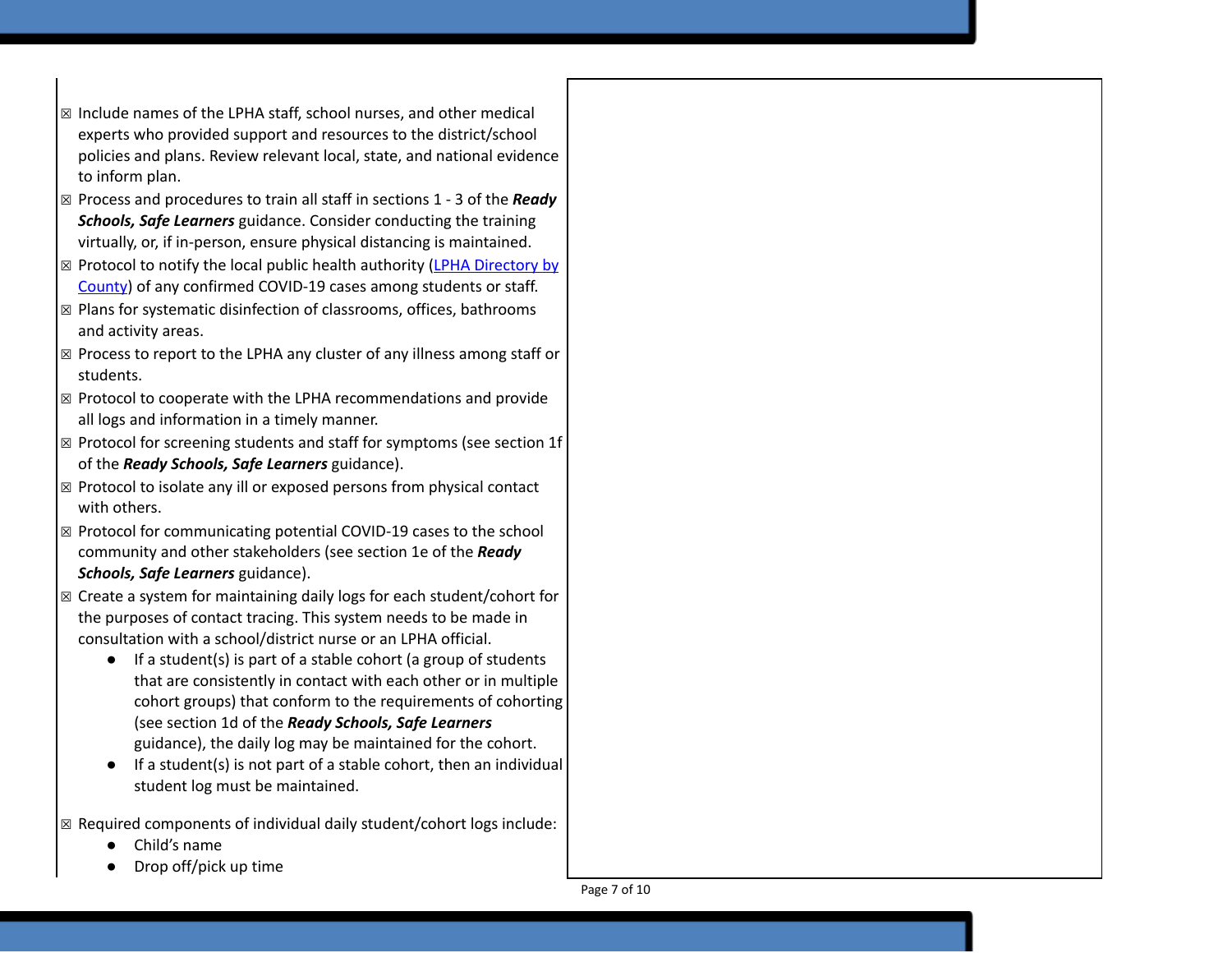- Parent/guardian name and emergency contact information
- All staff (including itinerant staff, substitutes, and guest teachers) names and phone numbers who interact with a stable cohort or individual student

☒ Protocol to record/keep daily logs to be used for contact tracing for a minimum of four weeks to assist the LPHA as needed.

- See supplemental guidance on LPHA/school partnering o[n](https://www.oregon.gov/ode/students-and-family/healthsafety/Documents/LPHA%20Capacity%20Needs%20and%20Contact%20Tracing.pdf) [contact](https://www.oregon.gov/ode/students-and-family/healthsafety/Documents/LPHA%20Capacity%20Needs%20and%20Contact%20Tracing.pdf) tracing.
- Refer to OHA Policy on Sharing COVID-19 [Information](https://www.oregon.gov/ode/students-and-family/healthsafety/Documents/Sharing%20COVID%20Information%20with%20Schools.pdf)

| $\mathbb{Z}$ Protocol to record/keep daily logs to be used for contact tracing for a |
|--------------------------------------------------------------------------------------|
| minimum of four weeks to assist the LPHA as needed.                                  |

 $\boxtimes$  Process to ensure that all itinerant and all district staff (maintenance, administrative, delivery, nutrition, and any other staff) who move between buildings keep a log or calendar with a running four-week history of their time in each school building and who they were in contact with at each site.

☒ Process to ensure that the school reports to and consults with the LPHA regarding cleaning and possible classroom or program closure if anyone who has entered school is diagnosed with COVID-19.

☒ Designate a staff member and process to ensure that the school provides updated information regarding current instructional models a[n](https://www.oregon.gov/ode/students-and-family/healthsafety/Pages/2020-21-School-Status.aspx)d student counts and reports these data in ODE's [COVID-19](https://www.oregon.gov/ode/students-and-family/healthsafety/Pages/2020-21-School-Status.aspx) Weekly [School](https://www.oregon.gov/ode/students-and-family/healthsafety/Pages/2020-21-School-Status.aspx) Status system.

☒ Protocol to respond to potential outbreaks (see section 3 of the *Ready Schools, Safe Learners* guidance).

#### **1b. HIGH-RISK POPULATIONS**

| <b>OHA/ODE Requirements</b>                                                | <b>Hybrid/Onsite Plan</b>  |
|----------------------------------------------------------------------------|----------------------------|
| $\mathbb{R}$ Serve students in high-risk population(s) whether learning is | <b>District Protocols:</b> |
| happening through On-Site, Hybrid (partially On-Site and partially         |                            |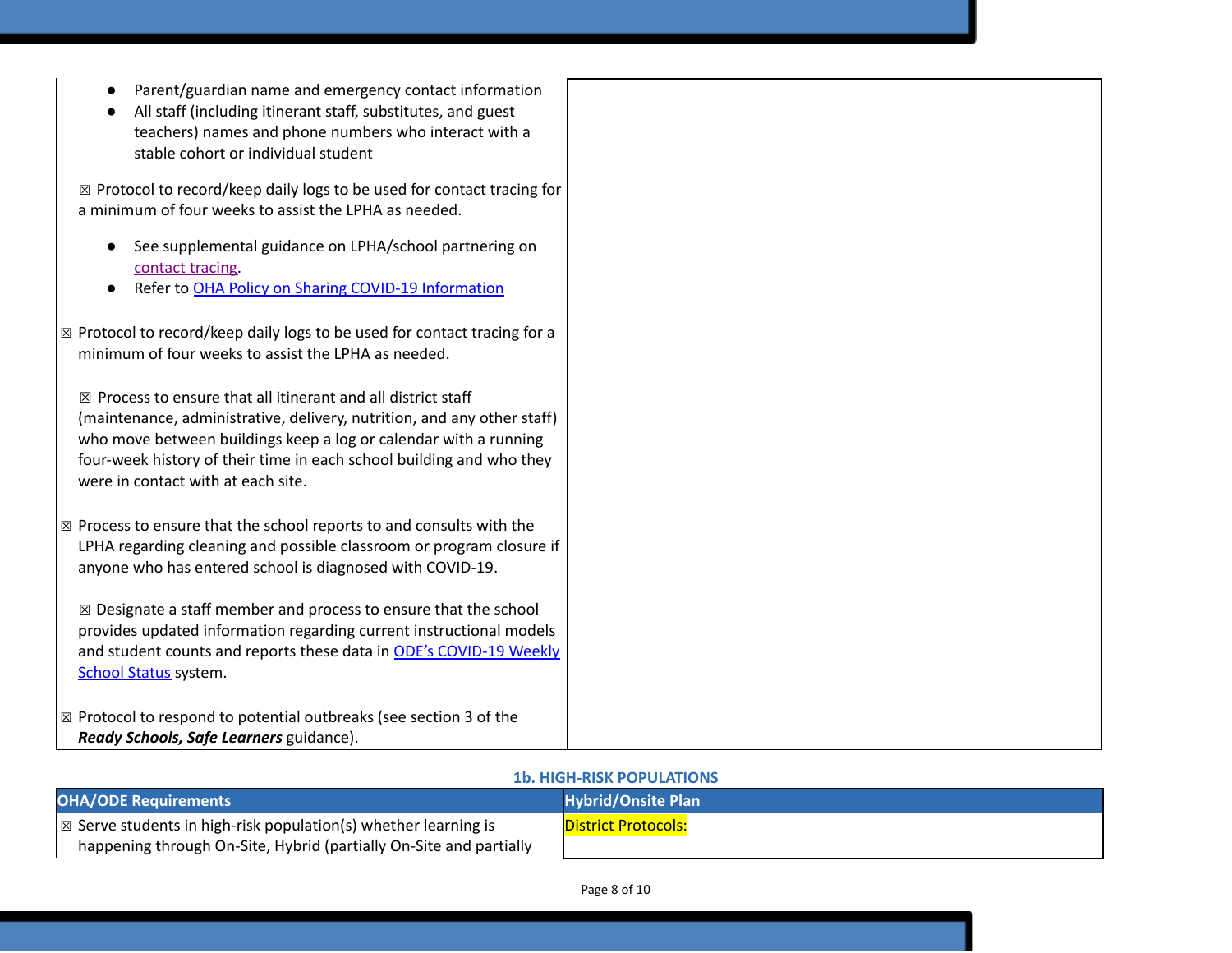Comprehensive Distance Learning models), or Comprehensive Distance Learning models.

# **Medically Fragile, Complex and Nursing-Dependent Student Requirements**

- $\boxtimes$  All districts must account for students who have health conditions that require additional nursing services. Oregon law (ORS [336.201\)](https://www.oregonlaws.org/ors/336.201) defines three levels of severity related to required nursing services:
	- 1. Medically Complex: Are students who may have an unstable health condition and who may require daily professional nursing services.
	- 2. Medically Fragile: Are students who may have a life-threatening health condition and who may require immediate professional nursing services.
	- 3. Nursing-Dependent: Are students who have an unstable or life-threatening health condition and who require daily, direct, and continuous professional nursing services.
- ☒ Staff and school administrators, in partnership with school nurses, or other school health providers, should work with interdisciplinary teams to address individual student needs. The school registered nurse (RN) is responsible for nursing care provided to individual students as outlined in ODE guidance and state law:
	- Communicate with parents and health care providers to determine return to school status and current needs of the student.
	- Coordinate and update other health services the student may be receiving in addition to nursing services. This may include speech language pathology, occupational therapy, physical therapy, as well as behavioral and mental health services.
	- Modify Health Management Plans, Care Plans, IEPs, or 504 or other student-level medical plans, as indicated, to address current health care considerations.
	- The RN practicing in the school setting should be supported to remain up to date on current guidelines and access professional support such as evidence-based resources from the Oregon School Nurses [Association](https://www.oregonschoolnurses.org/resources/covid-19-toolkit).
	- Service provision should consider health and safety as well as legal standards.

All staff and students are given the opportunity to self-identify as vulnerable or living with a vulnerable family member.

- Student Services Dept. will reach out to families of medically fragile students with a separate survey of need
- Nurses will review and update medical protocols specific to Covid-19.

**Staff** (Plan includes bus drivers, classified, and limited teachers self identifying with Human Resources):

● Redeployed staff members assigned to on-line instructional support, work tasks without in-person contact, (i.e., maintenance projects, office work), or leave options.

**Students** (All students identified as vulnerable, either by a physician, or parent/guardian notification, will be enrolled in online instruction with weekly check-ins):

- Students who experience disability will continue to receive specially designed instruction.
- Students with language services will continue to receive English Language Development.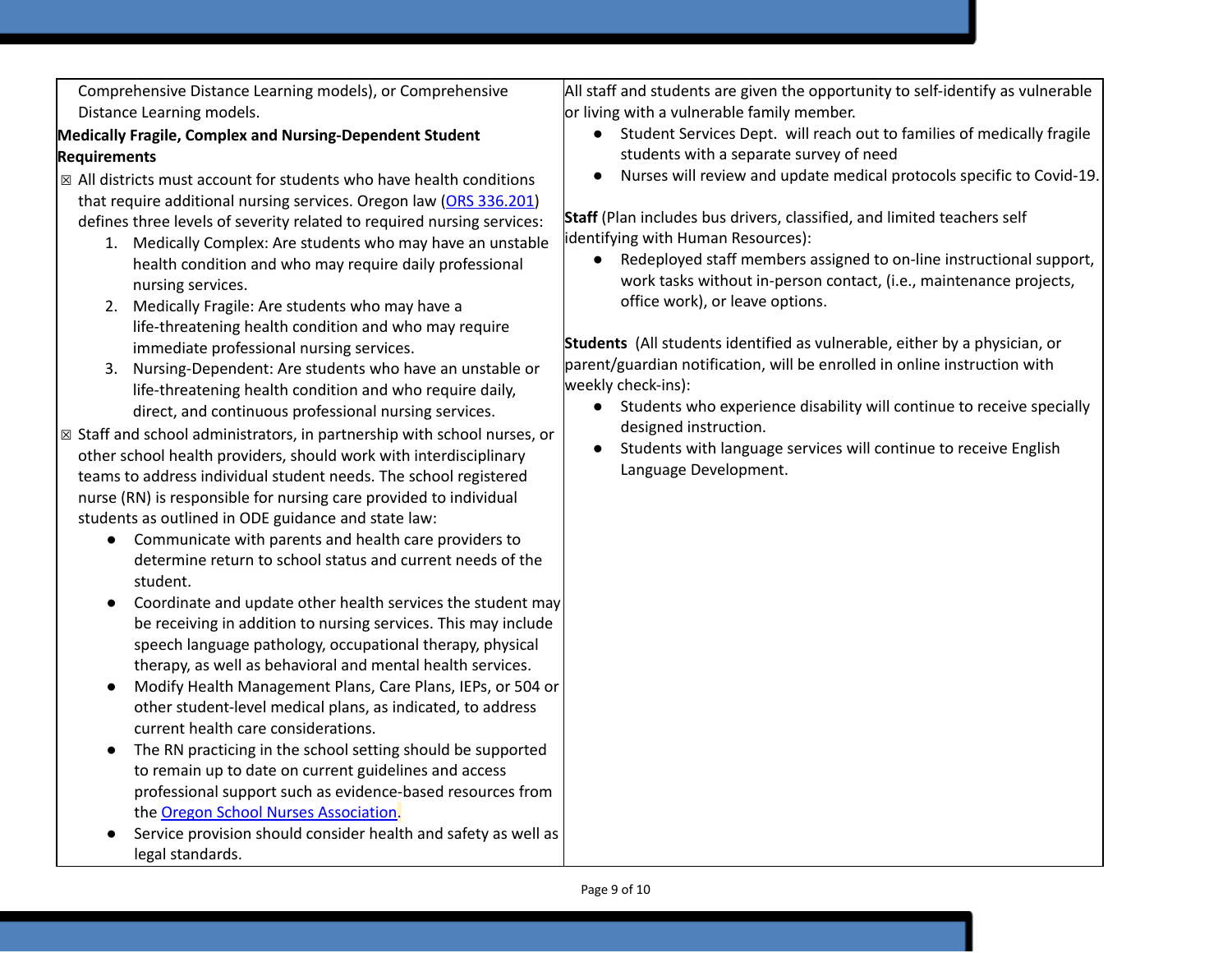- Work with an interdisciplinary team to meet requirements of ADA and FAPE.
- High-risk individuals may meet criteria for exclusion during a local health crisis.
- Refer to updated state and national guidance and resources such as:
	- o US Department of Education Supplemental Fact Sheet: Addressing the Risk of COVID-19 in Preschool, Elementary and Secondary Schools While Serving Children with Disabilities from March 21, 2020.
	- o ODE guidance updates for Special Education. Example from March 11, 2020.
	- o OAR 581-015-2000 Special Education, requires districts to provide 'school health services and school nurse services' as part of the 'related services' in order 'to assist a child with a disability to benefit from special education'.
	- o OAR 333-019-0010 Public Health: Investigation and Control of Diseases: General Powers and Responsibilities, outlines authority and responsibilities for school exclusion.

| $\vert$ $\boxtimes$ Establish a minimum of 35 square feet per person when determining<br><b>District Protocol:</b><br>room capacity. Calculate only with usable classroom space,<br>Consistent Classroom Set Up in all RSD Instructional Spaces:<br>$\bullet$<br>understanding that desks and room set-up will require use of all space<br>in the calculation. If implementing Learning Outside guidance,<br>and minimize physical interaction.<br>establish an outside learning space for learning that maintains<br>Remove extra furniture to make more room.<br>$\circ$<br>minimum 35 square feet per person.<br>Remove fabric-covered furniture and classroom rugs.<br>$\circ$<br>Within this design, educators should have their own minimum<br>of 35 square feet and the design of the learning environment<br>Special education services will be planned and provided by Case<br>must allow for some ability for the educator to move through<br>Manager in collaboration. Most SDI will be provided in co-taught<br>lessons with special education and general education staff. Review<br>the room efficiently and carefully without breaking 6 feet of<br>physical distance to the maximum extent feasible.<br>itinerant staff services to maintain physical distancing. If physical<br>distancing cannot be maintained with direct services, the IEP team | <b>OHA/ODE Requirements</b> | н. гипэкан изтамента<br><b>Hybrid/Onsite Plan</b>                                                               |
|---------------------------------------------------------------------------------------------------------------------------------------------------------------------------------------------------------------------------------------------------------------------------------------------------------------------------------------------------------------------------------------------------------------------------------------------------------------------------------------------------------------------------------------------------------------------------------------------------------------------------------------------------------------------------------------------------------------------------------------------------------------------------------------------------------------------------------------------------------------------------------------------------------------------------------------------------------------------------------------------------------------------------------------------------------------------------------------------------------------------------------------------------------------------------------------------------------------------------------------------------------------------------------------------------------------------------------------------------------------------|-----------------------------|-----------------------------------------------------------------------------------------------------------------|
| Page 10 of 10                                                                                                                                                                                                                                                                                                                                                                                                                                                                                                                                                                                                                                                                                                                                                                                                                                                                                                                                                                                                                                                                                                                                                                                                                                                                                                                                                       |                             | Arrange and assign seating to maximize physical distancing<br>will convene to determine appropriate next steps. |

# **1c. PHYSICAL DISTANCING**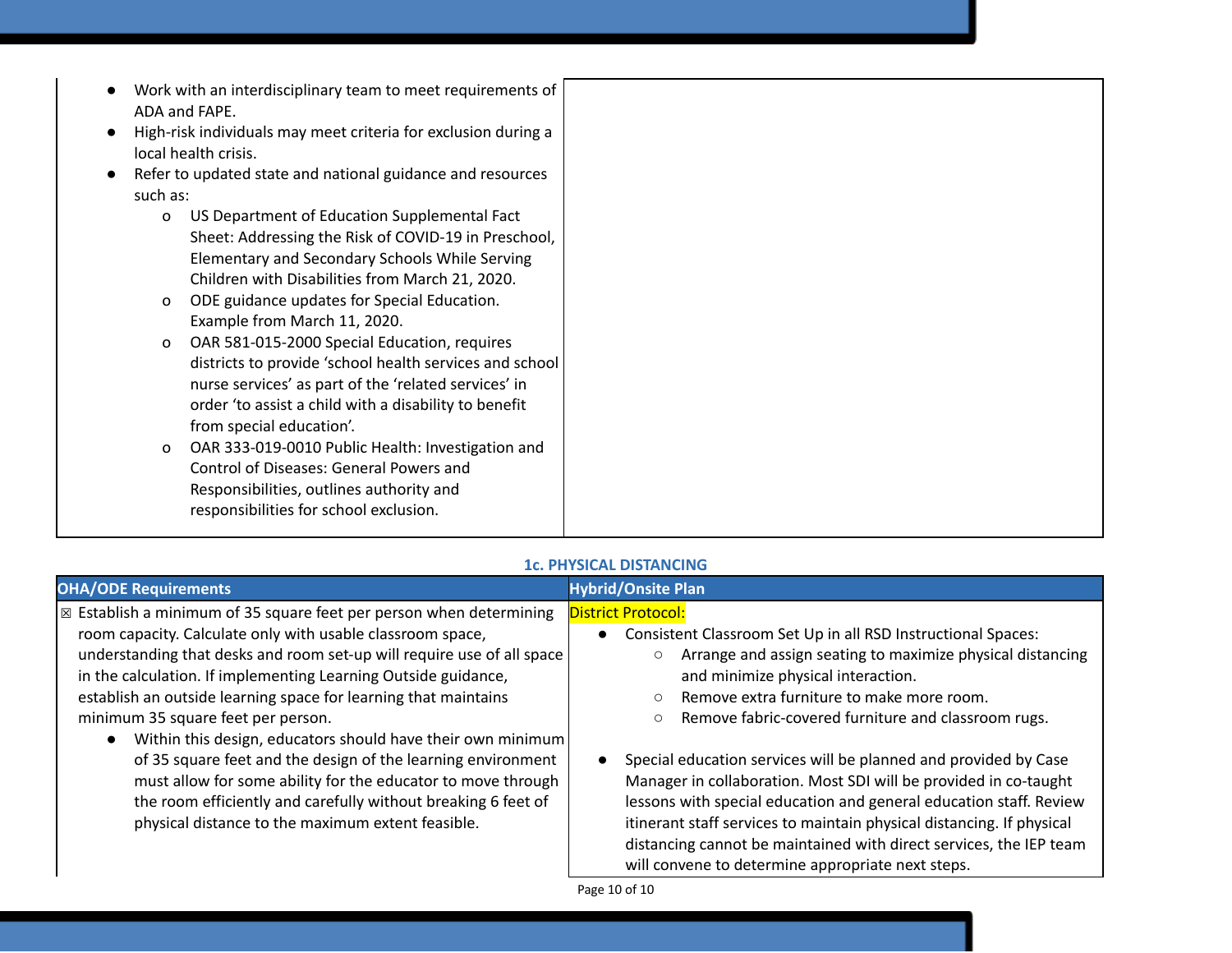- $\boxtimes$  Support physical distancing in all daily activities and instruction,
- ☒ Minimize time standing in lines and take steps to ensure that six feet of distance between students is maintained, including marking spacing on floor, one-way traffic flow in constrained spaces, etc.
- $\boxtimes$  Schedule modifications to limit the number of students in the building (e.g., rotating groups by days or location, staggered schedules to avoid hallway crowding and gathering).
- ☒ Plan for students who will need additional support in learning how to maintain physical distancing requirements. Provide instruction; don't employ punitive discipline.
	- $\boxtimes$  Staff should maintain physical distancing during all staff meetings and conferences, or consider remote web-based meetings.
- striving to maintain at least six feet between individuals. For any small group instruction or service (e.g., Special Ed., Title IA, ELD, Counselor, Mental Health Provider, Speech/Language Pathologist, etc.): one space in designated area/room for small cohort group (w/ distancing and facial covering requirements). Ensure that student access to small group instruction or service does not exceed cohort requirements.

### School Team Input:

### **CLASSES WILL BE SPLIT INTO A AND B GROUPS:**

**● daily rotation**

#### **6th Grade**

- Develop core class rosters to have no more than 25 students with one teacher (maximum of 25 people per 900 ft2 classroom)
- Develop elective classes to have no fewer than 35 ft.<sup>2</sup> per student.
- PE classes will be within the gym guideline

# **7th Grade**

- Develop core class rosters to have no more than 25 students with one teacher (maximum of 25 people per 900 ft2 classroom).
- PE classes will be within the gym guideline

# **8th Grade**

- Develop core class rosters to have no more than 25 students with one teacher (maximum of 25 people per 900 ft2 classroom).
- PE classes will be within the gym guideline

# **Hallways**

Hallways and stairways will be marked with one-way directions and markers for physical distancing.

- Longer passing periods to allow multiple rotations and fewer students in the hallways at one time.
- Teachers will rotate, rather than students, to minimize hallway congestion.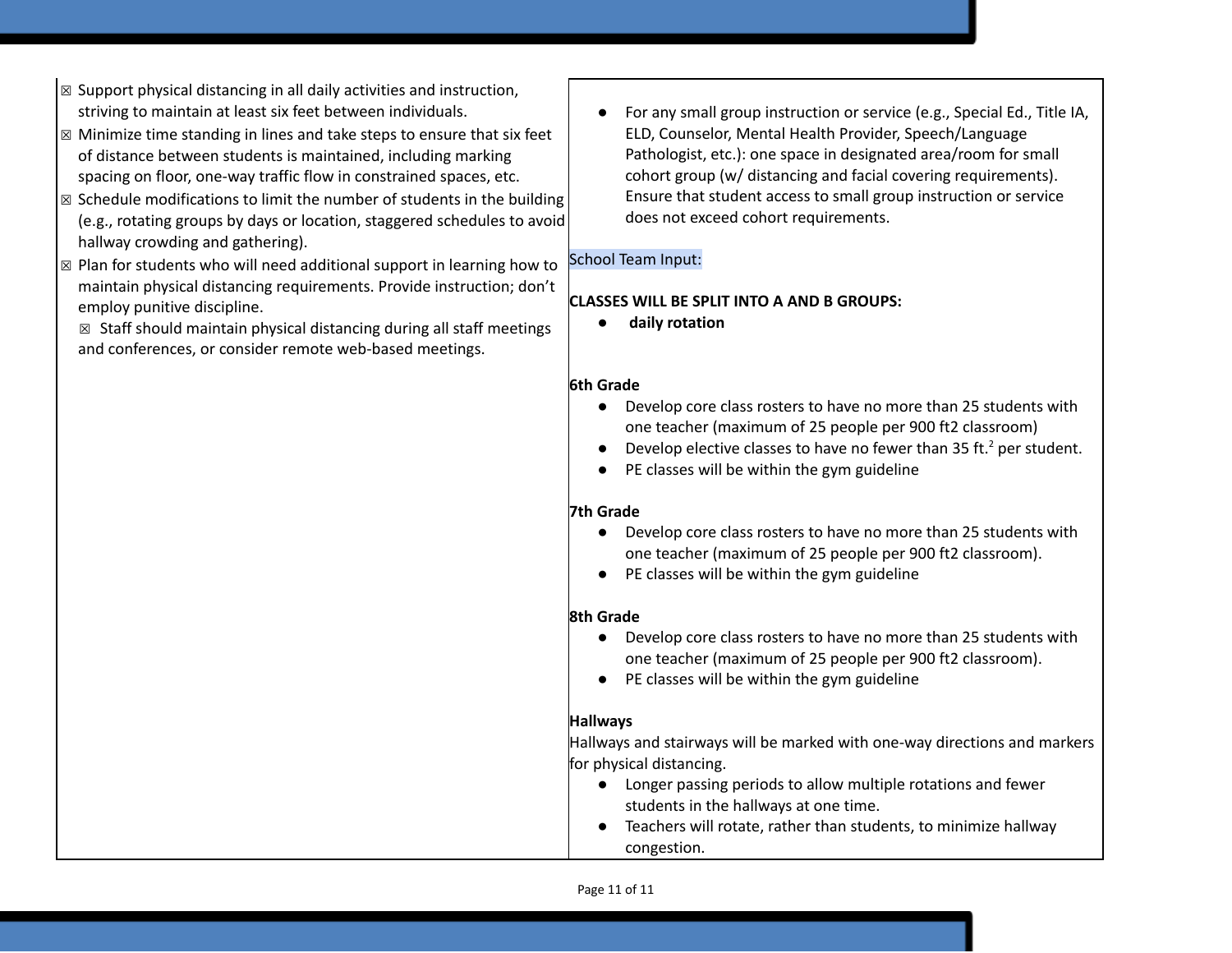| Students will only rotate to attend an elective class such as PE. |
|-------------------------------------------------------------------|
| <b>AVID School-Wide Class (all grade levels)</b>                  |
| 30 min at the beginning of the day                                |
| Teach and review health and safety concerns                       |
| Address Social Emotional Learning needs                           |

|                                                                                                                                                                                                                                                                                                                                                                                                                                                                                                                           | <b>1d. COHORTING</b>                                                                                                                                                                                                                                                                                                                                                                                                                                        |
|---------------------------------------------------------------------------------------------------------------------------------------------------------------------------------------------------------------------------------------------------------------------------------------------------------------------------------------------------------------------------------------------------------------------------------------------------------------------------------------------------------------------------|-------------------------------------------------------------------------------------------------------------------------------------------------------------------------------------------------------------------------------------------------------------------------------------------------------------------------------------------------------------------------------------------------------------------------------------------------------------|
| <b>OHA/ODE Requirements</b>                                                                                                                                                                                                                                                                                                                                                                                                                                                                                               | <b>Hybrid/Onsite Plan</b>                                                                                                                                                                                                                                                                                                                                                                                                                                   |
| ⊠ Where feasible, establish stable cohorts: groups should be no larger<br>than can be accommodated by the space available to provide 35<br>square feet per person, including staff.<br>The smaller the cohort, the less risk of spreading disease. As<br>cohort groups increase in size, the risk of spreading disease<br>increases.                                                                                                                                                                                      | District Protocol:<br>Students cannot be part of any single cohort, or part of multiple<br>cohorts that exceed a total of 100 people within the educational<br>week.<br>The requirement to limit student cohorts to 100 or less does not<br>include such things as transportation on school buses, childcare, or<br>extracurricular activities but does include lunch and recess.                                                                           |
| $\boxtimes$ Students cannot be part of any single cohort, or part of multiple<br>cohorts that exceed a total of 100 people within the educational<br>week $\vert$ <sup>11</sup> , unless the school is offering Learning Outside, then they<br>must follow guidelines for cohorting in Learning Outside guidance.<br>Schools must plan to limit cohort sizes to allow for efficient<br>contact-tracing and minimal risk for exposure. Cohorts may change<br>week-to-week, but must be stable within the educational week. | Where feasible, schools will establish stable cohorts. Cohort groups<br>will be no larger than can be accommodated by the space available<br>to provide 35 square feet per person, including staff.<br>When feasible, stable cohorts should remain in one classroom<br>environment for the duration of the learning day, including lunch.<br>Teachers of specific academic content areas will rotate instead of<br>students to the maximum extent possible. |
| ⊠ Each school must have a system for daily logs to ensure contract<br>tracing among the cohort (see section 1a of the Ready Schools, Safe<br>Learners guidance).                                                                                                                                                                                                                                                                                                                                                          | Each school will assign restrooms, classrooms, or other activity areas<br>for the exclusive use of one or a small number of stable cohorts<br>rather than the entire on-campus population.<br>Staff who interact with multiple stable cohorts will wash or sanitize                                                                                                                                                                                         |
| ⊠ Minimize interaction between students in different stable cohorts<br>(e.g., access to restrooms, activities, common areas). Provide access<br>to All Gender/Gender Neutral restrooms.                                                                                                                                                                                                                                                                                                                                   | their hands between interactions with different stable cohorts or<br>individual students and wear face coverings.<br>We will use the Synergy SIS as our Contact tracing protocol log. This                                                                                                                                                                                                                                                                  |
| $\boxtimes$ Cleaning and wiping surfaces (e.g., desks, door handles, etc.) must be<br>maintained between multiple student uses, even in the same cohort.                                                                                                                                                                                                                                                                                                                                                                  | will track student movement.<br><b>Staff Contact Tracing: Contact tracing protocol logs</b>                                                                                                                                                                                                                                                                                                                                                                 |

☒ Design cohorts such that all students (including those protected under ADA and IDEA) maintain access to general education, grade

level learning standards, and peers.

School Team Input:

# **In-building Cohorts**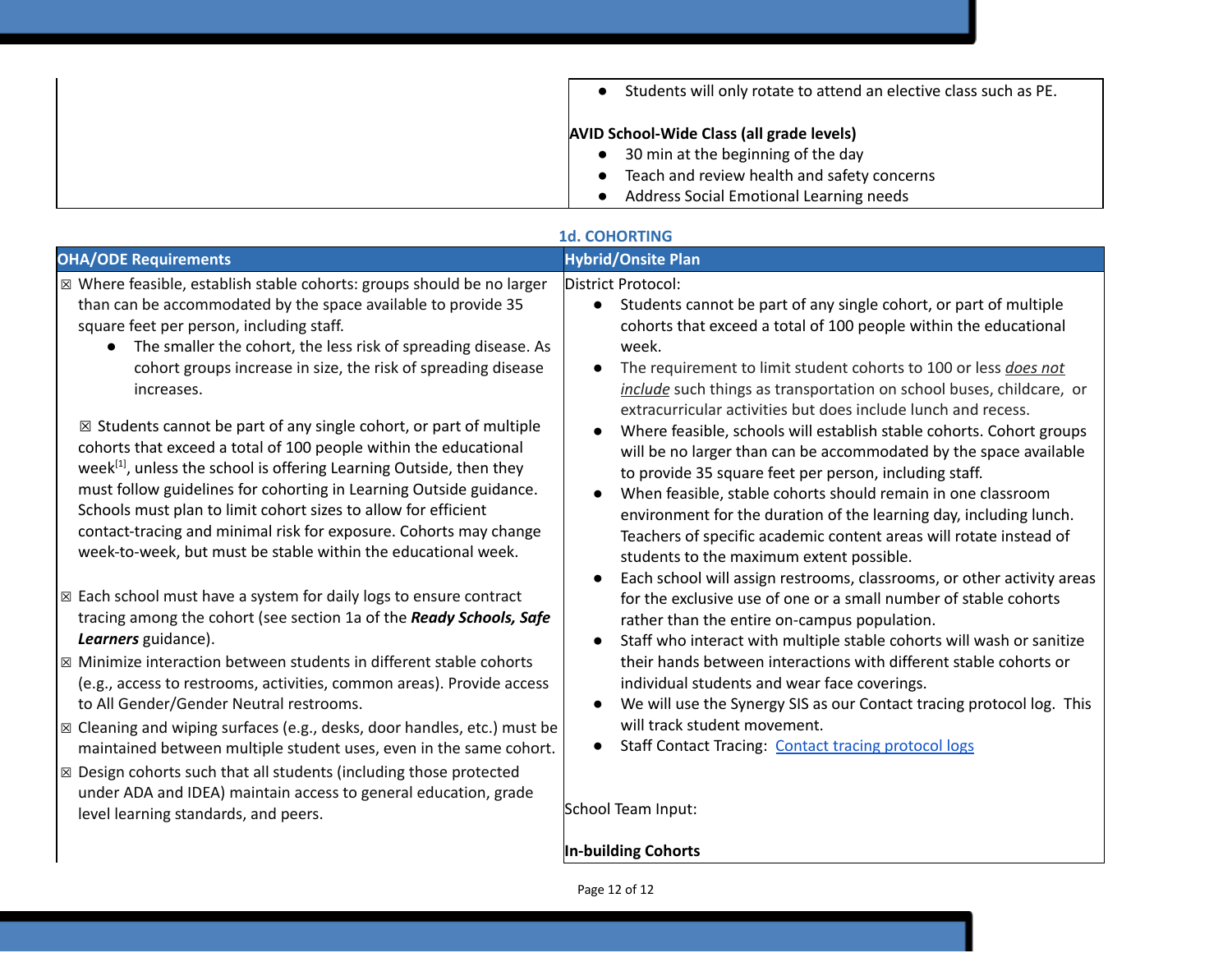$\boxtimes$  Minimize the number of staff that interact with each cohort to the extent possible, staff who interact with multiple stable cohorts must wash/sanitize their hands between interactions with different stable cohorts.

 $\boxtimes$  Elementary staff who interact with multiple cohorts (music, PE, library, paraprofessionals who provide supervision at recesses, etc.) should have schedules altered to reduce the number of cohorts/students they interact within a week. Consider having these staff engage via technology, altering duties so that they are not in close contact with students in multiple cohorts, or adjust schedules to reduce contacts.

- Student cohorts ensure students are exposed to > than 100 people per week.
- Students will be assigned a cohort according to their last name and grade level.
- Student cohorts are smaller than 100 students per cohort.
- Students will remain in one classroom for all four core content classes and teachers will rotate between classes. Class size will be 20 students or lower.
- PE and band will have larger student numbers due to the size of the room.
- 5-day students will be grouped in a way to continue the two cohort model.
- Restrooms will be assigned by cohort and floor level and have been limited to single use at a time. Single use signs and hand sanitizer is located at the entry of each bathroom. Bathrooms will be single use and signs will indicate when in use. Floor spacing markers designate 6 foot social distancing while waiting for the bathroom.
- Students are part of up to 4 Instructional Cohorts during the course of their day:
	- Core Cohort (<20 students)
	- Elective 1 (< 40 students)
	- Elective 2 (< 40 students)
	- Transportation (if necessary)
- Teachers will rotate between Core classrooms from group to group, while intact Core Cohorts remain unchanged for 4 of the students' 6 periods.
- Breakfast and Lunch will be delivered to students' classrooms, therefore *not* adding a meal cohort.
- Students will attend 2 electives, comprising 1 or 2 different cohorts of students.
- Students may need instructional support during their day which will comprise an additional stable cohort, as needed. (Ex. SLP Cohort)

#### **Speech and Language Cohort**

● This stable group is maintained as much as possible.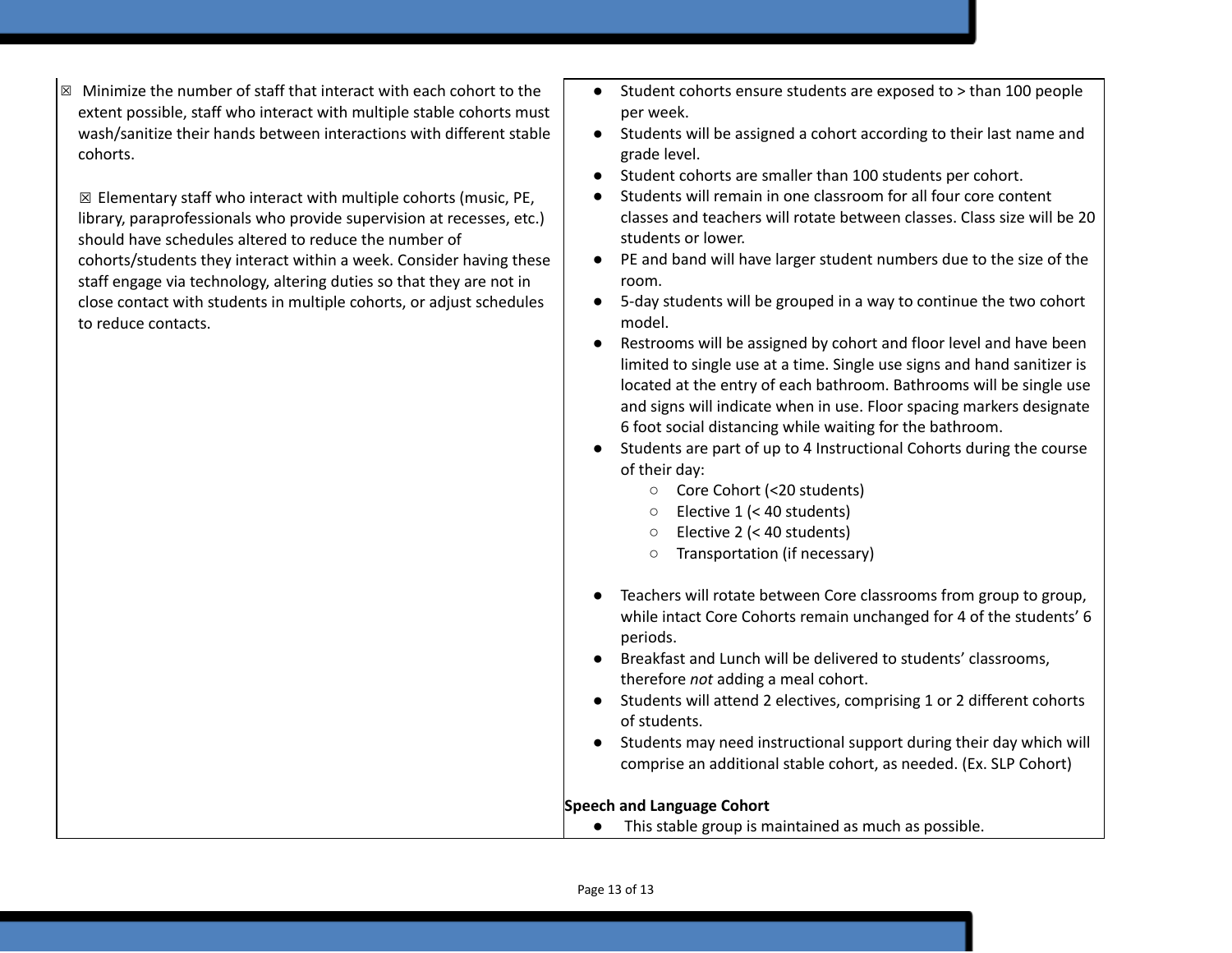| Note: in the event the stable cohort is changed, the SLP will need to<br>$\bullet$<br>update the contact-tracing log.                                                                                                                                       |
|-------------------------------------------------------------------------------------------------------------------------------------------------------------------------------------------------------------------------------------------------------------|
| <b>Passing/Transitions</b>                                                                                                                                                                                                                                  |
| Students do not rotate among their four core classes, therefore<br>$\bullet$<br>minimizing the number of students in the hallway between each<br>class. Students will only transition in the hallway when moving to an<br>elective period one time per day. |
| <b>Bio Breaks</b>                                                                                                                                                                                                                                           |
| Students will be released to use the bathrooms on a case by case<br>$\bullet$<br>basis. Bathrooms are single use and 6 foot spacing has been marked<br>outside of each bathroom.                                                                            |
| NOTE: Due to the instructional model used, there is not a need for cohorts<br>in Special Education services, EL services.                                                                                                                                   |
| <b>Cleaning/Sanitation</b><br>Staff who interact with multiple stable cohorts will wash/sanitize<br>their hands between interactions with different stable cohorts.                                                                                         |

| <b>OHA/ODE Requirements</b>                                                                                                                                                                                                                                                                                                                                                                                                                                                                                                                                                                                                                   | <b>Hybrid/Onsite Plan</b>                                                                                                                                                                                                                                                                                                                                                                                                                                                                                                         |
|-----------------------------------------------------------------------------------------------------------------------------------------------------------------------------------------------------------------------------------------------------------------------------------------------------------------------------------------------------------------------------------------------------------------------------------------------------------------------------------------------------------------------------------------------------------------------------------------------------------------------------------------------|-----------------------------------------------------------------------------------------------------------------------------------------------------------------------------------------------------------------------------------------------------------------------------------------------------------------------------------------------------------------------------------------------------------------------------------------------------------------------------------------------------------------------------------|
| $\boxtimes$ Communicate to staff at the start of On-Site instruction and at<br>periodic intervals explaining infection control measures that are<br>being implemented to prevent spread of disease.                                                                                                                                                                                                                                                                                                                                                                                                                                           | <b>District Protocol:</b><br>The district safety committee (w/school nurse) will develop<br>$\bullet$<br>communication to staff, students and families on the infection control<br>measures being implemented to prevent spread of disease (see                                                                                                                                                                                                                                                                                   |
| $\boxtimes$ Offer initial training to all staff prior to being in-person in any<br>instructional model. Training could be accomplished through all staff<br>webinar, narrated slide decks, online video, using professional<br>learning communities, or mailing handouts with discussion. Training<br>cannot be delivered solely through the sharing or forwarding<br>information electronically or in paper copy form as this is an<br>insufficient method for ensuring fidelity to public health protocols<br>(see section 8b of the Ready Schools, Safe Learners guidance for<br>specific training requirements). Note: Instructional time | communicable disease plan)<br>The district safety committee (w/school nurse) will develop protocols<br>for communicating with anyone who has come into close/sustained<br>contact with a confirmed case or when a new case has been<br>confirmed and how the district is responding.<br>The definition of exposure is being within 6 feet of a<br>COVID-19 case for 15 minutes (or longer).<br>The district safety committee (w/school nurse) will update<br>$\bullet$<br>communicable disease plan with communication protocols. |

#### **1e. PUBLIC HEALTH COMMUNICATION**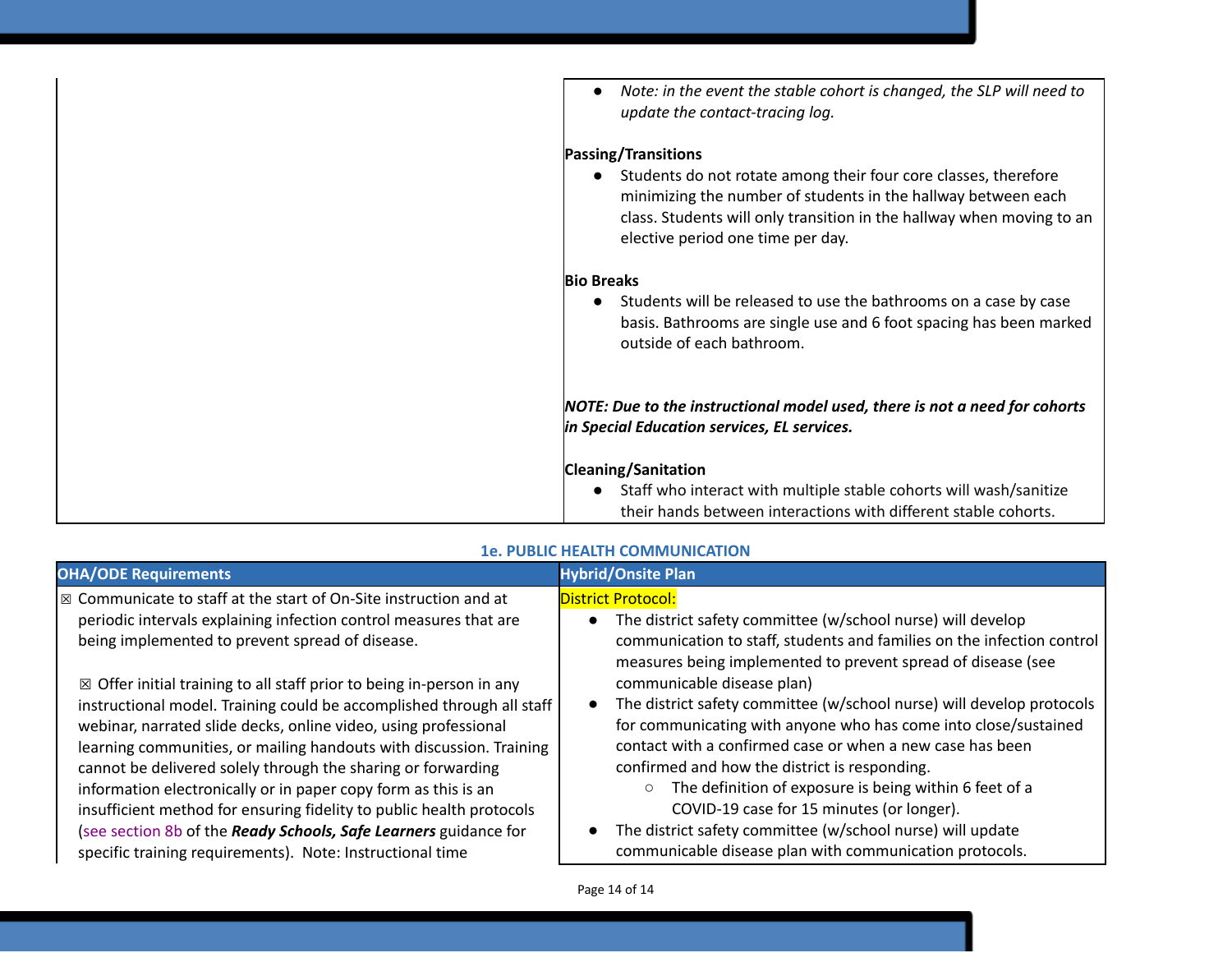| requirements allow for time to be devoted for professional learning<br>that includes RSSL training.                                                                                                                                                            | <b>School Team Input:</b>                                                                                                                                                                                                                                                                                                                                       |
|----------------------------------------------------------------------------------------------------------------------------------------------------------------------------------------------------------------------------------------------------------------|-----------------------------------------------------------------------------------------------------------------------------------------------------------------------------------------------------------------------------------------------------------------------------------------------------------------------------------------------------------------|
| ⊠ Post "COVID -19 Hazard Poster" and "Masks Required" signs as<br>required by OSHA administrative rule OAR 437-001-0744(3)(d) and<br><u>(e)</u>                                                                                                                | A letter was sent in August, prior to school starting, outlining the instructional<br>model, the rationale and vision behind it and specific infection control<br>measures will be shared with all families in their native language through print<br>and electronically when available. We will continue to send periodic updates<br>as the situation changes. |
| $\boxtimes$ Develop protocols for communicating with students, families and<br>staff who have come into close contact with a person who has<br>COVID-19.                                                                                                       | A follow-up letter will be sent for any change to the instructional<br>model.                                                                                                                                                                                                                                                                                   |
| The definition of exposure is being within 6 feet of a person<br>$\bullet$<br>who has COVID-19 for at least 15 cumulative minutes in a                                                                                                                         | Communication:                                                                                                                                                                                                                                                                                                                                                  |
| day.                                                                                                                                                                                                                                                           | School Nurse will share infection control measures w/ staff, students<br>and families.                                                                                                                                                                                                                                                                          |
|                                                                                                                                                                                                                                                                | District Nurse team will work with principals to determine when and<br>to whom communications are distributed                                                                                                                                                                                                                                                   |
| Develop protocols for communicating immediately with staff,<br>$\boxtimes$<br>families, and the community when a new case(s) of COVID-19 is<br>diagnosed in students or staff members, including a description of<br>how the school or district is responding. | Updated communication will be shared with families at least monthly or as<br>updated information is available throughout the school year.                                                                                                                                                                                                                       |
| $\boxtimes$ Provide all information in languages and formats accessible to the<br>school community.                                                                                                                                                            |                                                                                                                                                                                                                                                                                                                                                                 |

# **1f. ENTRY AND SCREENING**

| <b>OHA/ODE Requirements</b>                                                     | <b>Hybrid/Onsite Plan</b>                                                     |
|---------------------------------------------------------------------------------|-------------------------------------------------------------------------------|
| $\mathbb{Z}$ Direct students and staff to stay home if they, or anyone in their | <b>District Protocol:</b>                                                     |
| homes or community living spaces, have COVID-19 symptoms.                       |                                                                               |
| COVID-19 symptoms are as follows:                                               | <b>Screening Students:</b>                                                    |
| Primary symptoms of concern: cough, fever (of greater than                      |                                                                               |
| 100.4°F) or chills, shortness of breath, or difficulty breathing.               | Students will enter through 4 entry points depending on the location          |
| Note that muscle pain, headache, sore throat, new loss of                       | of their core classes and how they arrive at school. (bus vs parent           |
| taste or smell, diarrhea, nausea, vomiting, new nasal                           | drop off)                                                                     |
| congestion, and runny nose are also symptoms often                              | A staff member will be located at each entry point to ensure the<br>$\bullet$ |
| associated with COVID-19, but are not enough in isolation to                    | continuous flow of students moving to their first period classrooms.          |
| deny entry. More information about COVID-19 symptoms is                         | The first period teacher will observe individual health indicators.           |
| available from CDC.                                                             | When the screening indicates that a student may be symptomatic the            |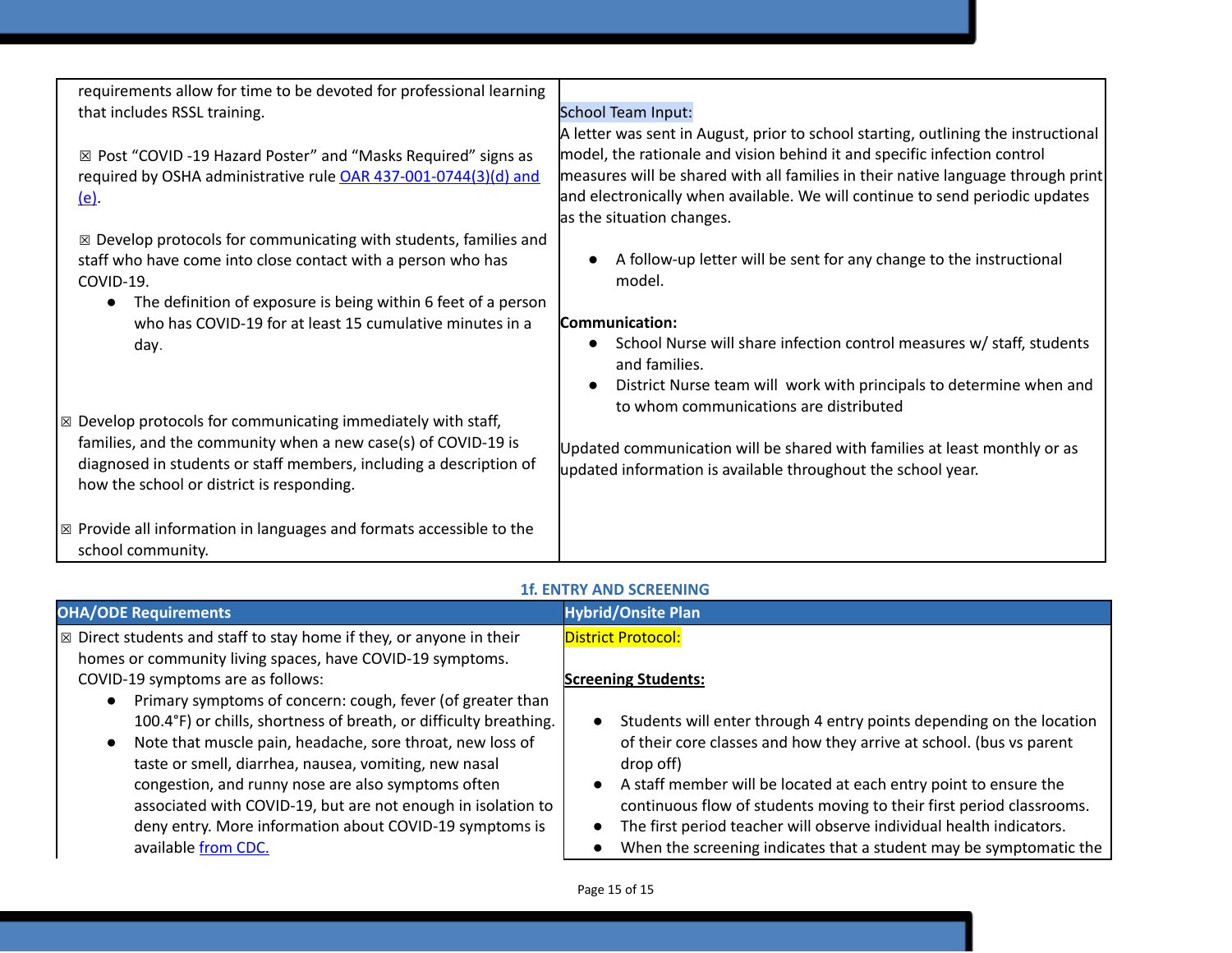- In addition to COVID-19 symptoms, students should be excluded from school for signs of other infectious diseases, per existing school policy and protocols. See pages 9-11 of [OHA/ODE Communicable](https://www.oregon.gov/ode/students-and-family/healthsafety/Documents/commdisease.pdf) Disease Guidance.
- Emergency signs that require immediate medical attention:
	- o Trouble breathing
	- o Persistent pain or pressure in the chest
	- o New confusion or inability to awaken
	- o Bluish lips or face (lighter skin); greyish lips or face (darker skin)
	- o Other severe symptoms
- ☒ Diligently screen all students and staff for symptoms on entry to bus/school/outside learning space every day. This can be done visually as well as asking students and staff about any new symptoms or close contact with someone with COVID-19. For students, confirmation from a parent/caregiver or guardian can also be appropriate. Staff members can self-screen and attest to their own health, but regular reminders of the importance of daily screening must be provided to staff.
	- Anyone displaying or reporting the primary symptoms of concern must be isolated (see section 1i of the *Ready Schools, Safe Learners* guidance) and sent home as soon as possible[.](https://www.oregon.gov/ode/students-and-family/healthsafety/Documents/Planning%20and%20Responding%20to%20COVID-19%20Scenarios%20in%20Schools.pdf) See table "Planning for [COVID-19](https://www.oregon.gov/ode/students-and-family/healthsafety/Documents/Planning%20and%20Responding%20to%20COVID-19%20Scenarios%20in%20Schools.pdf) Scenarios in [Schools."](https://www.oregon.gov/ode/students-and-family/healthsafety/Documents/Planning%20and%20Responding%20to%20COVID-19%20Scenarios%20in%20Schools.pdf)
	- [Additional](https://www.oregon.gov/ode/students-and-family/healthsafety/Documents/Additional%20Considerations%20for%20Staff%20Working%20with%20Students%20with%20Complex%20Needs.pdf) guidance for nurses and health staff.
- ☒ Follow LPHA advice on restricting from school any student or staff known to have been exposed (e.g., by a household member) to COVID-19. [S](https://www.oregon.gov/ode/students-and-family/healthsafety/Documents/Planning%20and%20Responding%20to%20COVID-19%20Scenarios%20in%20Schools.pdf)ee "Planning for [COVID-19](https://www.oregon.gov/ode/students-and-family/healthsafety/Documents/Planning%20and%20Responding%20to%20COVID-19%20Scenarios%20in%20Schools.pdf) Scenarios in Schools" and the [COVID-19](https://www.oregon.gov/ode/students-and-family/healthsafety/Documents/COVID-19%20Exclusion%20Summary%20Chart.pdf) Exclusion Summary Guide.

 $\boxtimes$  Staff or students with a chronic or baseline cough that has worsened or is not well-controlled with medication should be excluded from school. Do not exclude staff or students who have other symptoms that are chronic or baseline symptoms (e.g., asthma, nurse of assignment office staff completes a more thorough assessment. We then follow established protocol from CDP (see section 1a).

- Handwashing stations or hand-sanitizers will be placed by each entrance prior to student entrance to classes, or students will utilize classroom stations to wash hands. Handwashing will take place prior to and after any transition.
- There are transportation specific screening protocols that must be followed. See section 2i for more information.

# **Screening Staff:**

- Staff are required to report when they may have been exposed to COVID-19.
- Staff are required to report when they have symptoms related to COVID-19.
- Staff members are not responsible for screening other staff members for symptoms.
- Staff members can self-screen and attest to their own health.

# **Ongoing:**

Reminders to parents to report actual symptoms when calling students in sick as part of communicable disease surveillance. Any student or staff known to have been exposed (e.g., by a household member) to COVID-19 shall not be allowed on campus until the passage of 10 calendar days or after 7 days with a negative test (within 48 previous hours) after exposure and until symptoms (e.g., fever, cough, shortness of breath, sore throat, headache) are improving.

Do not exclude staff or students who have a cough that is not a new onset or worsening cough (e.g., asthma, allergies, etc.) from school.

Parents/guardians can provide information regarding existing conditions that cause coughing to be utilized for the purpose of screening, as previously existing coughs that are not worsening are not considered symptomatic of COVID-19.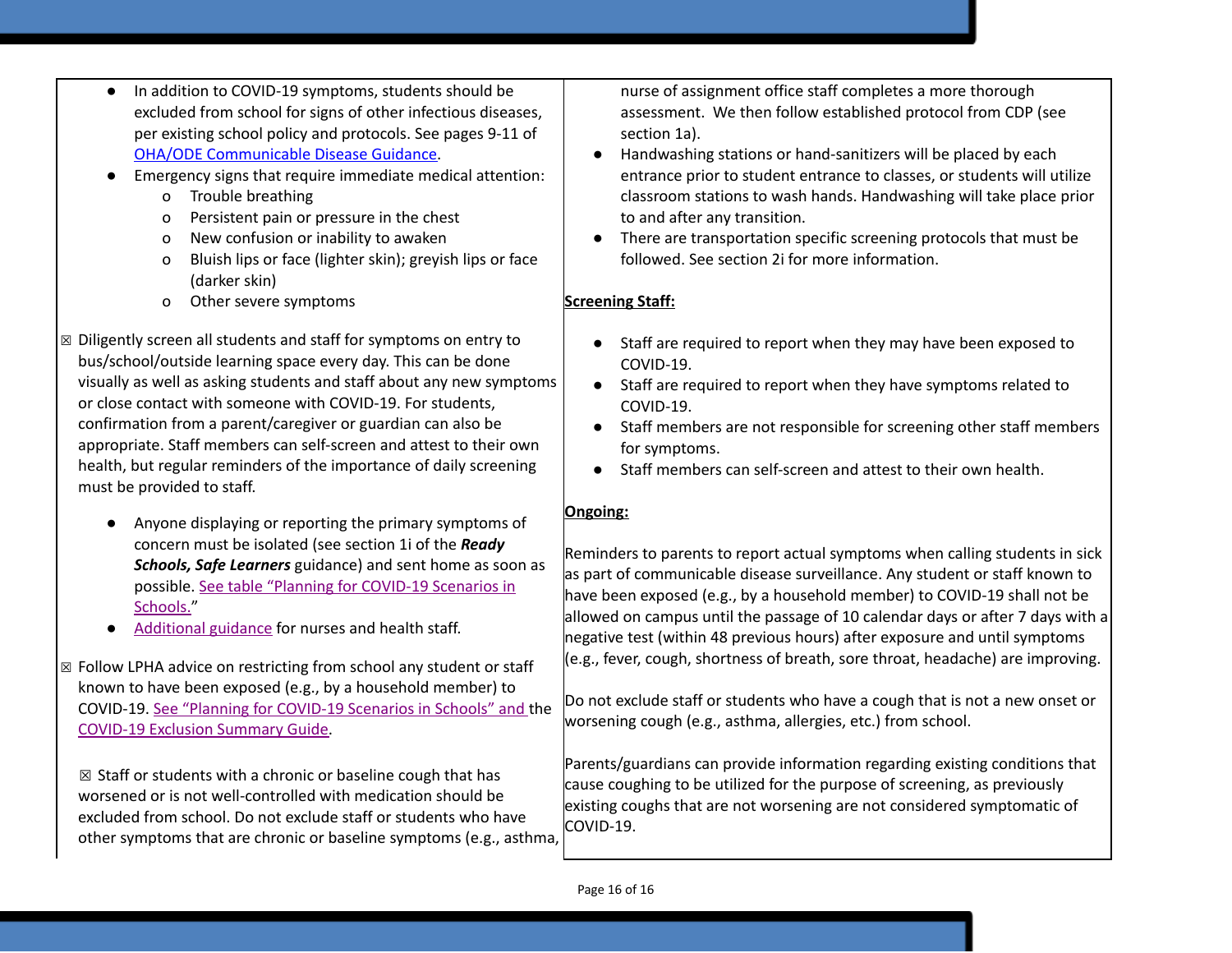allergies, etc.) from school.See the [COVID-19](https://www.oregon.gov/ode/students-and-family/healthsafety/Documents/COVID-19%20Exclusion%20Summary%20Chart.pdf) Exclusion Summary [Guide](https://www.oregon.gov/ode/students-and-family/healthsafety/Documents/COVID-19%20Exclusion%20Summary%20Chart.pdf).

# ☒ Hand hygiene on entry to school every day: wash with soap and water for 20 seconds or use an alcohol-based hand sanitizer with 60-95% alcohol.

### School Team Input:

#### **Arrival and Entry**

- Each student will be assigned an entrance point (i.e., a specific door) to the school building.
- Hand hygiene: wash with soap and water for 20 seconds or use an alcohol-based hand sanitizer with 60-95% alcohol.
- A staff member will be located at each entry point to ensure the continuous flow of students moving to their first period classrooms.
- They will go directly to their AVID class (1st class of the day) through their assigned entry door.
- When the screening in the first period class indicates that a student may be symptomatic the nurse of assignment office staff completes a more thorough assessment. We then follow established protocol from CDP (see section 1a).
- Breakfast in the classroom starts at 7:00 AM and goes until 7:30 AM. Students must wash their hands before breakfast. AVID First Period starts at 7:30 AM.

# **Screening Students Upon Entry**

| • A staff member will be located at each entry point to ensure the                 |
|------------------------------------------------------------------------------------|
| continuous flow of students moving to their first period classrooms.               |
| • They will go directly to their AVID class (1st class of the day) through         |
| their assigned entry door.                                                         |
| When the screening in the first period class indicates that a student<br>$\bullet$ |
| may be symptomatic the nurse of assignment office staff completes a                |

- may be symptomatic the nurse of assignment office staff completes a more thorough assessment. We then follow established protocol from CDP (see section 1a).
- Handwashing stations or hand-sanitizers will be placed by each entrance prior to student entrance to classes, or students will utilize classroom stations to wash hands.
- There are transportation specific screening protocols that must be followed. *See section 2i for more information.*

# **Logging for Contact Tracing**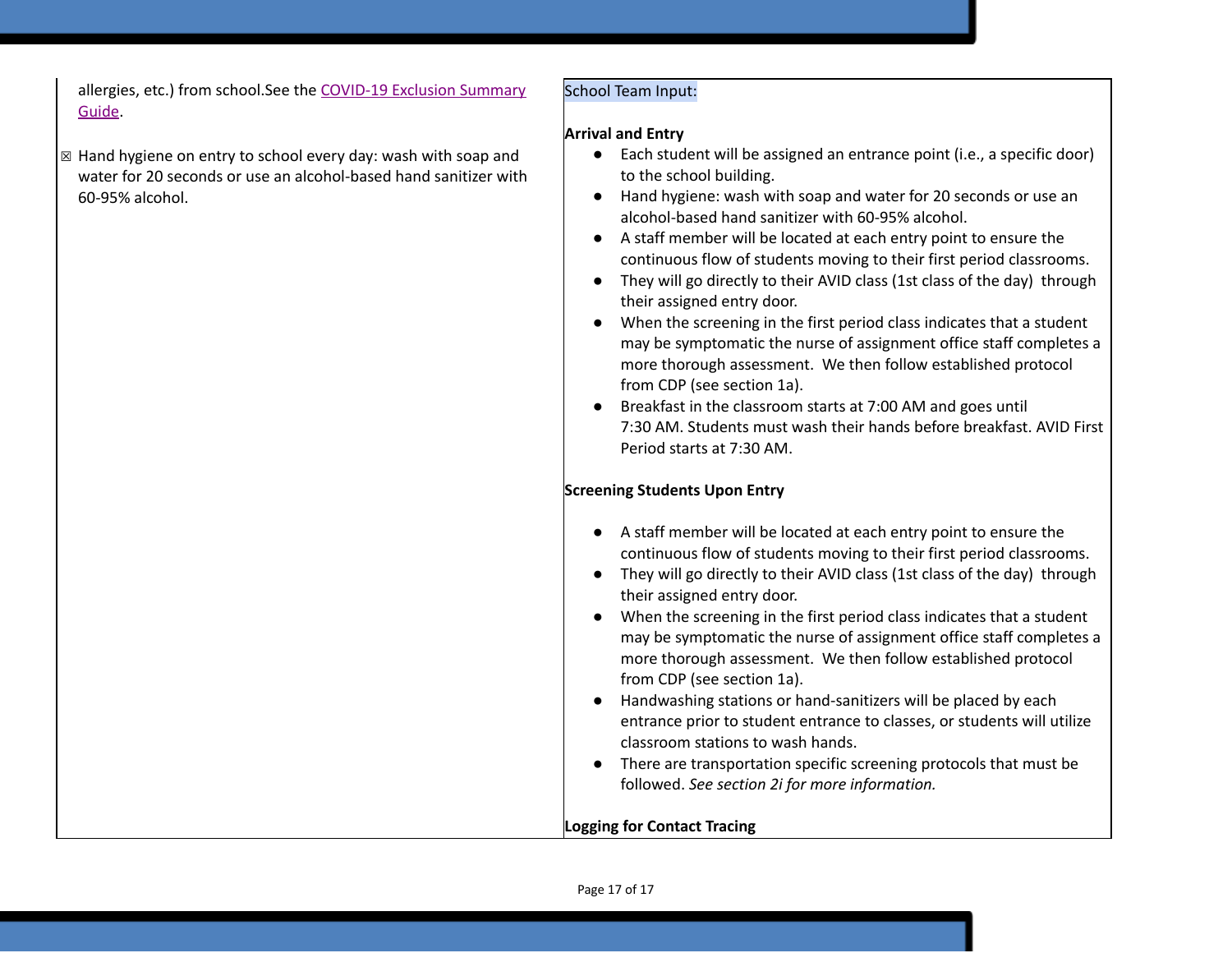| First period (AVID class) will log student contact and tracing<br>$\bullet$<br>information into synergy. |
|----------------------------------------------------------------------------------------------------------|
| <b>Screening Staff:</b>                                                                                  |
| Staff are required to report when they may have been exposed to<br>$\bullet$<br>COVID-19.                |
| Staff are required to report when they have symptoms related to<br>$\bullet$<br>COVID-19.                |
| Staff members are not responsible for screening other staff members<br>$\bullet$<br>for symptoms.        |

#### **1g. VISITORS/VOLUNTEERS**

| <b>OHA/ODE Requirements</b>                                                               | <b>Hybrid/Onsite Plan</b>                                                              |
|-------------------------------------------------------------------------------------------|----------------------------------------------------------------------------------------|
| $\boxtimes$ Restrict non-essential visitors/volunteers.                                   | <b>District Protocols:</b>                                                             |
| Examples of essential visitors include: DHS Child Protective                              | Visitors/Volunteers will be unable to work in schools, or complete<br>$\bullet$        |
| Services, Law Enforcement, etc.                                                           | other volunteer activities that require in person interaction, at this                 |
| Examples of non-essential visitors/volunteers include: Parent                             | time. Adults in schools are limited to essential personnel only.                       |
| Teacher Association (PTA), classroom volunteers, etc.                                     | Essential visitors/personnel include:<br>$\bullet$                                     |
|                                                                                           | Staff members (for example - itinerant staff, substitute<br>$\circ$                    |
| $\vert$ $\boxtimes$ Visitors/volunteers. must wash or sanitize their hands upon entry and | teachers, and other district staff who move between                                    |
| exit.                                                                                     | buildings, etc.),                                                                      |
|                                                                                           | Contracted service providers (for example - counseling<br>$\circ$                      |
| $\boxtimes$ Visitors/volunteers must maintain six-foot distancing, wear face              | services, maintenance, etc.)                                                           |
| coverings, and adhere to all other provisions of this guidance.                           | Partner providers (for example - student teachers, DHS Child<br>$\circ$                |
|                                                                                           | Protective Services staff, Before/After School Care Partners,                          |
| $\boxtimes$ Diligently screen all visitors/volunteers for symptoms and ask                | etc.)                                                                                  |
| questions about symptoms and any close contact with someone                               |                                                                                        |
| diagnosed with COVID-19 upon every entry. Restrict from school                            | <b>School Team Input:</b>                                                              |
| property any visitor known to have been exposed to COVID-19. See                          | <b>Essential Visitors:</b>                                                             |
| the COVID-19 Exclusion Summary Guide.                                                     | Must wash or sanitize their hands upon entry and exit.<br>$\bullet$                    |
|                                                                                           | Must wear face coverings in accordance with local public health<br>$\bullet$           |
| $\boxtimes$ Employers are required to provide masks, face coverings, or face              | authority and <b>CDC</b> guidelines.                                                   |
| shields for all staff, contractors, other service providers, visitors and                 | Will self-screen each day before entering the building.<br>٠                           |
| volunteers.                                                                               | For more information regarding parent/guardian visitors see section<br>$\bullet$<br>1f |

**1h. FACE COVERINGS, FACE SHIELDS, AND CLEAR PLASTIC BARRIERS**

Page 18 of 18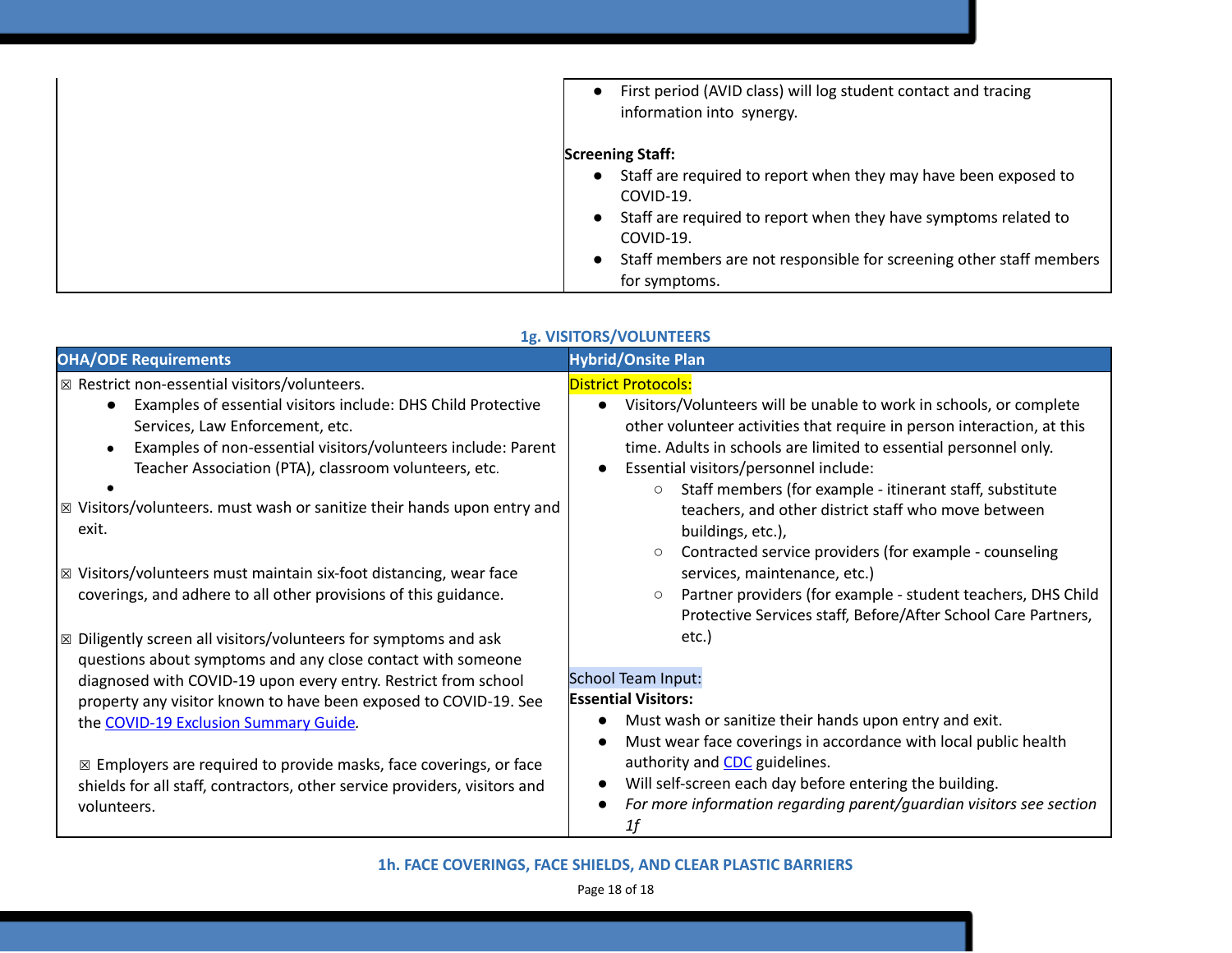#### **OHA/ODE Requirements Hybrid/Onsite Plan**

- ☒ Face coverings or face shields for all staff, contractors, other service providers, visitors or volunteers following [C](https://www.cdc.gov/coronavirus/2019-ncov/prevent-getting-sick/diy-cloth-face-coverings.html)DC [guidelines](https://www.cdc.gov/coronavirus/2019-ncov/prevent-getting-sick/diy-cloth-face-coverings.html) for Face [Coverings.](https://www.cdc.gov/coronavirus/2019-ncov/prevent-getting-sick/diy-cloth-face-coverings.html) Individuals may remove their face coverings while working alone in private offices. Face shields are an acceptable alternative when a person has a medical condition that prevents them from wearing a mask or face covering, when people need to see mouth and tongue motions in order to communicate, or when an individual is speaking to an audience for a short period of time and clear communication is otherwise not possible.
- ☒ Face coverings or face shields for all students in grades Kindergarten and up following [C](https://www.cdc.gov/coronavirus/2019-ncov/prevent-getting-sick/diy-cloth-face-coverings.html)DC [guidelines](https://www.cdc.gov/coronavirus/2019-ncov/prevent-getting-sick/diy-cloth-face-coverings.html) for Face Coverings. Face shields are an acceptable alternative when a student has a medical condition that prevents them from wearing a mask or face covering, or when people need to see the student's mouth and tongue motions in order to communicate.
- $\boxtimes$  Face coverings should be worn both indoors and outdoors, including during outdoor recess.
- ☒ Group mask breaks" or "full classroom mask breaks" are not allowed. If a student removes a face covering, or demonstrates a need to remove the face covering for a short-period of time:
	- Provide space away from peers while the face covering is removed. In the classroom setting, an example could be a designated chair where a student can sit and take a 15 minute "sensory break;"
		- Students must not be left alone or unsupervised; Designated area or chair must be appropriately distanced from other students and of a material that is easily wiped down for disinfection after each use;
	- Provide additional instructional supports to effectively wear a face covering;
	- Provide students adequate support to re-engage in safely wearing a face covering;

#### Face covering: A cloth. Face shield: A clear Clear plastic barriers: A plastic shield that covers clear plastic or solid paper, or disposable face covering that the forehead, extends surface that can be below the chin, and cleaned and sanitized covers the nose and the wraps around the sides mouth; may or may not often. of the face. be medical grade. District Protocol:

- Face coverings for all staff and students K-12 following [CDC](https://www.cdc.gov/coronavirus/2019-ncov/prevent-getting-sick/diy-cloth-face-coverings.html) [guidelines](https://www.cdc.gov/coronavirus/2019-ncov/prevent-getting-sick/diy-cloth-face-coverings.html) for Face Masks.
- All visitors are required to wear face masks.
- RSD will remind staff and students that masks that are worn should be washed daily or a new covering worn daily.
- Students who choose not to wear face masks must not be disciplined or denied access to instruction.
- Students who choose not to wear face masks will be allowed to access their education through the full on-line option.
- ODE guidance related to students receiving services under 504/IEP will be followed to process exceptions

#### School Team Input:

- **Facial masks are required** for all staff, students, visitors and volunteers.
- Face masks will be provided for anyone who does not have one.
- Established protocols (using ODE guidance) will be in place for any student who chooses not to wear a mask, and for any student who requires an accommodation under IDEA or ADA.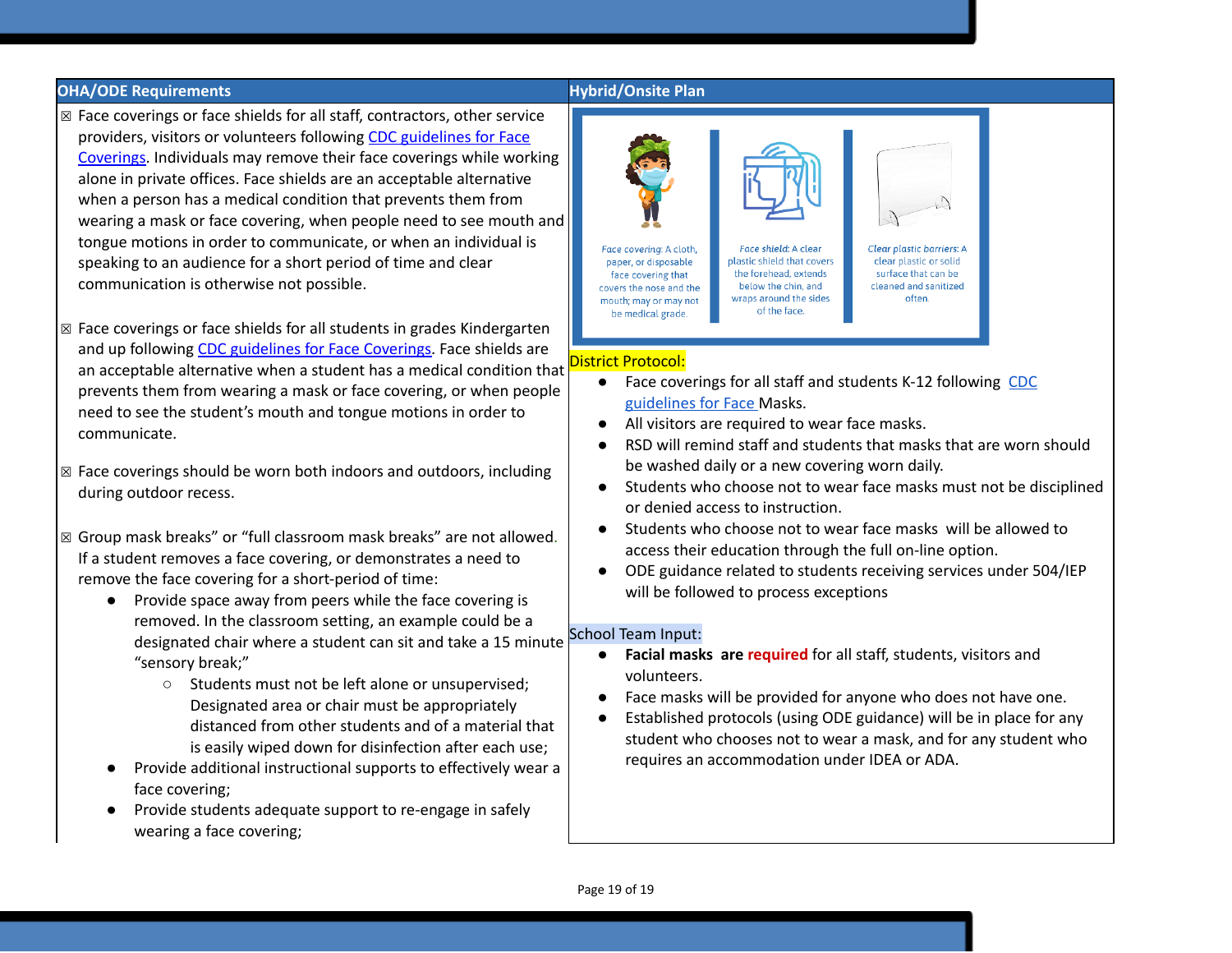● Students cannot be discriminated against or disciplined for an inability to safely wear a face covering during the school day.

#### **Protections under the ADA or IDEA:**

☒ If any student requires an accommodation to meet the requirement for face coverings, districts and schools must limit the student's proximity to students and staff to the extent possible to minimize the possibility of exposure. Appropriate accommodations could include:

- Offering different types of face coverings and face shields that may meet the needs of the student.
- Spaces away from peers while the face covering is removed; students must not be left alone or unsupervised.
- Short periods of the educational day that do not include wearing the face covering, while following the other health strategies to reduce the spread of disease.
- Additional instructional supports to effectively wear a face covering.

 $\boxtimes$  For students with existing medical conditions and a physician's orders to not wear face coverings, or other health related concerns, schools/districts **must not** deny any in-person instruction.

 $\boxtimes$  Schools and districts must comply with the established IEP/504 plan prior to the closure of in-person instruction in March of 2020*,* or the current plan in effect for the student if appropriately developed after March of 2020.

- If a student eligible for, or receiving services under a 504/IEP, **cannot** wear a face covering due to the nature of the disability, the school or district must:c
	- Review the 504/IEP to ensure access to instruction in a manner comparable to what was originally established in the student's plan including on-site instruction with accommodations or adjustments.
	- Not make placement determinations solely on the inability to wear a face covering.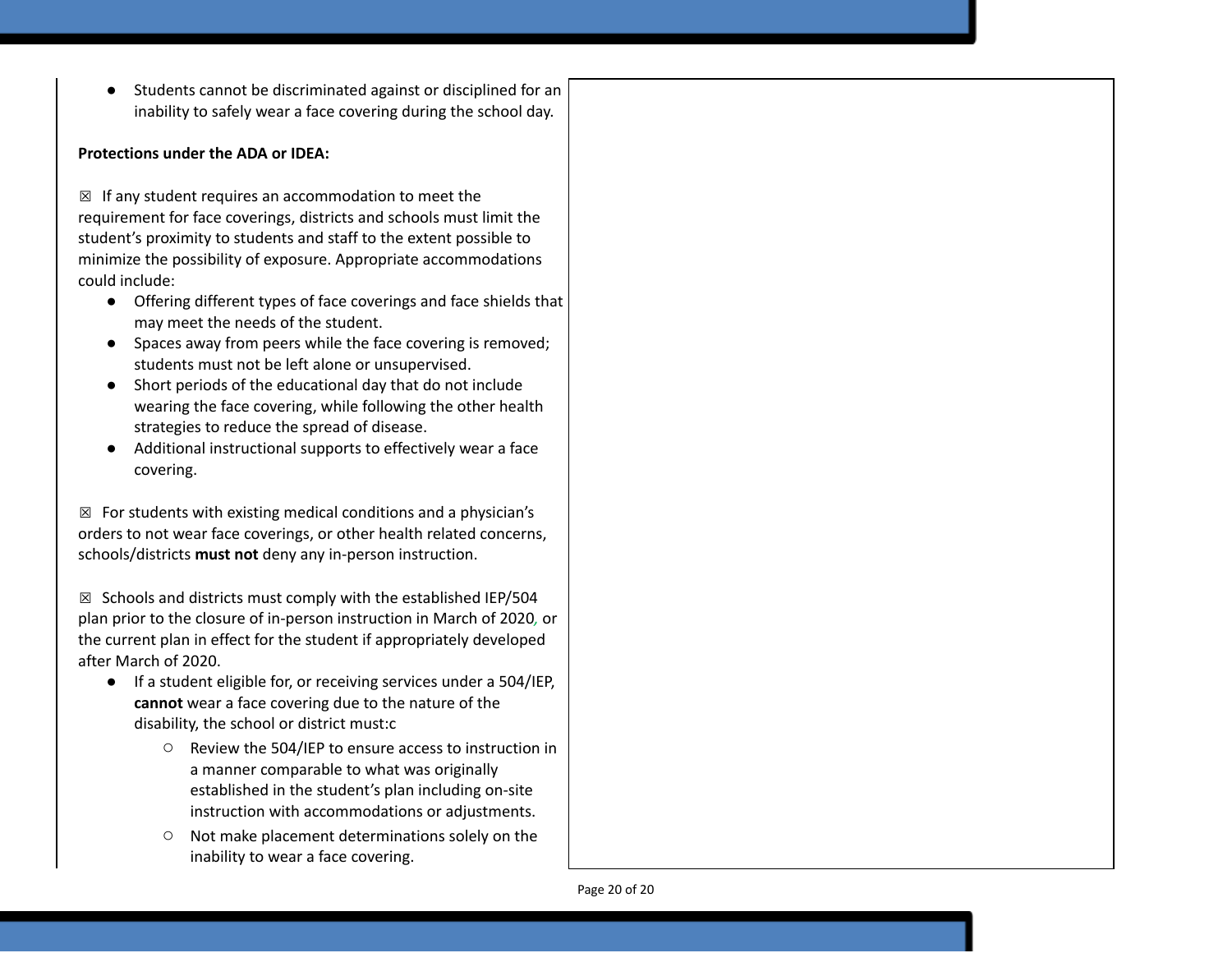- o Include updates to accommodations and modifications to support students in plans.
- For students protected under ADA/IDEA, who abstain fr o m wearing a face covering, or students whose families determine the student will not wear a face covering, the school or district must:
	- Review the 504/IEP to ensure access to instruction in a manner comparable to what was originally established in the student's plan.
	- $\circ$  The team must determine that the disability is not prohibiting the student from meeting the requirement.
		- If the team determines that the disability is prohibiting the student from meeting the requirement, follow the requirements for students eligible for, or receiving services under, a 504/IEP who cannot wear a face covering due to the nature of the disability,
		- If a student's 504/IEP plan included supports/goals/instruction for behavior or social emotional learning, the school team must evaluate the student's plan prior to providing instruction through Comprehensive Distance Learning.
	- o Hold a 504/IEP meeting to determine equitable access to educational opportunities which may include limited in-person instruction, on-site instruction wit h accommodations, or Comprehensive Distance Learning.

 $\boxtimes$  For students not currently served under an IEP or 504, districts must consider whether or not student inability to consistently wear a face covering or face shield as required is due to a disability. Ongoing inability to meet this requirement may be evidence of the need for an evaluation to determine eligibility for support under IDEA or Section 504.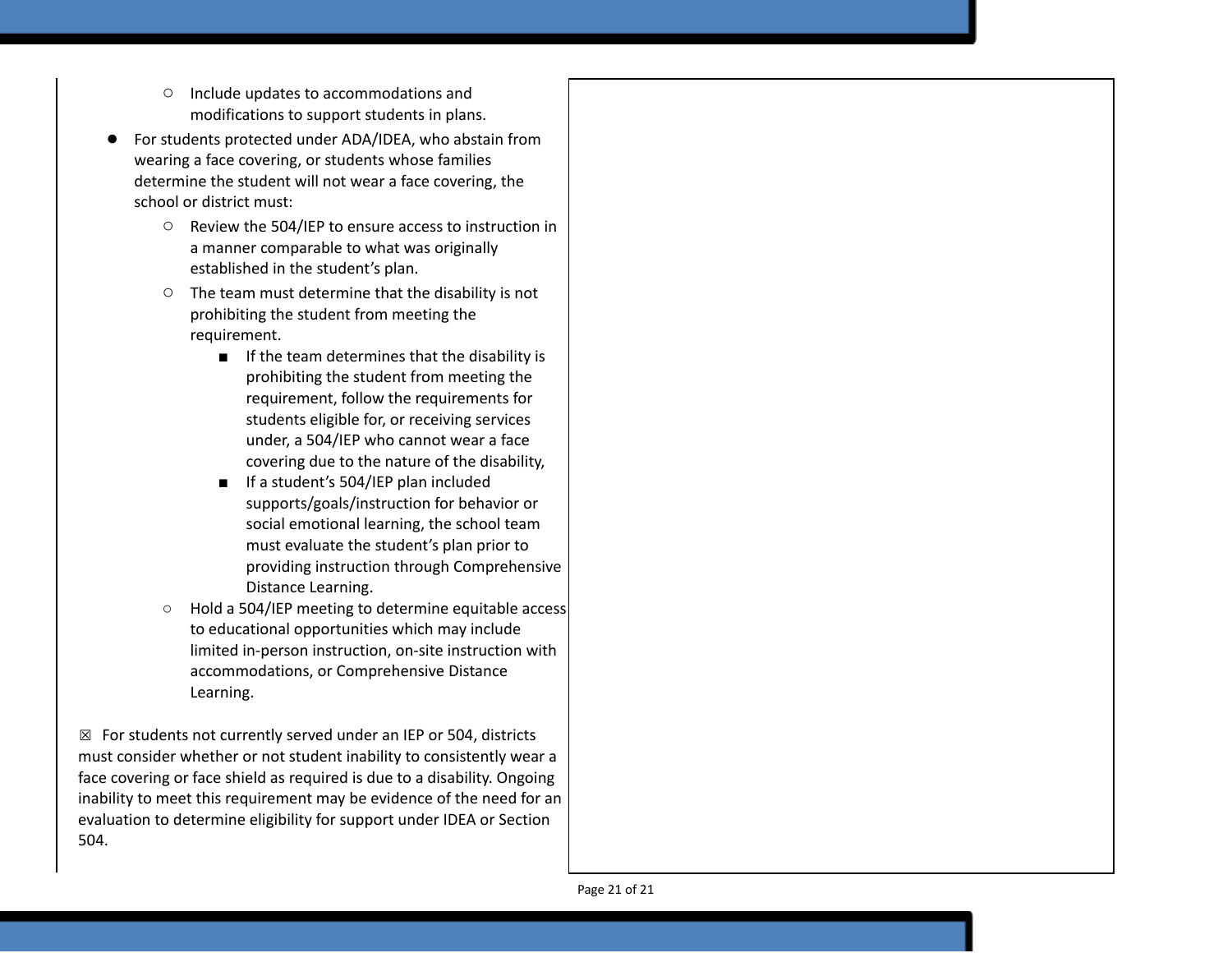| $\mathbb{R}$ If a staff member requires an accommodation for the face covering or |  |
|-----------------------------------------------------------------------------------|--|
| face shield requirements, districts and schools shall work to limit the           |  |
| staff member's proximity to students and staff to the extent possible             |  |
| to minimize the possibility of exposure.                                          |  |

|  | <b>11. ISOLATION MEASURES</b> |
|--|-------------------------------|
|--|-------------------------------|

| <b>OHA/ODE Requirements</b>                                                                                                                                                                                                                                                                                                                                                                                                                                                                                                                                                                | <b>Hybrid/Onsite Plan</b>                                                                                                                                                                                                                                                                                                                                                                                                                                                                                                                                                                           |
|--------------------------------------------------------------------------------------------------------------------------------------------------------------------------------------------------------------------------------------------------------------------------------------------------------------------------------------------------------------------------------------------------------------------------------------------------------------------------------------------------------------------------------------------------------------------------------------------|-----------------------------------------------------------------------------------------------------------------------------------------------------------------------------------------------------------------------------------------------------------------------------------------------------------------------------------------------------------------------------------------------------------------------------------------------------------------------------------------------------------------------------------------------------------------------------------------------------|
| ⊠ Protocols for exclusion and isolation for sick students and staff<br>whether identified at the time of bus pick-up, arrival to school, or at<br>any time during the school day.                                                                                                                                                                                                                                                                                                                                                                                                          | <b>District Protocol:</b><br>Redmond School District Communicable Disease Plan<br>$\bullet$<br>Each school principal (or designee) will connect weekly with the<br>school nurse on updates for plan and isolation measures taken to that                                                                                                                                                                                                                                                                                                                                                            |
| $\boxtimes$ Protocols for assessment of students, as well as exclusion and<br>isolation protocols for sick students and staff identified at the time of<br>arrival or during the school day.<br>Work with school nurses, health care providers, or other staff<br>with expertise to determine necessary modifications to areas<br>where staff/students will be isolated. If two students present<br>COVID-19 symptoms at the same time, they must be isolated<br>at once. If separate rooms are not available, ensure that six<br>feet distance is maintained. Do not assume they have the | point.<br>All students who become ill at school with excludable symptoms will<br>remain at school supervised by staff until parents can pick them up in<br>the designated isolation area. Students will be provided a facial mask<br>(if they can safely wear one). Staff should wear a facial mask and<br>maintain physical distancing, but never leave a child unattended.<br>While exercising caution to maintain (ensure) safety is appropriate<br>when working with children exhibiting symptoms, it is also critical<br>that staff maintain sufficient composure and disposition so as not to |
| same illness.<br>Consider required physical arrangements to reduce risk of<br>disease transmission.<br>Plan for the needs of generally well students who need<br>medication or routine treatment, as well as students who may<br>show signs of illness.<br>Additional guidance for nurses and health staff for providing<br>care to students with complex needs.                                                                                                                                                                                                                           | unduly worry a student or family.<br>Staff will maintain student confidentiality as appropriate.<br>Daily logs must be maintained containing the following:<br>Name of students sent home for illness, cause of illness, time<br>$\circ$<br>of onset, as per designated communicable disease<br>surveillance logs<br>Name of students visiting the office for illness symptoms,<br>$\circlearrowright$<br>even if not sent home, as per routine health logs<br>Staff and students with known or suspected COVID-19 cannot remain                                                                    |
| ⊠ Students and staff who report or develop symptoms must be isolated<br>in a designated isolation area in the school, with adequate space and<br>staff supervision and symptom monitoring by a school nurse, other<br>school-based health care provider or school staff until they are able to<br>go home. Anyone providing supervision and symptom monitoring<br>must wear appropriate face covering or face shields.<br>School nurse and health staff in close contact with<br>$\bullet$<br>symptomatic individuals (less than 6 feet) should wear a                                     | at school and should return only after their symptoms resolve and<br>they are physically ready to return to school. In no case can they<br>return before:<br>the passage of 10 calendar days or 7 days with a negative test<br>$\circ$<br>(within 48 previous hours) after exposure and until symptoms<br>(e.g., fever, cough, shortness of breath, sore throat,<br>headache) are improving.<br>symptoms have been resolved for 24 hours without the use of                                                                                                                                         |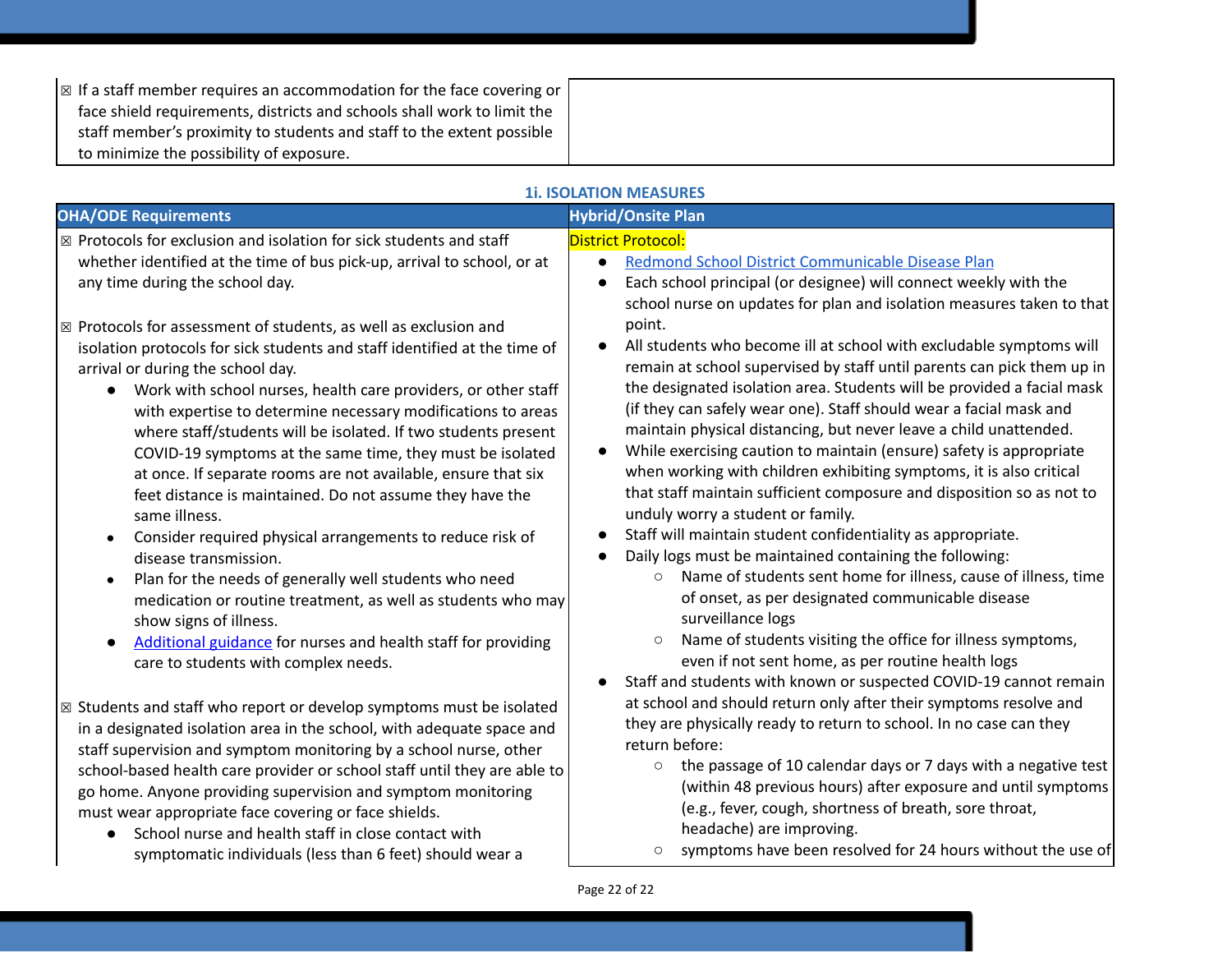medical-grade face mask. Other Personal Protective Equipment (PPE) may be needed depending on symptoms and care provided. Consult a nurse or health care professional regarding appropriate use of PPE. Any PPE used during care of School Team Input:

a symptomatic individual should be properly removed and disposed of prior to exiting the care space, and hands washed after removing PPE.

- After removing PPE, hands should be immediately cleaned with soap and water for at least 20 seconds. If soap and water are not available, hands can be cleaned with an alcohol-based hand sanitizer that contains 60-95% alcohol.
- If able to do so safely, a symptomatic individual should wear a face covering.
- To reduce fear, anxiety, or shame related to isolation, provide clear explanation of procedures, including use of PPE and handwashing.
- $\boxtimes$  Establish procedures for safely transporting anyone who is sick to their home or to a health care facility.
- ☒ Staff and students who are ill must stay home from school and must be sent home if they become ill at school, particularly if they have COVID-19 symptoms. Refer to table in ["](https://www.oregon.gov/ode/students-and-family/healthsafety/Documents/Planning%20and%20Responding%20to%20COVID-19%20Scenarios%20in%20Schools%20August%202020.pdf)Planning for [COVID-19](https://www.oregon.gov/ode/students-and-family/healthsafety/Documents/Planning%20and%20Responding%20to%20COVID-19%20Scenarios%20in%20Schools%20August%202020.pdf) [Scenarios](https://www.oregon.gov/ode/students-and-family/healthsafety/Documents/Planning%20and%20Responding%20to%20COVID-19%20Scenarios%20in%20Schools%20August%202020.pdf) in Schools.
- ☒ Involve school nurses, School Based Health Centers, or staff with related experience (Occupational or Physical Therapists) in development of protocols and assessment of symptoms (where staffing exists).
- $\boxtimes$  Record and monitor the students and staff being isolated or sent home for the LPHA review.

 $\boxtimes$  The school must provide a remote learning option for students who are required to be temporarily off-site for isolation and quarantine.

#### anti-fever medications.

- Comply with district Communicable Disease Management Plan for appropriate isolation determination and processes.
- Care room with dividers, created in the EGMS conference room.
- Symptomatic students will remain at school until a designated adult can pick them up.
- Students and staff who report or develop symptoms will be isolated in a designated isolation area in the school, with adequate space and staff supervision and symptom monitoring by a school nurse, other school-based health care provider or school staff until they are able to go home. Anyone providing supervision and symptom monitoring will wear appropriate face mask..
	- School nurse and health staff in close contact with symptomatic individuals (less than 6 feet) will wear a medical-grade face mask. Other Personal Protective Equipment (PPE) may be needed depending on symptoms and care provided. Any PPE used during care of a symptomatic individual will be properly removed and disposed of prior to exiting the care space, and hands washed after removing PPE.
	- If able to do so safely, symptomatic individuals should wear a face mask..
	- To reduce fear, anxiety, or shame related to isolation, a clear explanation of procedures, including use of PPE and handwashing will be provided.
- Secondary isolation areas may be identified if/as needed.
- Logs will be maintained for every student who enters the health room, regardless of whether they are treated or sent home. Logs will include:
	- Name of student
	- Reported symptoms/reason for health room visit
	- Action taken
- *● See Redmond District Board Policy [JHCC](https://policy.osba.org/redmond/J/JHCC%20G1.PDF) and [JHCC-AR](https://policy.osba.org/redmond/J/JHCC%20R%20G1.PDF) for further guidance regarding Communicable Diseases.*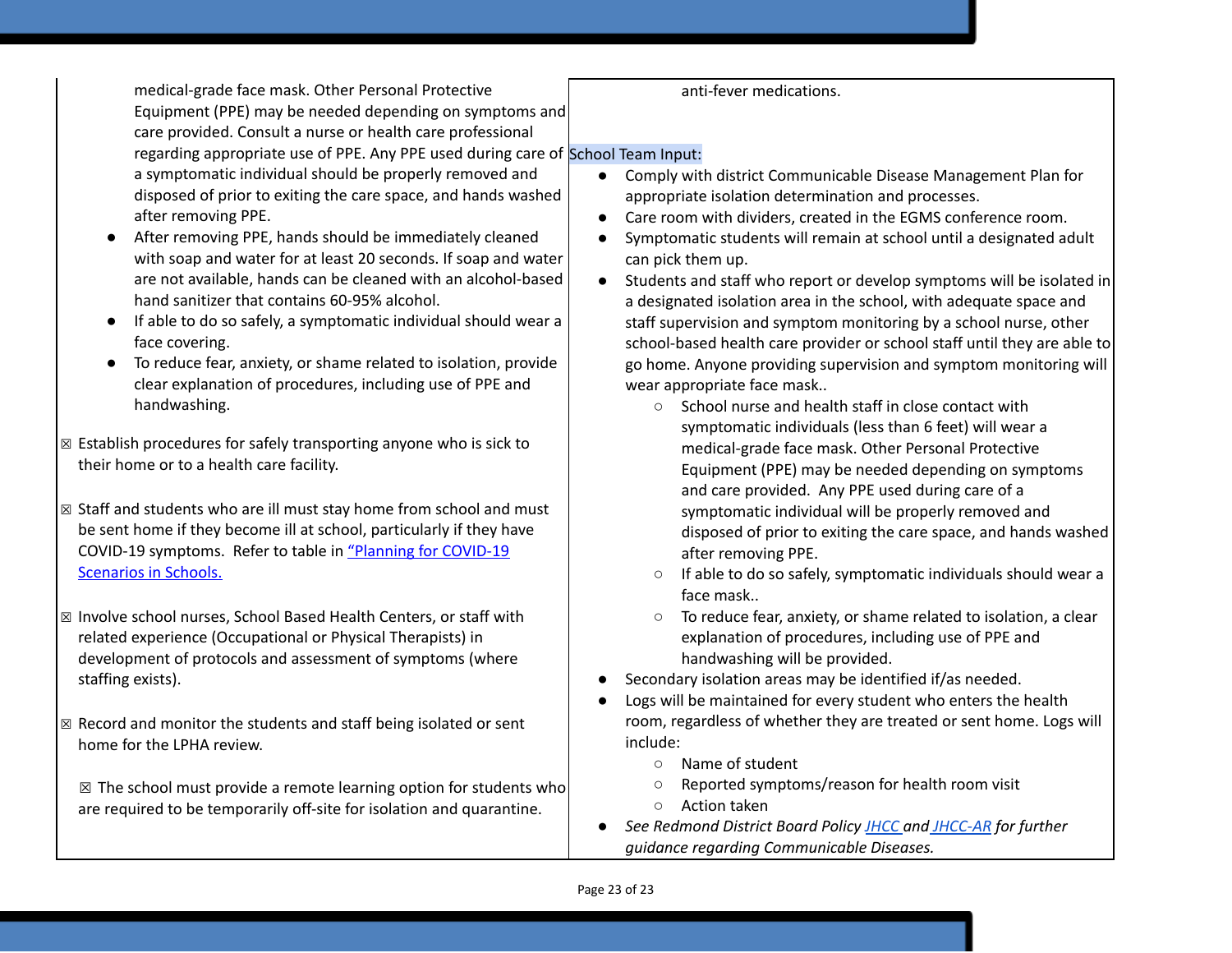

# **2. Facilities and School Operations**

Some activities and areas will have a higher risk for spread (e.g., band, choir, science labs, locker rooms). When engaging in these activities within the school setting, schools will need to consider additional physical distancing or conduct the activities outside (where feasible). Additionally, schools should consider sharing explicit risk statements for higher risk activities (see section 5f of the *Ready Schools, Safe Learners* guidance).

| 2a. ENROLLMENT                                                                                                                                                                                                                                                                                                                                                                                                                                                                                                                                                                                                                                                                                                                                                                                                                                                                      |                                                                                                                                                                                                                                                                                                |
|-------------------------------------------------------------------------------------------------------------------------------------------------------------------------------------------------------------------------------------------------------------------------------------------------------------------------------------------------------------------------------------------------------------------------------------------------------------------------------------------------------------------------------------------------------------------------------------------------------------------------------------------------------------------------------------------------------------------------------------------------------------------------------------------------------------------------------------------------------------------------------------|------------------------------------------------------------------------------------------------------------------------------------------------------------------------------------------------------------------------------------------------------------------------------------------------|
| <b>OHA/ODE Requirements</b>                                                                                                                                                                                                                                                                                                                                                                                                                                                                                                                                                                                                                                                                                                                                                                                                                                                         | <b>Hybrid/Onsite Plan</b>                                                                                                                                                                                                                                                                      |
| ⊠ Enroll all students following the standard Oregon Department of Education<br>guidelines.<br>$\mathbb{Z}$ The temporary suspension of the 10-day drop rule does not change the<br>rules for the initial enrollment date for students:<br>The ADM enrollment date for a student is the first day of the<br>student's actual attendance.<br>A student with fewer than 10 days of absence at the beginning of<br>the school year may be counted in membership prior to the first day<br>of attendance, but not prior to the first calendar day of the school<br>year.<br>If a student does not attend during the first 10 session days of<br>school, the student's ADM enrollment date must reflect the<br>student's actual first day of attendance.<br>Students who were anticipated to be enrolled, but who do not<br>attend at any time must not be enrolled and submitted in ADM. | <b>District Protocol:</b><br>Schools will enroll all students following ODE guidelines.<br>Students will not be unenrolled for non-attendance associated<br>with high-risk status or COVID symptoms.<br>RSD will follow ODE guidance for attendance policies. ODE<br>Guidance released Aug. 11 |
| $\boxtimes$ If a student has stopped attending for 10 or more days, districts must<br>continue to try to engage the student. At a minimum, districts must attempt<br>to contact these students and their families weekly to either encourage<br>attendance or receive confirmation that the student has transferred or has<br>withdrawn from school. This includes students who were scheduled to start<br>the school year, but who have not yet attended.                                                                                                                                                                                                                                                                                                                                                                                                                          |                                                                                                                                                                                                                                                                                                |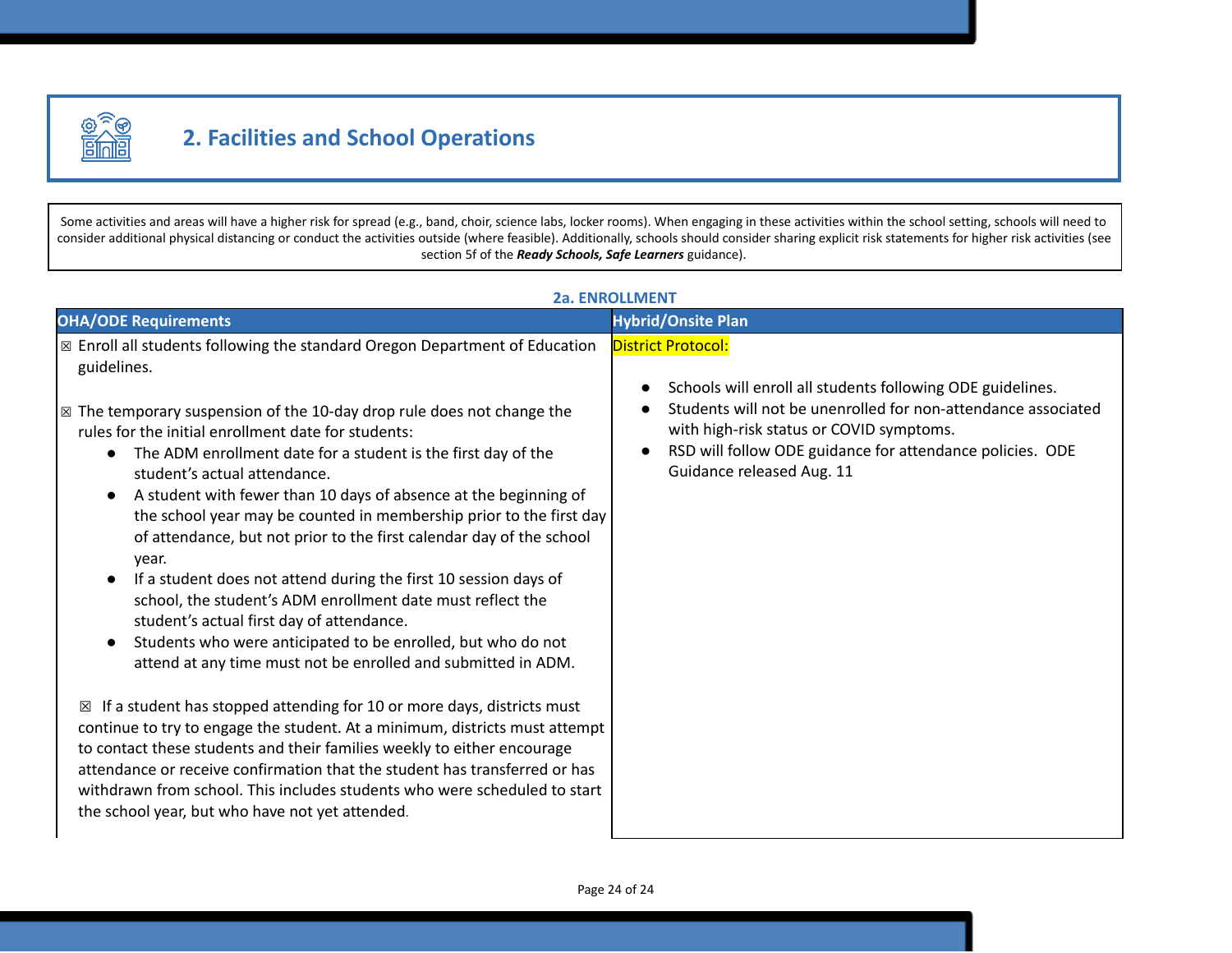| When enrolling a student from another school, schools must request<br>⊠<br>documentation from the prior school within 10 days of enrollment per OAR<br>581-021-0255 to make all parties aware of the transfer. Documentation<br>obtained directly from the family does not relieve the school of this<br>responsibility. After receiving documentation from another school that a<br>student has enrolled, drop that student from your roll. |  |
|----------------------------------------------------------------------------------------------------------------------------------------------------------------------------------------------------------------------------------------------------------------------------------------------------------------------------------------------------------------------------------------------------------------------------------------------|--|
| $\boxtimes$ Design attendance policies to account for students who do not attend<br>in-person due to student or family health and safety concerns.                                                                                                                                                                                                                                                                                           |  |
| ⊠ When a student has a pre-excused absence or COVID-19 absence, the<br>school district must reach out to offer support at least weekly until the<br>student has resumed their education.                                                                                                                                                                                                                                                     |  |
| When a student is absent beyond 10 days and meets the criteria for<br>⊠<br>continued enrollment due to the temporary suspension of the 10 day drop<br>rule, continue to count them as absent for those days and include those<br>days in your Cumulative ADM reporting.                                                                                                                                                                      |  |

# **2b. ATTENDANCE**

| <b>OHA/ODE Requirements</b>                                                                  | <b>Hybrid/Onsite Plan</b>                                                       |
|----------------------------------------------------------------------------------------------|---------------------------------------------------------------------------------|
| $\mathbb{Z}$ Grades K-5 (self-contained): Attendance must be taken at least once per         | <b>District Protocol:</b>                                                       |
| day for all students enrolled in school, regardless of the instructional                     | RSD will follow ODE guidance for attendance policies. ODE Guidance<br>$\bullet$ |
| model (On-Site, Hybrid, Comprehensive Distance Learning, online                              | released Aug. 11                                                                |
| schools).                                                                                    | Grades K-5: Attendance must be taken at least once per day for all<br>$\bullet$ |
|                                                                                              | students enrolled in school, regardless of the instructional model              |
| $\boxed{\boxtimes}$ Grades 6-12 (individual subject): Attendance must be taken at least once | (On-Site, Hybrid, Comprehensive Distance Learning).                             |
| for each scheduled class that day for all students enrolled in school,                       | Grades 6-12: Attendance must be taken at least once for each                    |
| regardless of the instructional model (On-Site, Hybrid, Comprehensive                        | scheduled class that day for all students enrolled in school,                   |
| Distance Learning, online schools).                                                          | regardless of the instructional model (On-Site, Hybrid,                         |
|                                                                                              | Comprehensive Distance Learning).                                               |
| $\boxtimes$ Alternative Programs: Some students are reported in ADM as enrolled in           | Provide families with clear and concise descriptions of student<br>$\bullet$    |
| a non-standard program (such as tutorial time), with hours of instruction                    | attendance and participation expectations as well as family                     |
| rather than days present and days absent. Attendance must be taken at                        | involvement expectations that take into consideration the home                  |
| least once for each scheduled interaction with each student, so that local                   | environment, caregiver's work schedule, and mental/physical health.             |
| systems can track the student's attendance and engagement. Reported                          | For On-Site Instructional Models, prior attendance and reporting<br>$\bullet$   |
|                                                                                              | practices are unchanged and should meet the requirements                        |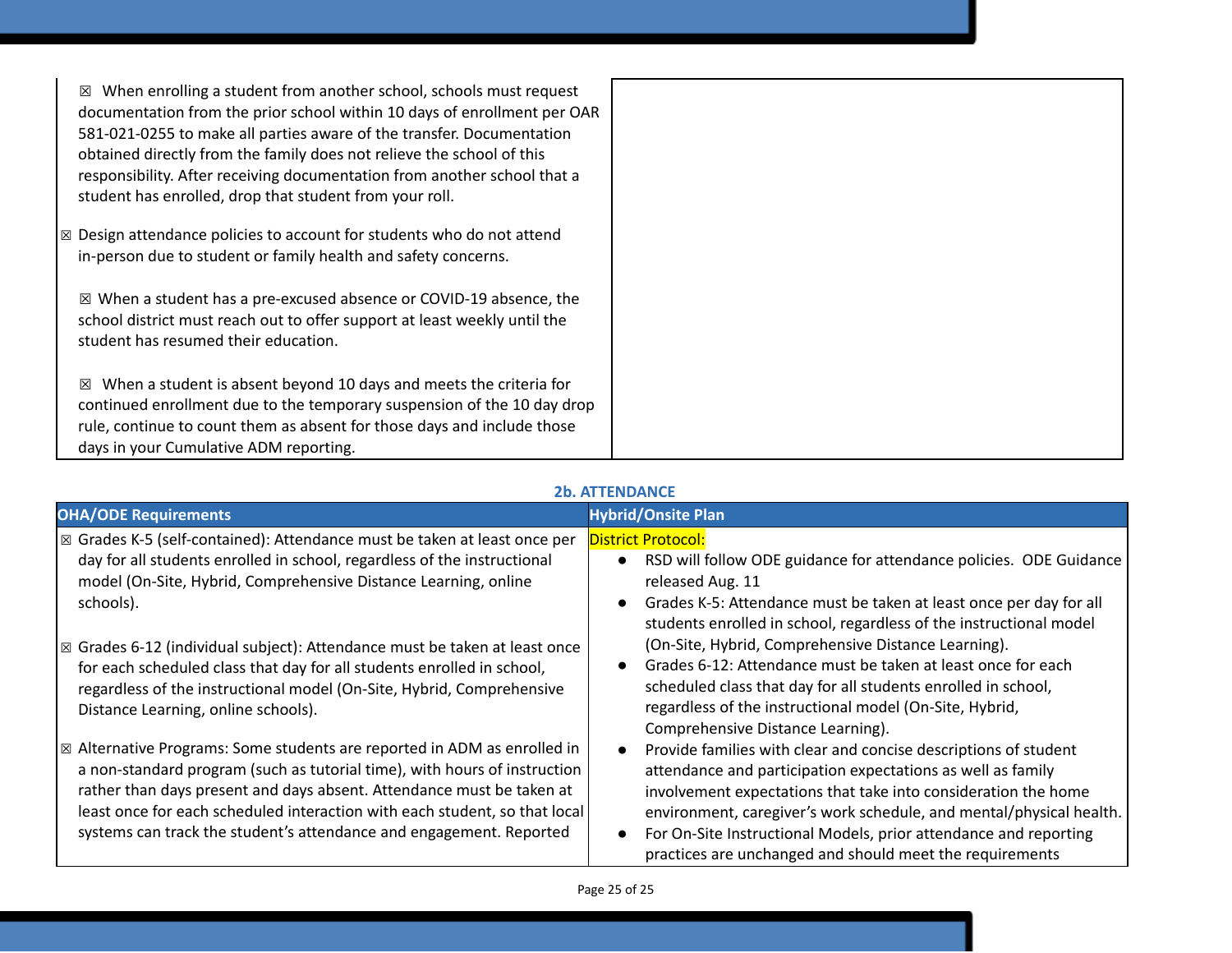hours of instruction continue to be those hours in which the student was present.

 $\boxtimes$  Online schools that previously followed a two check-in per week attendance process must follow the Comprehensive Distance Learning requirements for checking and reporting attendance.

 $\boxtimes$  Provide families with clear and concise descriptions of student attendance and participation expectations as well as family involvement expectations that take into consideration the home environment, caregiver's work schedule, and mental/physical health.

described in this section and can be informed by the recommendations presented.

- For any Hybrid Instructional Model or Comprehensive Distance Learning, ODE is establishing the following definitions and guidance: Attendance includes both participation in class activities and interaction with a licensed or registered teacher during a school day or interactions with educational assistants and paraprofessionals through teacher designed and facilitated processes. Interaction can be evidenced by any of the following or reasonable equivalents:
	- Participating in a video class;
	- Communication from the student to the teacher via chat, text message or email;
	- A phone call with the student, or, for younger students, with the parent;
	- Posting completed coursework to a learning management system or web-based platform or via email; or
	- Turning in completed coursework on a given day.
- When there is no evidence of student interaction during a 24-hour period surrounding a scheduled school day as described, students are reported as absent. A day present for attendance may not be claimed for weekends or holidays, per ORS 336.010 and 187.010, or any other day during which a licensed or registered teacher is not available to students.

# **2c. TECHNOLOGY**

| <b>OHA/ODE Requirements</b>                                                                                                                                                                                                                                                                                                  | <b>Hybrid/Onsite Plan</b>                                                                                                                                                                                                                                                                                                                                                                                  |
|------------------------------------------------------------------------------------------------------------------------------------------------------------------------------------------------------------------------------------------------------------------------------------------------------------------------------|------------------------------------------------------------------------------------------------------------------------------------------------------------------------------------------------------------------------------------------------------------------------------------------------------------------------------------------------------------------------------------------------------------|
| $\boxtimes$ Update procedures for district-owned devices to match cleaning<br>requirements (see section 2d of the Ready Schools, Safe Learners                                                                                                                                                                               | <b>District Protocol:</b>                                                                                                                                                                                                                                                                                                                                                                                  |
| guidance).<br>$\boxtimes$ Procedures for return, inventory, updating, and redistributing<br>district-owned devices must meet physical distancing requirements.<br>$\boxtimes$ If providing learning outside and allowing students to engage with<br>devices during the learning experiences, provide safe charging stations. | <b>Cleaning Requirements:</b><br>Chromebook have been assigned to individual student<br>Students will not use other chromebooks<br>We will have additional cords for students who need to charge their<br>Chromebooks.<br>Cords will be cleaned between use<br>$\circ$<br>Headphones will be available to students on a case by case basis.<br>Headphones will be assigned to individual students and kept |
|                                                                                                                                                                                                                                                                                                                              | in ziplock bags with student's names                                                                                                                                                                                                                                                                                                                                                                       |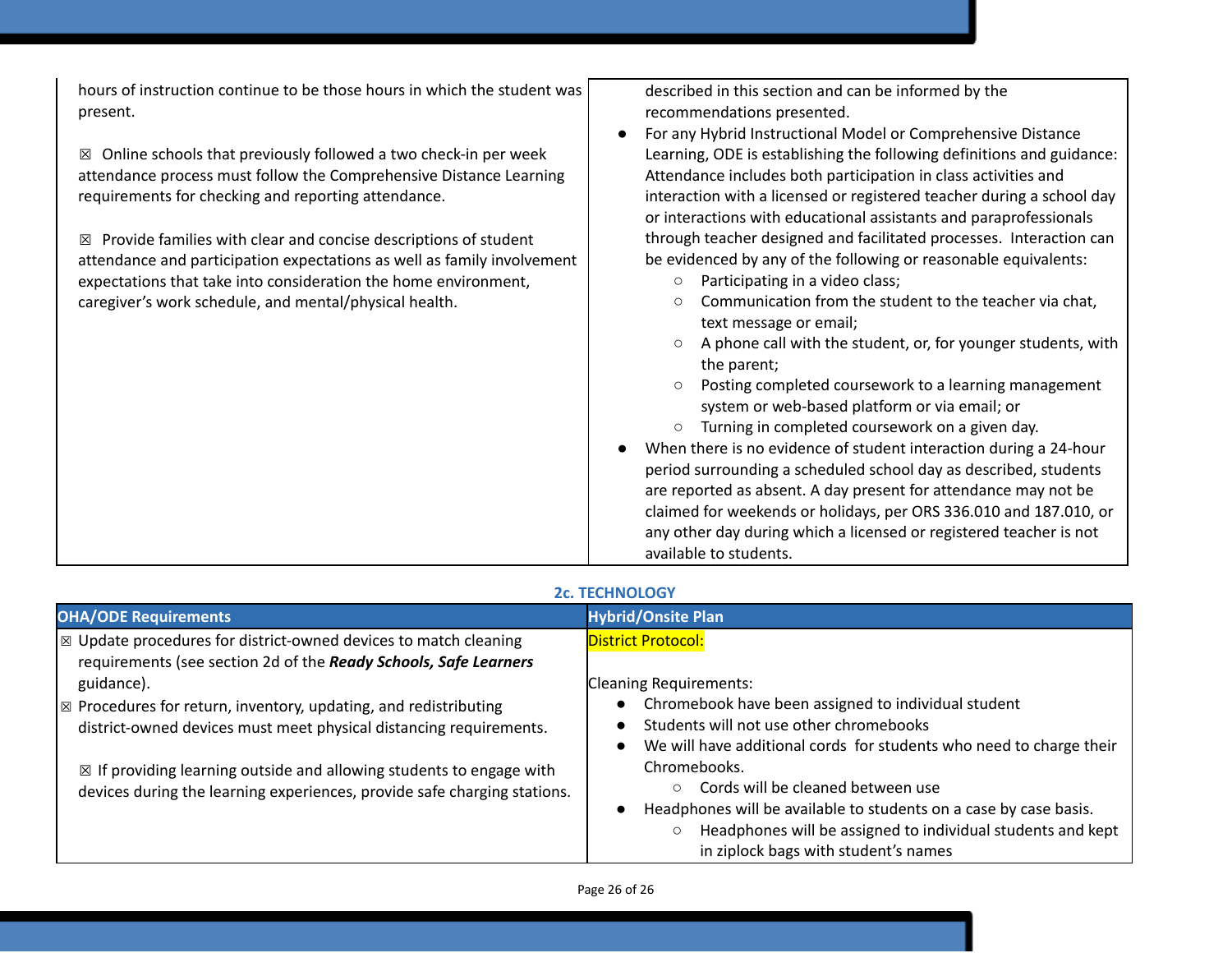| Computer Lab Classroom:<br>To the extent possible, students should use the same<br>workspace daily (keyboard, mouse, tower and table)<br>Sanitize the workspace between each cohort of students<br>Open Lab Spaces (library, career center)<br>Individual users must sanitize the work space before and after<br>each use |
|---------------------------------------------------------------------------------------------------------------------------------------------------------------------------------------------------------------------------------------------------------------------------------------------------------------------------|
| Repair, inventory, distribution or updating                                                                                                                                                                                                                                                                               |
| Masks must be worn at all times, when in the buildings                                                                                                                                                                                                                                                                    |
| Gloves will be used by RSD Tech staff                                                                                                                                                                                                                                                                                     |
| Clean and sanitize each device brought in for updates, repair, return,                                                                                                                                                                                                                                                    |
| inventory, or redistribution                                                                                                                                                                                                                                                                                              |

| <u> 20. SCHOOL SPECIFIC FUNCTIONS/FACILITY FEATURES</u>                                                                                                                                                                                                                                                                                                                                                                                                                                                                                                                                                                                                                                                                                                                                                                                                                                                                                                                                                                                       |                                                                                                                                                                                                                                                                                                                                                                                                                                                                                                                                                                                                                                                                                                                                                                                                                                                                                                                                                                                                                                                                                                                                                                                                               |  |
|-----------------------------------------------------------------------------------------------------------------------------------------------------------------------------------------------------------------------------------------------------------------------------------------------------------------------------------------------------------------------------------------------------------------------------------------------------------------------------------------------------------------------------------------------------------------------------------------------------------------------------------------------------------------------------------------------------------------------------------------------------------------------------------------------------------------------------------------------------------------------------------------------------------------------------------------------------------------------------------------------------------------------------------------------|---------------------------------------------------------------------------------------------------------------------------------------------------------------------------------------------------------------------------------------------------------------------------------------------------------------------------------------------------------------------------------------------------------------------------------------------------------------------------------------------------------------------------------------------------------------------------------------------------------------------------------------------------------------------------------------------------------------------------------------------------------------------------------------------------------------------------------------------------------------------------------------------------------------------------------------------------------------------------------------------------------------------------------------------------------------------------------------------------------------------------------------------------------------------------------------------------------------|--|
| <b>OHA/ODE Requirements</b>                                                                                                                                                                                                                                                                                                                                                                                                                                                                                                                                                                                                                                                                                                                                                                                                                                                                                                                                                                                                                   | <b>Hybrid/Onsite Plan</b>                                                                                                                                                                                                                                                                                                                                                                                                                                                                                                                                                                                                                                                                                                                                                                                                                                                                                                                                                                                                                                                                                                                                                                                     |  |
| ⊠ Handwashing: All people on campus should be advised and encouraged<br>to wash their hands frequently.<br>$\boxtimes$ Equipment: Develop and use sanitizing protocols for all equipment used<br>by more than one individual or purchase equipment for individual use.<br>⊠ Events: Cancel, modify, or postpone field trips, assemblies, athletic<br>events, practices, special performances, school-wide parent meetings<br>and other large gatherings to meet requirements for physical distancing.<br>$\boxtimes$ Transitions/Hallways: Limit transitions to the extent possible. Create<br>hallway procedures to promote physical distancing and minimize<br>gatherings.<br>$\boxtimes$ Personal Property: Establish policies for personal property being brought<br>to school (e.g., refillable water bottles, school supplies,<br>headphones/earbuds, cell phones, books, instruments, etc.). If personal<br>items are brought to school, they must be labeled prior to entering<br>school and use should be limited to the item owner. | <b>District Protocol:</b><br><b>Requirements for After School Programs and Community Facility Use</b><br>$\bullet$<br><b>School Team Input:</b><br>Handwashing: Nearly all classrooms at EGMS have a sink for<br>handwashing. All students will have access to hand washing prior to<br>breakfast and lunch. Frequent opportunities for hand washing will be<br>provided throughout the school day. Hand washing will be supplemented<br>with the use of hand sanitizer.<br><b>Equipment:</b> Equipment includes materials such as school supplies<br>(scissors, glue sticks), PE and recess equipment, Science Lab supplies.<br>Sharing of supplies will be restricted whenever possible.<br>$\circ$<br>All shared equipment will be cleaned between users.<br>$\circ$<br>Safety Drills: Safety drills will be scheduled for both cohorts of students<br>$\bullet$<br>to participate:<br>Evacuation drill<br>O<br>Lockdown drill: students will maintain appropriate social<br>$\circ$<br>distancing for all lockdown drills.<br>Earthquake drill<br>$\circ$<br>Fire drills- appropriate spacing on the football field<br>$\circ$<br>Staff and students will follow distance requirements during exit of the |  |

### **2d. SCHOOL SPECIFIC FUNCTIONS/FACILITY FEATURES**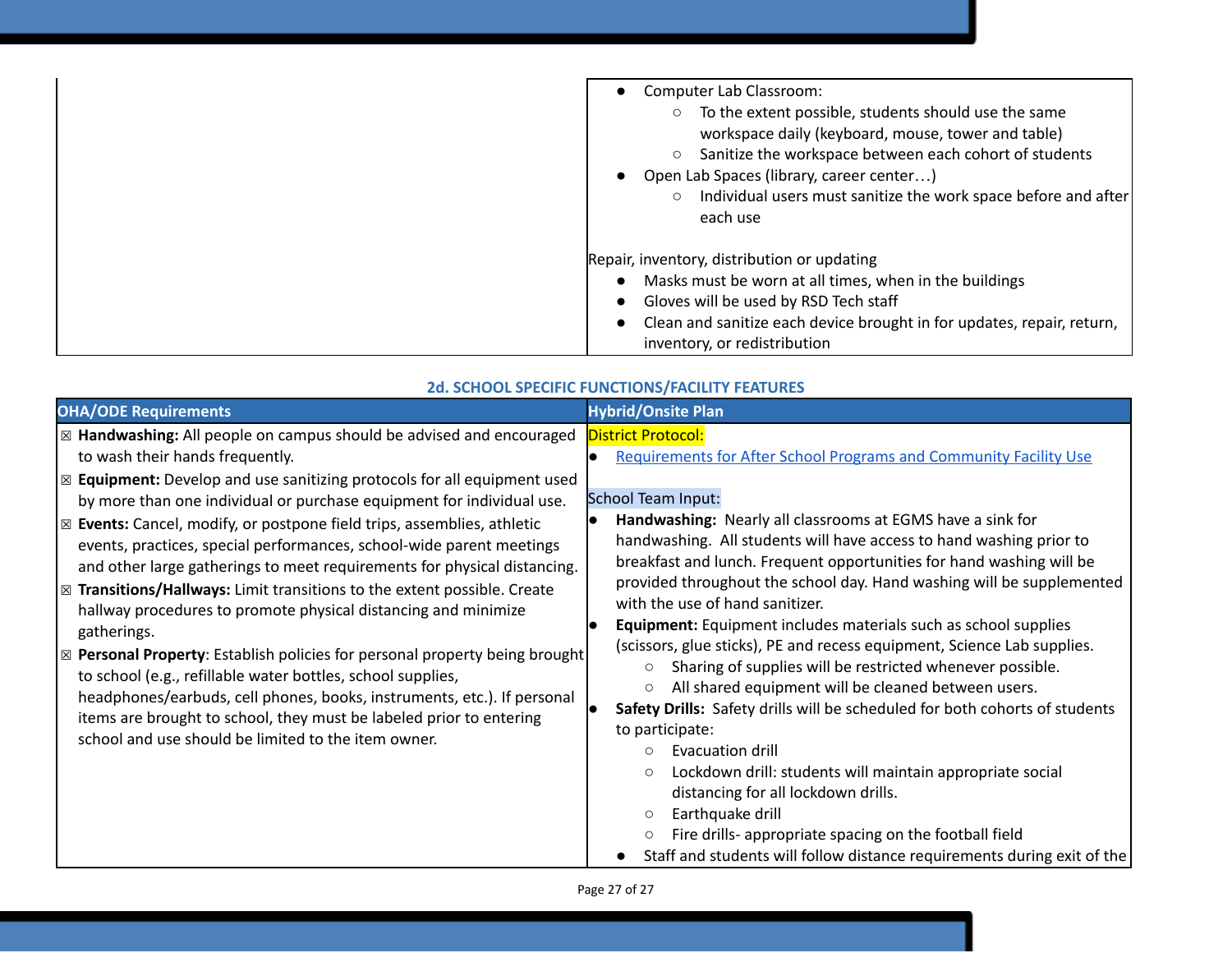building.

● Re-entry to the building will be through an assigned entry point to reduce incidental contact.

#### Events:

- Off-site field trips and events requiring visitors or volunteers have been cancelled.
- In-school events will be modified to follow cohorting and social distancing guidance.
- Athletic events and practices will follow OSAA, OHA, and LPHA guidelines.
- Use of the building by outside groups will be approved by the district and trained in district safety protocol.

#### ● **Transitions/Hallways:**

- Hallways will include one-way traffic markings to reduce contact.
- Transitions by grade-level cohort groups will rotate classrooms only for electives and each grade will have electives during different periods.
- Student cohorts will remain in the classroom with adult transitions for all core content classes with the exception of specialized classes (ex: Advanced Math, Reading Strategies)

#### ● **Personal Property**:

- Students will not use lockers to store personal property.
- All personal property brought to school by the student will be carried by the student throughout the school day in their backpack/bag. If personal items are brought to school, they must be labeled prior to entering school and use should be limited to the item owner. Labeling will happen in AVID Schoolwide- all kids will label with masking tape and sharpies.

#### **● Restrooms:**

- Students will use the closest restroom based on their current location. Students will use restrooms one at a time. Signage has been placed on the floor, for appropriate social distance lines, outside of each restroom.
- Visual reminders will be used in all restrooms to encourage hygienic practices including:
	- handwashing techniques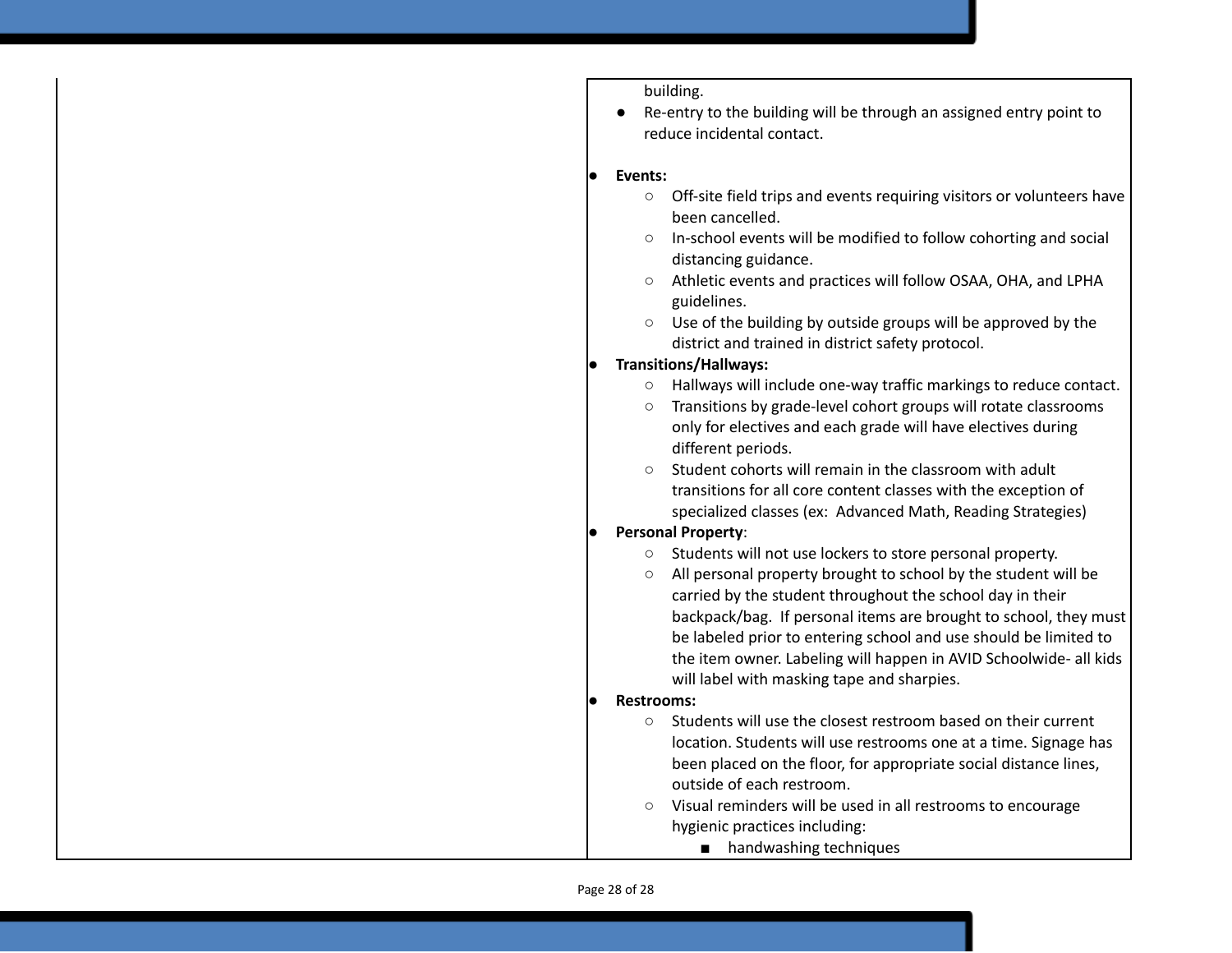| ■ covering coughs/sneezes |
|---------------------------|
| social distancing         |
| ■ face masks              |
| $\Box$ COVID-19 symptoms  |

#### **2e. ARRIVAL AND DISMISSAL**

| 45. ANNIVAL AND DIJIVIIJJAL                                                                                                                                                                                                                                                                                                                                                                                                                                                                                                                                                                                                                                                                                                                                                                                                                                                                                                                                                                                                                                                                                                                                                                                                                                                                          |                                                                                                                                                                                                                                                                                                                                                                                                                                                                                                                                                                                                                                                                                                                                                                                                                                                                                                                                                                                                                                                                                                                                                                                                           |  |
|------------------------------------------------------------------------------------------------------------------------------------------------------------------------------------------------------------------------------------------------------------------------------------------------------------------------------------------------------------------------------------------------------------------------------------------------------------------------------------------------------------------------------------------------------------------------------------------------------------------------------------------------------------------------------------------------------------------------------------------------------------------------------------------------------------------------------------------------------------------------------------------------------------------------------------------------------------------------------------------------------------------------------------------------------------------------------------------------------------------------------------------------------------------------------------------------------------------------------------------------------------------------------------------------------|-----------------------------------------------------------------------------------------------------------------------------------------------------------------------------------------------------------------------------------------------------------------------------------------------------------------------------------------------------------------------------------------------------------------------------------------------------------------------------------------------------------------------------------------------------------------------------------------------------------------------------------------------------------------------------------------------------------------------------------------------------------------------------------------------------------------------------------------------------------------------------------------------------------------------------------------------------------------------------------------------------------------------------------------------------------------------------------------------------------------------------------------------------------------------------------------------------------|--|
| <b>OHA/ODE Requirements</b>                                                                                                                                                                                                                                                                                                                                                                                                                                                                                                                                                                                                                                                                                                                                                                                                                                                                                                                                                                                                                                                                                                                                                                                                                                                                          | <b>Hybrid/Onsite Plan</b>                                                                                                                                                                                                                                                                                                                                                                                                                                                                                                                                                                                                                                                                                                                                                                                                                                                                                                                                                                                                                                                                                                                                                                                 |  |
| ⊠ Physical distancing, stable cohorts, square footage, and cleaning<br>requirements must be maintained during arrival and dismissal<br>procedures.<br>$\boxtimes$ Create schedule(s) and communicate staggered arrival and/or dismissal<br>times.<br>$\boxtimes$ Assign students or cohorts to an entrance; assign staff member(s) to<br>conduct visual screenings (see section 1f of the Ready Schools, Safe<br>Learners guidance).<br>Ensure accurate sign-in/sign-out protocols to help facilitate contact<br>tracing by the LPHA. Sign-in procedures are not a replacement for<br>entrance and screening requirements. Students entering school after<br>arrival times must be screened for the primary symptoms of concern.<br>Eliminate shared pen and paper sign-in/sign-out sheets.<br>Ensure hand sanitizer is available if signing children in or out on<br>an electronic device.<br>$\boxtimes$ Ensure hand sanitizer dispensers are easily accessible near all entry<br>doors and other high-traffic areas. Establish and clearly communicate<br>procedures for keeping caregiver drop-off/pick-up as brief as possible.<br>$\boxtimes$ Ensure alcohol-based hand sanitizer (with 60-95% alcohol) dispensers<br>are easily accessible near all entry doors and other high-traffic areas. | <b>District Protocol:</b><br>• Informed by Transportation Plan (2i.)<br>Individual buildings will develop a plan for getting students to<br>$\circ$<br>and from the building.<br>Cohorts will be assigned to an entrance.<br>$\circ$<br>Hand sanitizer dispensers will be installed near all entry doors.<br>$\circlearrowright$<br>School Team Input:<br><b>Arrival and Entry</b><br>Each student will be assigned an entrance point (i.e., a specific door) to<br>the school building.<br>Upon entry, students will go directly to their AVID schoolwide class.<br>$\bullet$<br>A staff member will be located at each entry point to ensure the<br>continuous flow of students moving to their first period classrooms.<br>The first period teacher will observe individual health indicators.<br>$\bullet$<br>When the screening indicates that a student may be symptomatic the<br>$\bullet$<br>nurse of assignment office staff completes a more thorough<br>assessment. We then follow established protocol from CDP (see<br>section 1a).<br>Breakfast in the classroom starts at 7:00 AM and goes until 7:30 AM.<br>Students must wash hands before breakfast. First Period starts at 7:30<br>AM. |  |
| Establish and clearly communicate procedures for keeping caregiver<br>drop-off/pick-up as brief as possible.                                                                                                                                                                                                                                                                                                                                                                                                                                                                                                                                                                                                                                                                                                                                                                                                                                                                                                                                                                                                                                                                                                                                                                                         | Sign-In / Sign-Out Procedures<br>Students entering or leaving the building at times other than arrival or<br>$\bullet$                                                                                                                                                                                                                                                                                                                                                                                                                                                                                                                                                                                                                                                                                                                                                                                                                                                                                                                                                                                                                                                                                    |  |
|                                                                                                                                                                                                                                                                                                                                                                                                                                                                                                                                                                                                                                                                                                                                                                                                                                                                                                                                                                                                                                                                                                                                                                                                                                                                                                      | dismissal will use the main building entrance.<br>Arrivals will be greeted at the door by a staff member to reduce office<br>$\bullet$<br>traffic.<br>All sign-in/sign-out tracking will be handled by office staff to reduce<br>sharing of pen/paper.                                                                                                                                                                                                                                                                                                                                                                                                                                                                                                                                                                                                                                                                                                                                                                                                                                                                                                                                                    |  |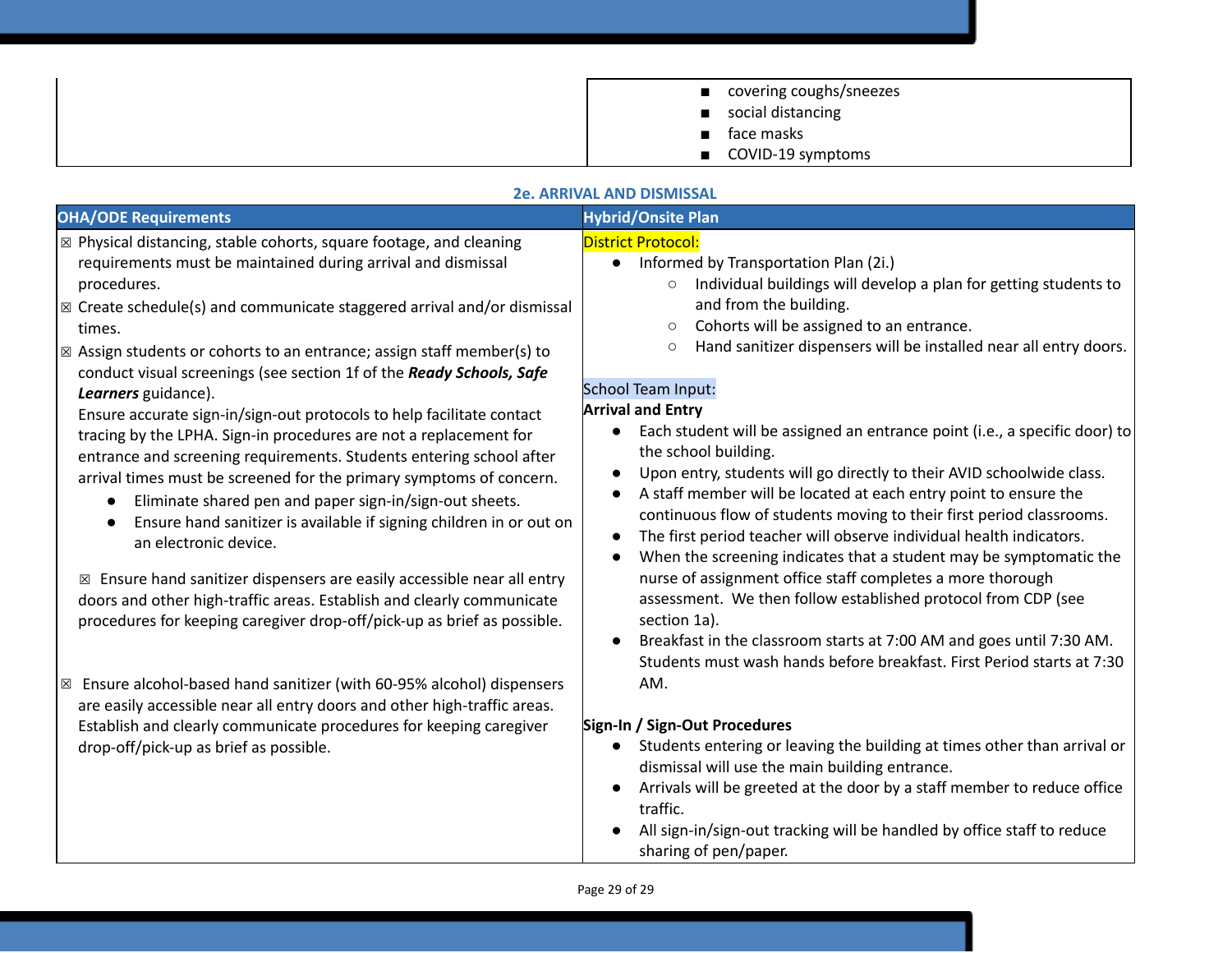Page 30 of 30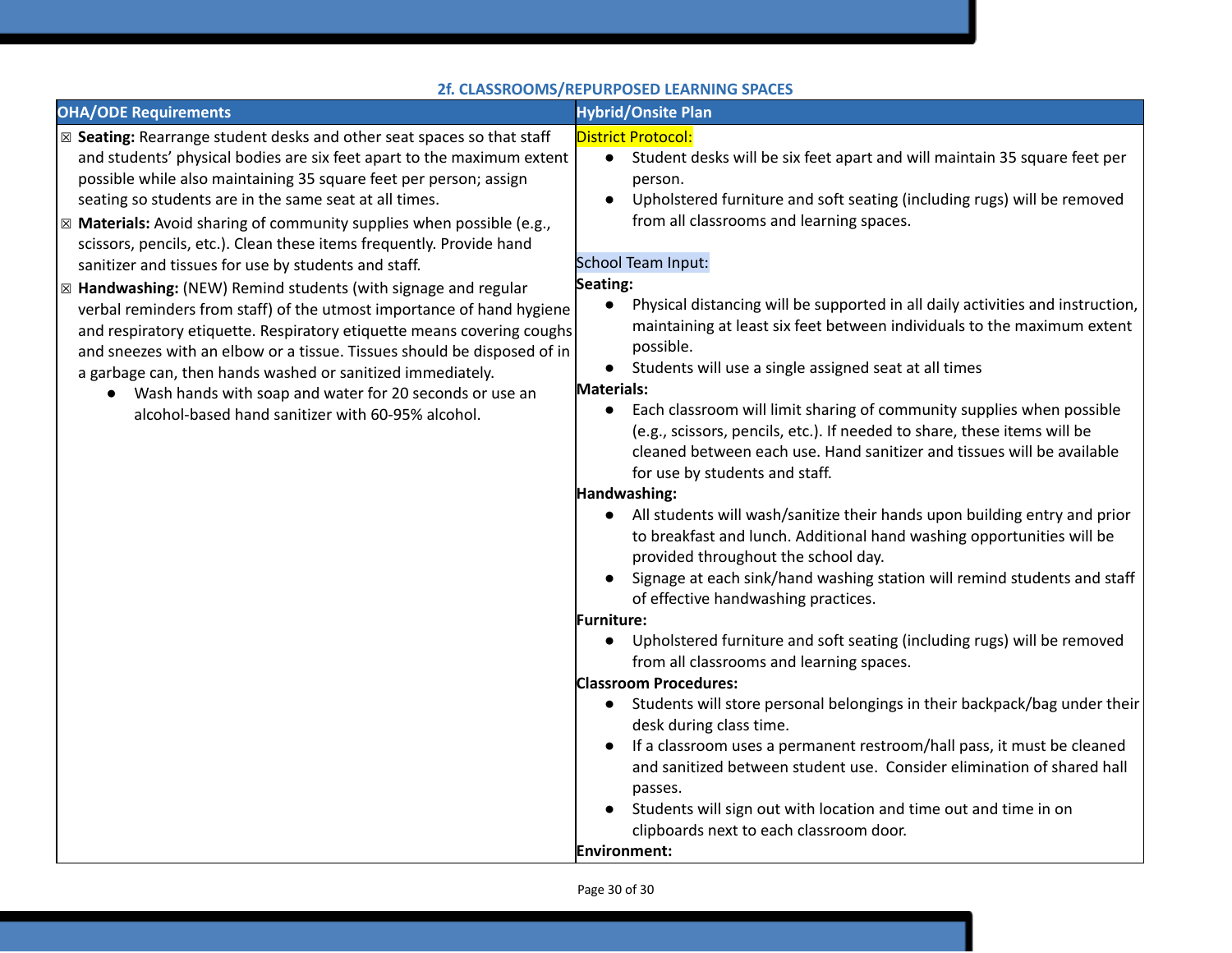| The building has been updated to include MERV-13 HVAC filters. The  |
|---------------------------------------------------------------------|
| system has been programmed to maximize recirculation throughout the |
| building.                                                           |
| Teachers can choose to hold classes outside when possible and       |
| encourage students to spread out.                                   |

#### **2g. PLAYGROUNDS, FIELDS, RECESS, AND BREAKS**

| <b>OHA/ODE Requirements</b>                                                       | <b>Hybrid/Onsite Plan</b>                                                               |
|-----------------------------------------------------------------------------------|-----------------------------------------------------------------------------------------|
|                                                                                   |                                                                                         |
| ⊠ Keep school playgrounds closed to the general public until park                 | <b>+DISTRICT PROTOCOL</b>                                                               |
| playground equipment and benches reopen in the community (see                     |                                                                                         |
| Oregon Health Authority's Specific Guidance for Outdoor Recreation                | <b>Requirements for After School Programs and Community Facility Use</b>                |
| Organizations).                                                                   | RSD will designate playground and shared equipment solely for the use<br>$\bullet$      |
|                                                                                   | of one cohort at a time. Playgrounds will be disinfected at least daily or              |
| $\boxtimes$ After using the restroom students must wash hands with soap and       | between use as much as possible in accordance with CDC guidance.                        |
| water for 20 seconds. Soap must be made available to students and                 |                                                                                         |
| staff. For learning outside if portable bathrooms are used, set up                | School Team Input:                                                                      |
| portable hand washing stations and create a regular cleaning schedule.            | Playgrounds/Fields/Recesses:                                                            |
|                                                                                   | Our playgrounds will be kept closed to the general public.<br>$\bullet$                 |
| $\boxtimes$ Before and after using playground equipment, students must wash       | We will divide our playgrounds into sections for cohorts and rotate                     |
| hands with soap and water for 20 seconds or use an alcohol-based hand             | students on a schedule.                                                                 |
| sanitizer with 60-95% alcohol.                                                    | We have no built-in playground equipment (structures)<br>$\bullet$                      |
|                                                                                   | Each cohort will have individual equipment that will be taken out and<br>$\bullet$      |
| $\boxtimes$ Designate playground and shared equipment solely for the use of one   | brought back in with their cohort.                                                      |
| cohort at a time. Outdoor playground structures require normal routine            | Equipment will be sanitized after each use.<br>$\circ$                                  |
| cleaning and do not require disinfection. Shared equipment (balls, jump           | Students will wash hands or sanitize before and after recess.                           |
| ropes, etc.) should be cleaned and disinfected at least daily in                  | Physical Distancing: More to be determined with future guidance from<br>$\bullet$       |
| accordance with CDC guidance.                                                     | <b>ODE</b> and district.                                                                |
|                                                                                   | Signage will be posted stating playground closure and reminders of<br>$\bullet$         |
| $\boxtimes$ Cleaning requirements must be maintained (see section 2j of the Ready | physical distancing for students.                                                       |
| Schools, Safe Learners guidance).                                                 | All playground equipment will be disinfected daily.<br>$\bullet$                        |
|                                                                                   | Games and activities that support social distancing will be taught by P.E.<br>$\bullet$ |
| $\boxtimes$ Maintain physical distancing requirements, stable cohorts, and square | and classroom teachers.                                                                 |
|                                                                                   | Teachers will work with students to explicitly teach physical distancing<br>$\bullet$   |
| footage requirements.                                                             | measures to students.                                                                   |
|                                                                                   | Students will wash their hands or use hand sanitizer before and after                   |
| $\boxtimes$ Provide signage and restrict access to outdoor equipment (including   | planned break times.                                                                    |
| sports equipment, etc.).                                                          | Students will access outside areas during planned break times.                          |
|                                                                                   |                                                                                         |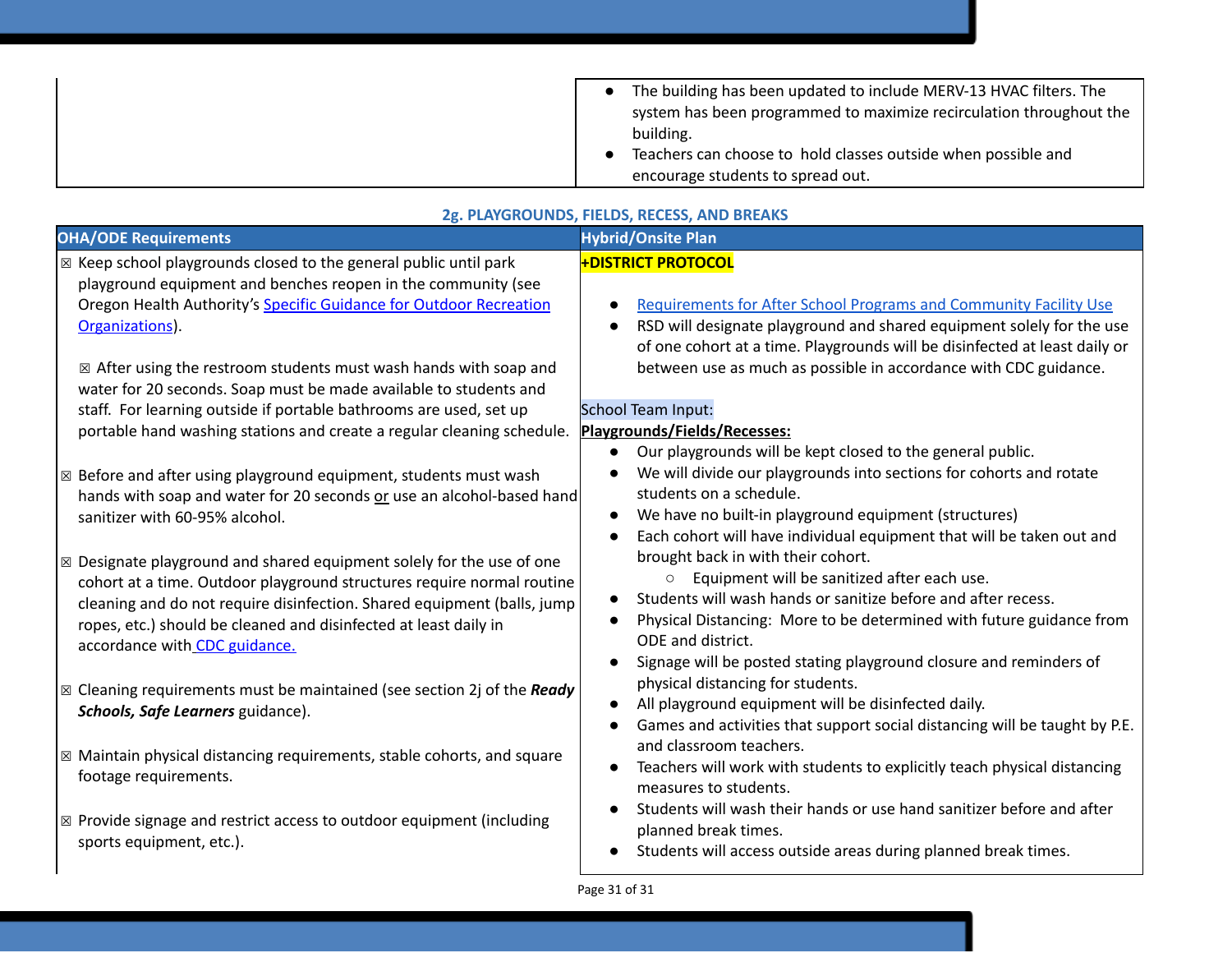- ☒ Design recess activities that allow for physical distancing and maintenance of stable cohorts.
- $\boxtimes$  Clean all outdoor equipment at least daily or between use as much as  $\qquad$  distancing. possible in accordance with [C](https://www.cdc.gov/coronavirus/2019-ncov/community/clean-disinfect/index.html)DC [guidance](https://www.cdc.gov/coronavirus/2019-ncov/community/clean-disinfect/index.html).

 Limit the number of employees gathering in shared spaces. Restrict use of shared spaces such as conference rooms, break rooms, and elevators by limiting occupancy or staggering use, maintaining six feet of distance between adults. Establish a minimum of 35 square feet per person when determining room capacity. Calculate only with usable space, understanding that tables and room set-up will require use of all space in the calculation. Note: The largest area of risk is adults eating together in break rooms without face coverings.

- if students use sports equipment, it will be cleaned between cohorts. *See Section 2J for more information.*
- Recess activities will be designed to support cohorting and social

| <b>OHA/ODE Requirements</b>                                                                                                                                                                                                                                                                                                                                                     | <b>Hybrid/Onsite Plan</b>                                                                                                                                                                                                                                                                                                                                                         |
|---------------------------------------------------------------------------------------------------------------------------------------------------------------------------------------------------------------------------------------------------------------------------------------------------------------------------------------------------------------------------------|-----------------------------------------------------------------------------------------------------------------------------------------------------------------------------------------------------------------------------------------------------------------------------------------------------------------------------------------------------------------------------------|
| $\boxtimes$ Include meal services/nutrition staff in planning for school reentry.                                                                                                                                                                                                                                                                                               | District Protocol:                                                                                                                                                                                                                                                                                                                                                                |
| Prohibit self-service buffet-style meals.<br>⊠                                                                                                                                                                                                                                                                                                                                  | We will provide access to nutrition/meal service for all eligible students,<br>including students not on-site.<br>Plans are being developed to distribute meals to a classroom setting.<br>$\bullet$                                                                                                                                                                              |
| Prohibit sharing of food and drinks among students and/or staff.<br>⊠                                                                                                                                                                                                                                                                                                           | Since staff must remove their face coverings during eating and drinking,<br>staff should eat snacks and meals independently, and not in staff rooms                                                                                                                                                                                                                               |
| At designated meal or snack times, students may remove their face<br>⊠<br>coverings to eat or drink but must maintain six feet of physical distance                                                                                                                                                                                                                             | when other people are present.                                                                                                                                                                                                                                                                                                                                                    |
| from others, and must put face coverings back on after finishing the<br>meal or snack                                                                                                                                                                                                                                                                                           | School Team Input:<br>Serve breakfast and lunch in classrooms and eat with cohort groups.<br>$\bullet$                                                                                                                                                                                                                                                                            |
| $\boxtimes$ Staff serving meals and students interacting with staff at mealtimes<br>must wear face coverings (see section 1h of the Ready Schools, Safe<br>Learners guidance). Staff must maintain 6 feet of physical distance to<br>the greatest extent possible. If students are eating in a classroom, staff<br>may supervise from the doorway of the classroom if feasible. | All students must wash hands prior to meals. If possible, students will<br>$\bullet$<br>wash hands in the classroom. If not, follow hallway and restroom<br>procedures above.<br>Cafeteria staff will deliver meals to each wing.<br>$\bullet$<br>Students will not share utensils or other items during meals.<br>Each table/desk will be cleaned prior to meals being consumed. |
| Students must wash hands with soap and water for 20 seconds or<br>冈<br>use an alcohol-based hand sanitizer with 60-95% alcohol before meals<br>and should be encouraged to do so after.                                                                                                                                                                                         |                                                                                                                                                                                                                                                                                                                                                                                   |

# **2h. MEAL SERVICE/NUTRITION**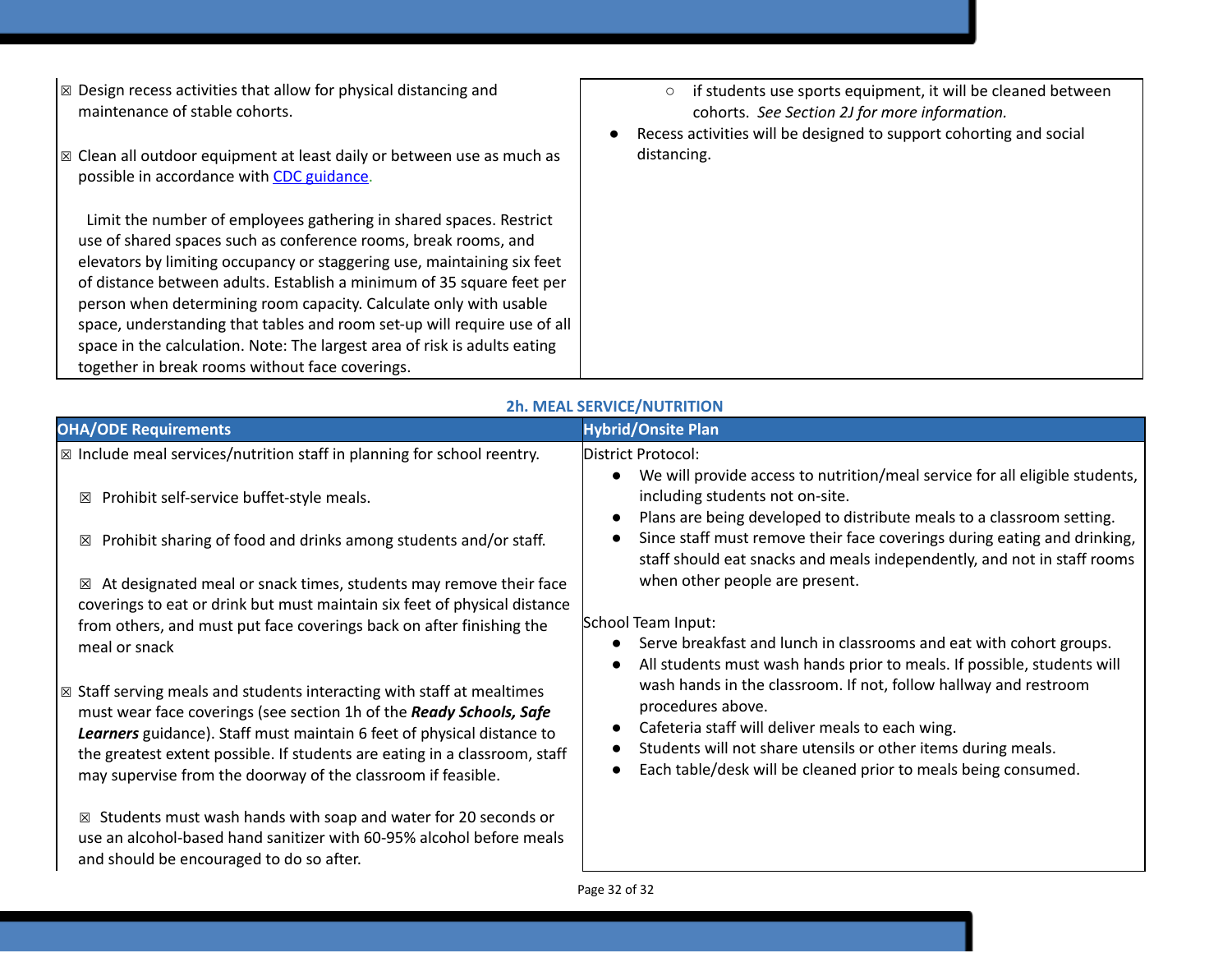| $\boxtimes$ Appropriate daily cleaning of meal items (e.g., plates, utensils, transport<br>items) in classrooms where meals are consumed.                                                                                                                                                                                                                                                                                                                                                                                                                                                                                                                                                                                                                                                              |  |
|--------------------------------------------------------------------------------------------------------------------------------------------------------------------------------------------------------------------------------------------------------------------------------------------------------------------------------------------------------------------------------------------------------------------------------------------------------------------------------------------------------------------------------------------------------------------------------------------------------------------------------------------------------------------------------------------------------------------------------------------------------------------------------------------------------|--|
| $\boxtimes$ Since staff must remove their face coverings during eating and<br>drinking, limit the number of employees gathering in shared spaces.<br>Restrict use of shared spaces such as conference rooms and break<br>rooms by limiting occupancy or staggering use. Consider staggering<br>times for staff breaks, to prevent congregation in shared spaces. Always<br>maintain at least six feet of physical distancing and establish a minimum<br>of 35 square feet per person when determining room capacity. Calculate<br>only with usable classroom space, understanding that desks and room<br>set-up will require use of all space in the calculation. Wear face<br>coverings except when eating or drinking and minimize time in spaces<br>where face coverings are not consistently worn. |  |
| $\boxtimes$ Cleaning and sanitizing of meal touch-points and meal counting system<br>between stable cohorts.                                                                                                                                                                                                                                                                                                                                                                                                                                                                                                                                                                                                                                                                                           |  |
| $\boxtimes$ Adequate cleaning and disinfection of tables between meal periods.                                                                                                                                                                                                                                                                                                                                                                                                                                                                                                                                                                                                                                                                                                                         |  |

# **2i. TRANSPORTATION**

| <b>OHA/ODE Requirements</b>                                                                                                                                                                                                                                                                                   | <b>Hybrid/Onsite Plan</b>                                                                                                                                                                                                                                                                                                                               |
|---------------------------------------------------------------------------------------------------------------------------------------------------------------------------------------------------------------------------------------------------------------------------------------------------------------|---------------------------------------------------------------------------------------------------------------------------------------------------------------------------------------------------------------------------------------------------------------------------------------------------------------------------------------------------------|
| $\boxtimes$ Include transportation departments (and associated contracted<br>providers, if used) in planning for return to service.                                                                                                                                                                           | <b>District Protocol:</b><br>Bus staff are required to wear face masks or face coverings on buses                                                                                                                                                                                                                                                       |
| $\boxtimes$ Buses are cleaned frequently. Conduct targeted cleanings between                                                                                                                                                                                                                                  | when not actively driving and operating the bus.<br>Face masks all students in grades Kindergarten and up following CDC                                                                                                                                                                                                                                 |
| routes, with a focus on disinfecting frequently touched surfaces of the<br>bus (see section 2j of the Ready Schools, Safe Learners guidance).                                                                                                                                                                 | guidelines applying the guidance in section 1h to transportation<br>settings.                                                                                                                                                                                                                                                                           |
| $\boxtimes$ Staff must use hand sanitizer (containing between 60-95% alcohol) in<br>between helping each child and when getting on and off the vehicle.<br>Gloves are not recommended; hand sanitizer is strongly preferred. If<br>hand sanitizer is not available, disposable gloves can be used and must be | Visible signage will be placed at the entry to each bus and students will<br>be reminded not to ride if they are symptomatic.<br>Students will be asked to comply with social distancing guidelines when<br>waiting at the stop, during boarding, and while exiting the bus.<br>Seating charts will be utilized with siblings to be seated together and |
| changed to a new pair before helping each child.                                                                                                                                                                                                                                                              | "neighbor" seating to provide consistency in seating and minimize<br>movement within the bus.<br>Buses will be sanitized between runs and at the end of the day.                                                                                                                                                                                        |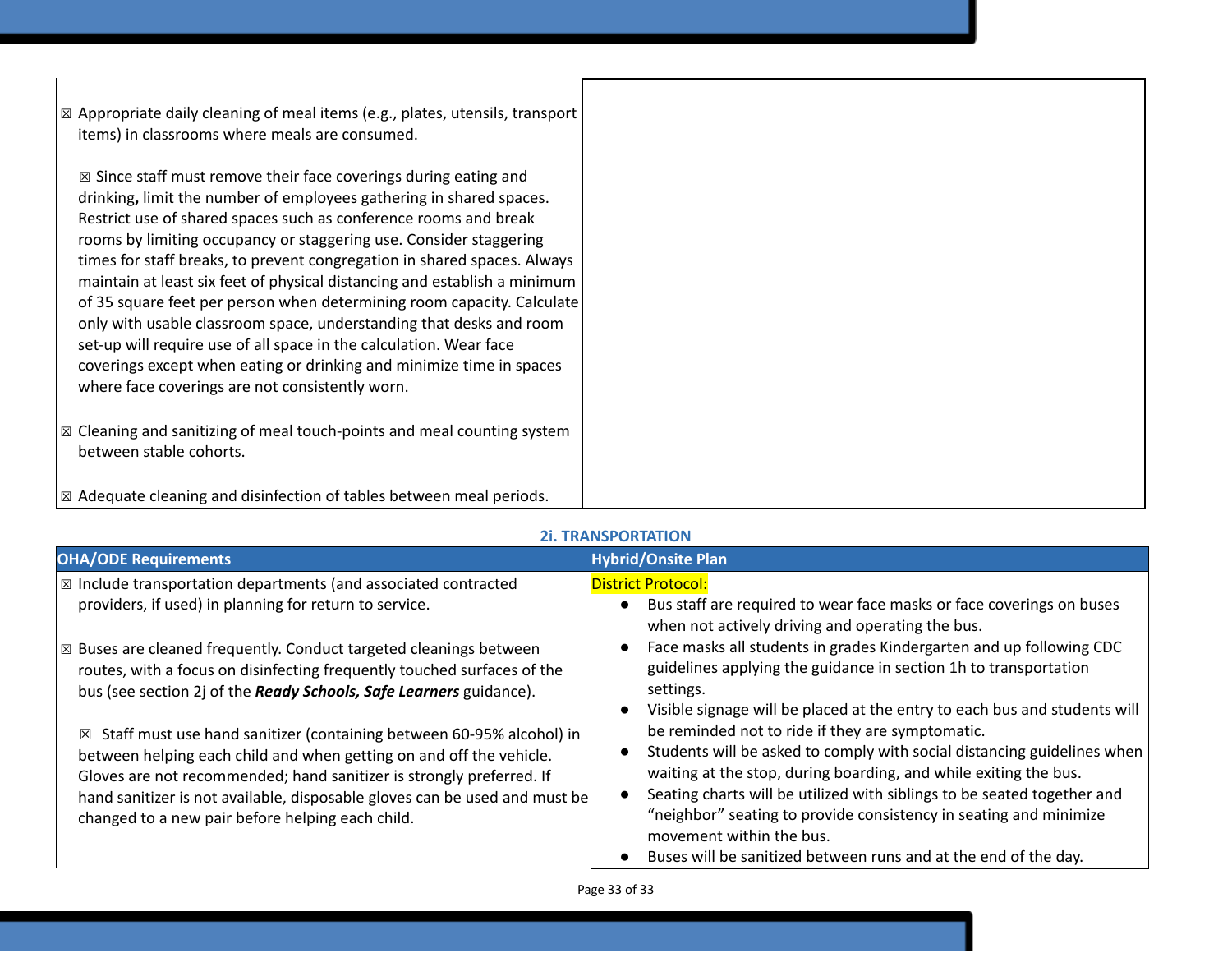- $\boxtimes$  Develop protocol for loading/unloading that includes visual screening for students exhibiting symptoms and logs for contact-tracing.This can be done at the time of arrival and departure.
	- If a student displays COVID-19 symptoms, provide a face covering (unless they are already wearing one) and keep six feet away from others. Continue transporting the student.
	- The symptomatic student shall be seated in the first row of the bus during transportation, and multiple windows must be opened to allow for fresh air circulation, if feasible.
	- The symptomatic student shall leave the bus first. After all students exit the bus, the seat and surrounding surfaces must be cleaned and disinfected.
	- If arriving at school, notify staff to begin isolation measures.
		- o If transporting for dismissal and the student displays an onset of symptoms, notify the school.
- $\boxtimes$  Consult with parents/guardians of students who may require additional support (e.g., students who experience a disability and require specialized transportation as a related service) to appropriately provide service.
- $\boxtimes$  Drivers must wear masks or face coverings while driving, unless the mask or face covering interferes with the driver's vision (e.g., fogging of eyeglasses). Drivers must wear face coverings when not actively driving and operating the bus, including while students are entering or exiting the vehicle. A face shield may be an acceptable alternative, as stated in Section 1h of the *Ready Schools, Safe Learners* guidance.

☒ Face coverings or face shields for all students in grades Kindergarten and up following [C](https://www.cdc.gov/coronavirus/2019-ncov/prevent-getting-sick/diy-cloth-face-coverings.html)DC [guidelines](https://www.cdc.gov/coronavirus/2019-ncov/prevent-getting-sick/diy-cloth-face-coverings.html) applying the guidance in section 1h of the *Ready Schools, Safe Learners* guidance to transportation settings.

 $\boxtimes$  Inform parents/guardians of practical changes to transportation service (i.e., physical distancing at bus stops and while loading/unloading, potential for increased route time due to additional precautions, sanitizing practices, and face coverings).

- Families are encouraged to transport their children to school to reduce the number of students on a bus.
- Students who ride the bus will be considered part of a cohort.

# **Additional Considerations for Student Services:**

Case Managers with parents/guardians of students who may require additional support (e.g., students who experience a disability and require specialized transportation as a related service) to appropriately provide service.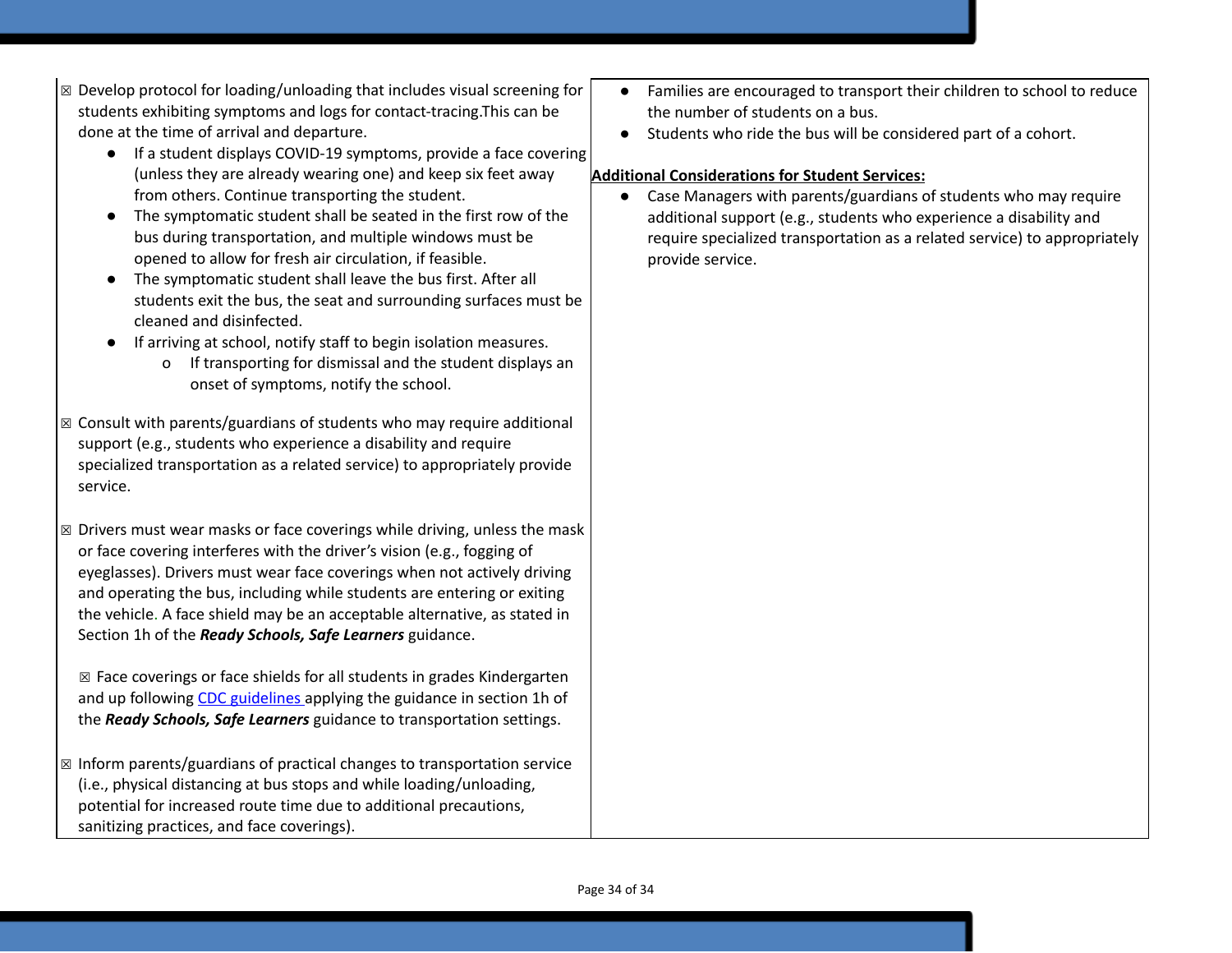$\boxtimes$  Take all possible actions to maximize ventilation: Dress warmly, keep vents and windows open to the greatest extent possible.

|                                                                                                                                                                                                                                                                                                                                                                                                                                                                                                                                                                                                                                                                                                                                             | 2j. CLEANING, DISINFECTION, AND VENTILATION                                                                                                                                                                                                                                                                                                                                                                                                                                                                                                                                                                                                                                                       |
|---------------------------------------------------------------------------------------------------------------------------------------------------------------------------------------------------------------------------------------------------------------------------------------------------------------------------------------------------------------------------------------------------------------------------------------------------------------------------------------------------------------------------------------------------------------------------------------------------------------------------------------------------------------------------------------------------------------------------------------------|---------------------------------------------------------------------------------------------------------------------------------------------------------------------------------------------------------------------------------------------------------------------------------------------------------------------------------------------------------------------------------------------------------------------------------------------------------------------------------------------------------------------------------------------------------------------------------------------------------------------------------------------------------------------------------------------------|
| <b>OHA/ODE Requirements</b>                                                                                                                                                                                                                                                                                                                                                                                                                                                                                                                                                                                                                                                                                                                 | <b>Hybrid/Onsite Plan</b>                                                                                                                                                                                                                                                                                                                                                                                                                                                                                                                                                                                                                                                                         |
| ⊠ Clean, sanitize, and disinfect frequently touched surfaces (e.g. door<br>handles, sink handles, drinking fountains, transport vehicles) and shared<br>objects (e.g., toys, games, art supplies) between uses multiple times per<br>day. Maintain clean and disinfected (CDC guidance) environments,<br>including classrooms, cafeteria settings and restrooms. Provide time and<br>supplies for the cleaning and disinfecting of high-touch surfaces between<br>multiple student uses, even in the same cohort.<br>⊠ Outdoor learning spaces must have at least 75% of the square footage<br>of its sides open for airflow.                                                                                                               | District Protocol:<br>Custodians and staff will clean, sanitize, and disinfect frequently<br>$\bullet$<br>touched surfaces (e.g., playground equipment, door handles, sink<br>handles, drinking fountains, transport vehicles) and shared objects<br>(e.g., toys, games, art supplies) between uses multiple times per day,<br>per Cleaning and Disinfecting Plan: Cleaning Guidelines<br>Facilities will be cleaned and disinfected at least daily to prevent<br>$\bullet$<br>transmission of the virus from surfaces (see CDC's guidance on<br>disinfecting public spaces). Staff will maintain clean and disinfected<br>(CDC guidance) environments, including classrooms, cafeteria settings, |
| $\boxtimes$ Outdoor playground structures require normal routine cleaning and do<br>not require disinfection. Shared equipment should be cleaned and<br>disinfected at least daily in accordance with CDC guidance.<br>$\boxtimes$ Apply disinfectants safely and correctly following labeling direction as<br>specified by the manufacturer. Keep these products away from students.<br>$\boxtimes$ To reduce the risk of asthma, choose disinfectant products on the EPA<br>List N with asthma-safer ingredients (e.g. hydrogen peroxide, citric acid, or<br>lactic acid) and avoid products that mix these with asthma-causing<br>ingredients like peroxyacetic acid, sodium hypochlorite (bleach), or<br>quaternary ammonium compounds. | restrooms, and playgrounds.<br>Staff will apply disinfectants safely and correctly following labeling<br>direction as specified by the manufacturer and keep these products<br>away from students.<br>Each school will operate ventilation systems properly and/or increase<br>$\bullet$<br>circulation of outdoor air as much as possible. Where possible, staff<br>will modify or enhance building ventilation (see CDC's guidance on<br>ventilation and filtration and American Society of Heating,<br>Refrigerating, and Air-Conditioning Engineers' guidance), as we are<br>aware that air circulation and filtration are helpful factors in reducing<br>airborne viruses.                   |
| $\boxtimes$ Schools with HVAC systems must evaluate the system to minimize<br>indoor air recirculation (thus maximizing fresh outdoor air) to the extent<br>possible. Schools that do not have mechanical ventilation systems shall, to<br>the extent possible, increase natural ventilation by opening windows and<br>interior doors before students arrive and after students leave, and while<br>students are present. Do not prop open doors that can pose a safety or<br>security risk to students and staff (e.g., exterior doors and fire doors that<br>must remain closed).                                                                                                                                                         |                                                                                                                                                                                                                                                                                                                                                                                                                                                                                                                                                                                                                                                                                                   |

# Page 35 of 35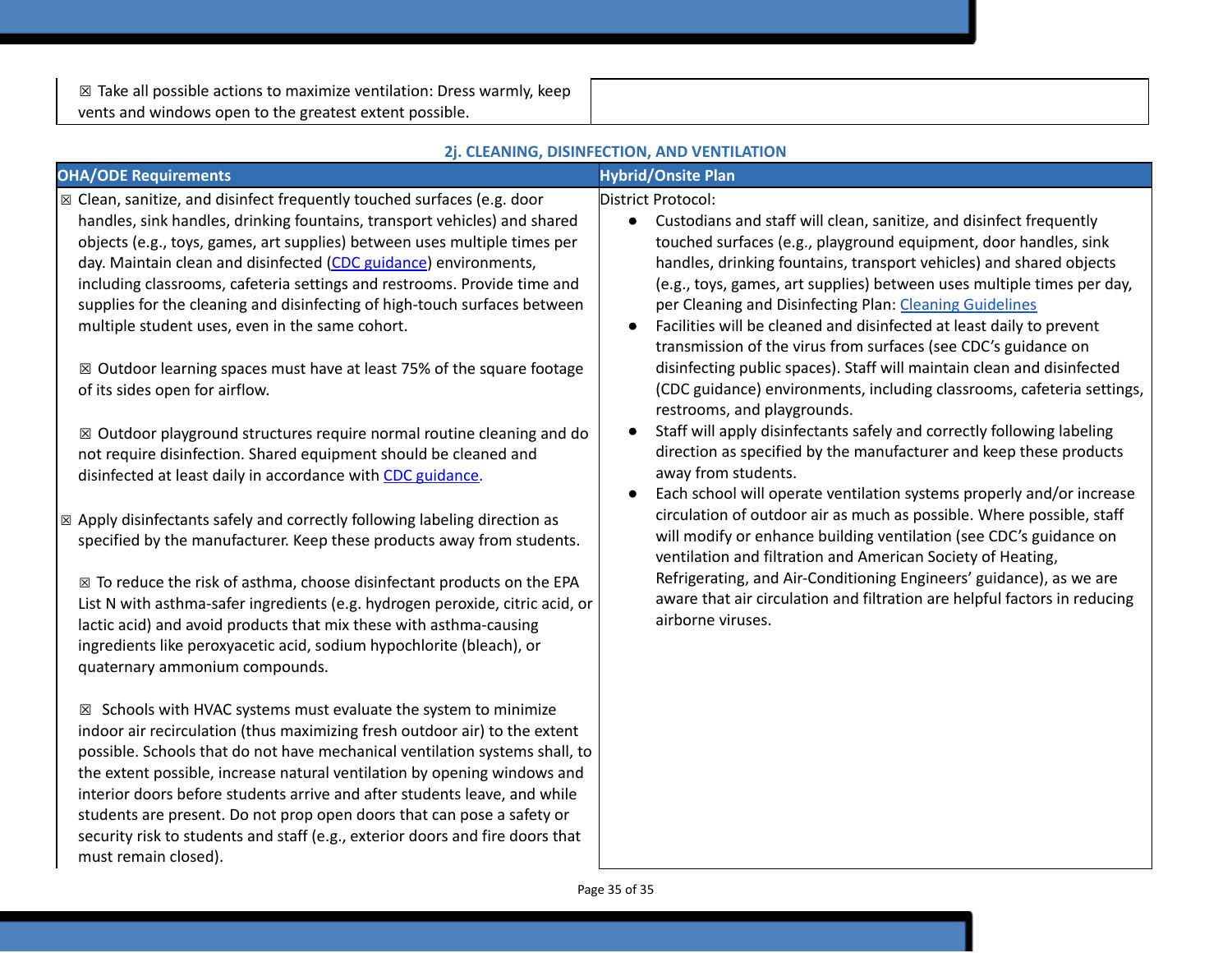| $\boxtimes$ Consider running ventilation systems continuously and changing the filters<br>more frequently. Do not use fans if they pose a safety or health risk, such<br>as increasing exposure to pollen/allergies or exacerbating asthma<br>symptoms. Consider using window fans or box fans positioned in open<br>windows to blow fresh outdoor air into the classroom via one window, and<br>indoor air out of the classroom via another window. Fans must not be<br>used in rooms with closed windows and doors, as this does not allow for<br>fresh air to circulate. |  |
|-----------------------------------------------------------------------------------------------------------------------------------------------------------------------------------------------------------------------------------------------------------------------------------------------------------------------------------------------------------------------------------------------------------------------------------------------------------------------------------------------------------------------------------------------------------------------------|--|
| $\boxtimes$ Consider the need for increased ventilation in areas where students with<br>special health care needs receive medication or treatments.                                                                                                                                                                                                                                                                                                                                                                                                                         |  |
| $\boxtimes$ Facilities should be cleaned and disinfected at least daily to prevent<br>transmission of the virus from surfaces (see CDC's guidance on disinfecting<br>public spaces).                                                                                                                                                                                                                                                                                                                                                                                        |  |
| $\boxtimes$ Consider modification or enhancement of building ventilation where<br>feasible (see CDC's guidance on ventilation and filtration and American<br>Society of Heating, Refrigerating, and Air-Conditioning Engineers'<br>guidance).                                                                                                                                                                                                                                                                                                                               |  |

# **2k. HEALTH SERVICES**

| <b>OHA/ODE Requirements</b>                                                                                                                                                                                                                                                                                                                                                                                                                                                                                                                                                                                     | <b>Hybrid/Onsite Plan</b>                                                                                                                                                                                                                                                                                                                                                                                                                                                                                                                                                                                                                                                                                         |
|-----------------------------------------------------------------------------------------------------------------------------------------------------------------------------------------------------------------------------------------------------------------------------------------------------------------------------------------------------------------------------------------------------------------------------------------------------------------------------------------------------------------------------------------------------------------------------------------------------------------|-------------------------------------------------------------------------------------------------------------------------------------------------------------------------------------------------------------------------------------------------------------------------------------------------------------------------------------------------------------------------------------------------------------------------------------------------------------------------------------------------------------------------------------------------------------------------------------------------------------------------------------------------------------------------------------------------------------------|
| ⊠ OAR 581-022-2220 Health Services, requires districts to "maintain a<br>prevention-oriented health services program for all students" including<br>space to isolate sick students and services for students with special health<br>care needs.<br>$\boxtimes$ Licensed, experienced health staff should be included on teams to<br>determine district health service priorities. Collaborate with health<br>professionals such as school nurses; SBHC staff; mental and behavioral<br>health providers; physical, occupational, speech, and respiratory therapists;<br>and School Based Health Centers (SBHC). | District Protocol::<br>Each school will provide age appropriate hand hygiene and respiratory<br>$\bullet$<br>etiquette education to endorse prevention. This includes website,<br>newsletter and signage in the school setting for health promotions.<br>Schools will practice appropriate communicable disease isolation and<br>exclusion measures.<br>Staff will participate in required health services related training to<br>maintain health services practices in the school setting.<br>COVID-19 specific infection control practices for staff and students will<br>$\bullet$<br>be communicated.<br>Review of 504 and IEP accommodations and IHP's will be advised to<br>address vulnerable populations. |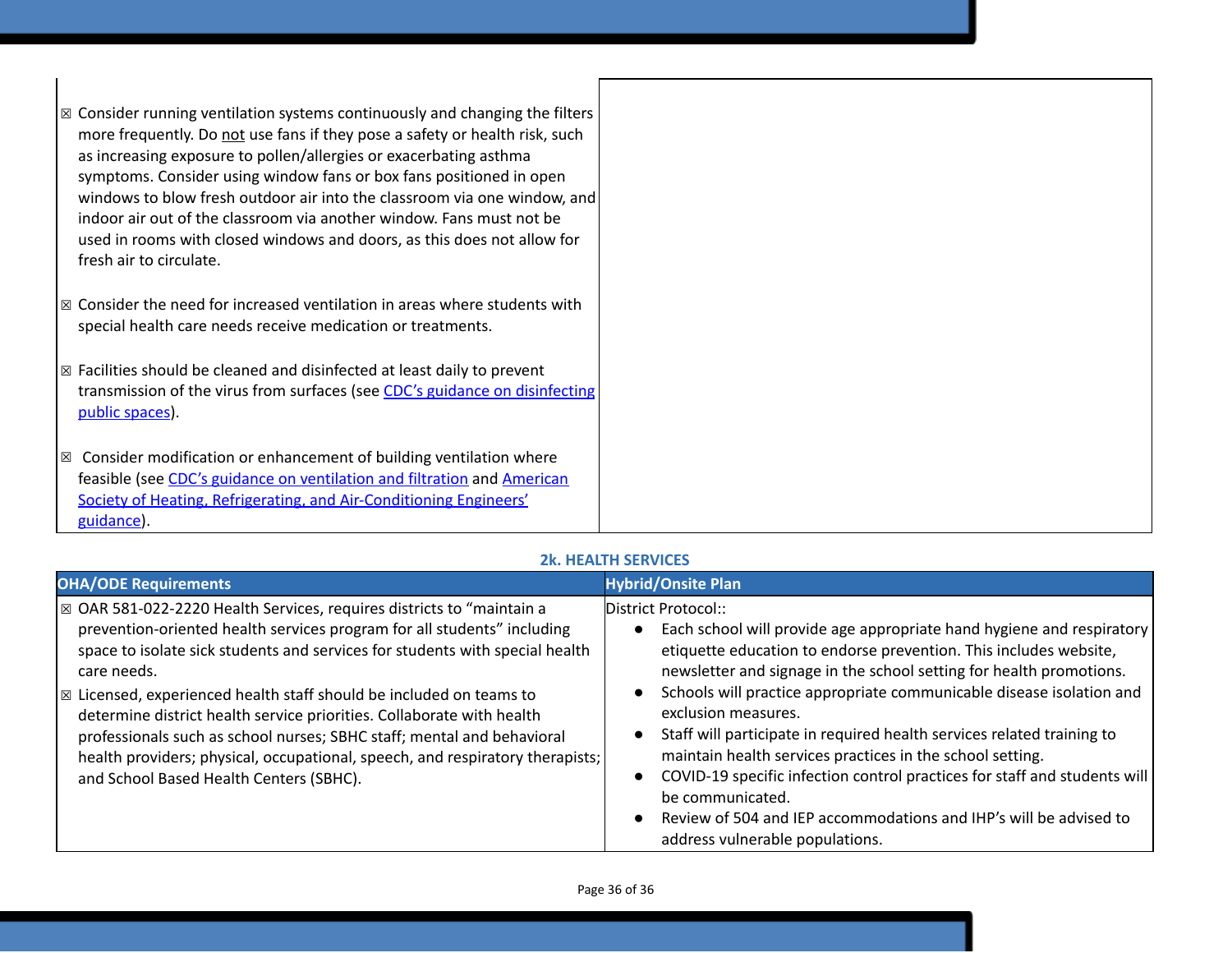| Immunization processes will be addressed as per routine timeline,<br>which prioritizes the beginning of the year and new students.<br>Information for immunization clinics will be provided to families.<br>Preventative health screenings may continue, with staff and students<br>taking necessary safety precautions (no volunteers allowed). Dental<br>screenings will not be allowed.<br>Continuity of existing health management issues will have a plan for<br>$\bullet$<br>sustaining operations alongside COVID-19 specific planning (i.e. |
|-----------------------------------------------------------------------------------------------------------------------------------------------------------------------------------------------------------------------------------------------------------------------------------------------------------------------------------------------------------------------------------------------------------------------------------------------------------------------------------------------------------------------------------------------------|
| medication administration, diabetic care).                                                                                                                                                                                                                                                                                                                                                                                                                                                                                                          |

# **2l. BOARDING SCHOOLS AND RESIDENTIAL PROGRAMS ONLY**

| <b>OHA/ODE Requirements</b>                                                                                                                                                                                                                                                                                                                                                                                                                                                                                                                                                                                                            | <b>Hybrid/Onsite Plan</b> |
|----------------------------------------------------------------------------------------------------------------------------------------------------------------------------------------------------------------------------------------------------------------------------------------------------------------------------------------------------------------------------------------------------------------------------------------------------------------------------------------------------------------------------------------------------------------------------------------------------------------------------------------|---------------------------|
| Provide specific plan details and adjustments in Operational Blueprints<br>$\Box$<br>that address staff and student safety, which includes how you will<br>approach:<br>Contact tracing<br>The intersection of cohort designs in residential settings (by<br>wing or common restrooms) with cohort designs in the<br>instructional settings. The same cohorting parameter limiting<br>total cohort size to 100 people applies.<br>Quarantine of exposed staff or students<br>Isolation of infected staff or students<br>Communication and designation of where the "household" or<br>"family unit" applies to your residents and staff | <b>NA</b>                 |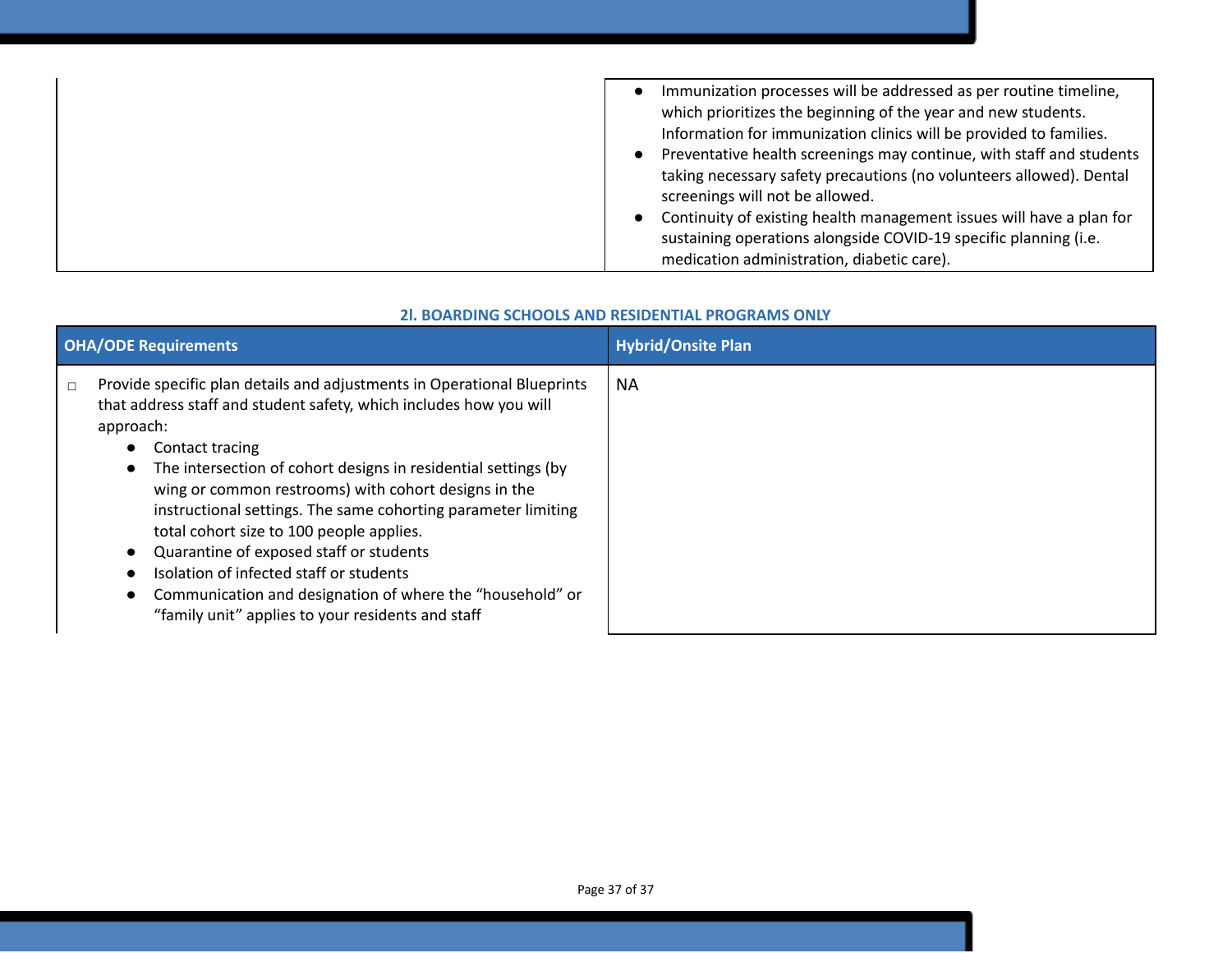- ☐ Review and take into consideration CDC g[uid](https://www.cdc.gov/coronavirus/2019-ncov/communication/toolkits/shared-congregate-housing.html)ance for shared or congregate housing:
	- Not allow more than two students to share a residential dorm room unless alternative housing arrangements are impossible
	- Ensure at least 64 square feet of room space per resident
	- $\bullet$ Reduce overall residential density to ensure sufficient space for the isolation of sick or potentially infected individuals, as necessary;
	- Configure common spaces to maximize physical distancing;
	- Provide enhanced cleaning;
	- Establish plans for the containment and isolation of on-campus cases, including consideration of PPE, food delivery, and bathroom needs.

# **Exception**

K-12 boarding schools that do not meet the Advisory Metrics (Section 0 of the *Ready Schools, Safe Learners* guidance) may operate, in consultation with their Local Public Health Authority, provided that:

- $\Box$  They have a current and complete RSSL Blueprint and are complying with Sections 1-3 of the *Ready Schools, Safe Learners* guidance and any other applicable sections, including Section 2L of the *Ready Schools,* Safe Learners guidance.
- $\Box$  The school maintains a fully-closed residential campus (no non-essential visitors allowed), and normal day school operations are only offered remotely through distance learning.
- $\Box$  There have been no confirmed cases of COVID-19 among school staff or students in the past 14 days.
- $\Box$  Less than 10% of staff, employees, or contracts (in total) are traveling to or from campus. Staff in this designation will:
	- Limit travel to essential functions.
	- Carefully monitor their own health daily and avoid coming to campus at any potential symptom of COVID-19.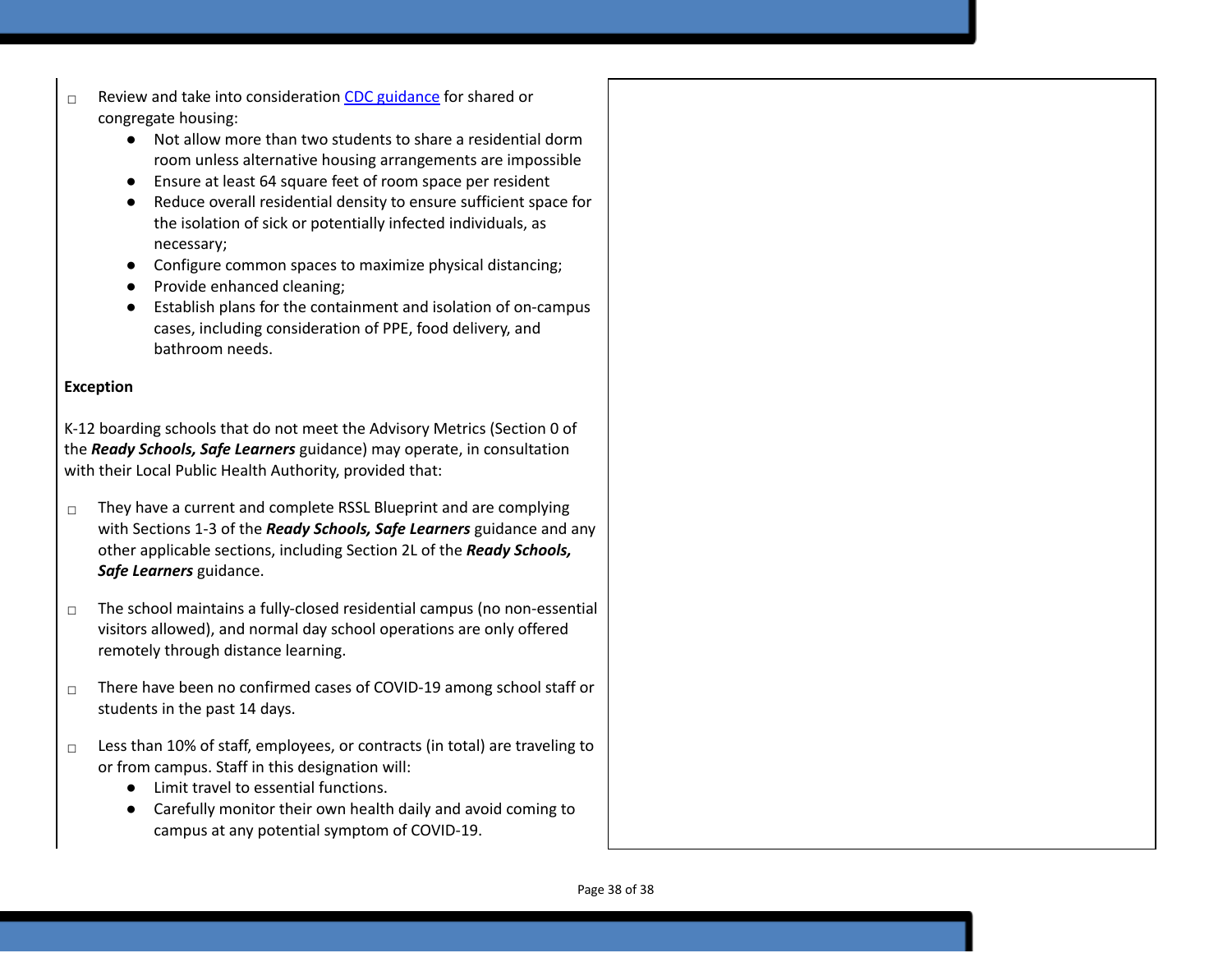- ☐ Any boarding students newly arriving to campus will either:
	- Complete a quarantine at home for 14 days (or current CDC recommended time period) prior to traveling to the school, OR
	- Quarantine on campus for 14 days (or current CDC recommended time period). \* A 14-day quarantine is the safest option to prevent the spread of COVID-19 to others. However, in either option above, for boarding students who have not developed any symptoms, schools may consider ending quarantine after 10 days without any testing, or after 7 days with a negative result on a COVID-19 viral test collected within 48 hours before ending quarantine, unless otherwise directed by the local public health authority (LPHA).
	- ☐ Student transportation off-campus is limited to medical care.

| <b>OHA/ODE Requirements</b>                                                                                                                                                                                                                                                                                                                                                                                                                                                                                                                                                                                                                                                                                                                                                                                                                                                                                                    | <b>Hybrid/Onsite Plan</b> |
|--------------------------------------------------------------------------------------------------------------------------------------------------------------------------------------------------------------------------------------------------------------------------------------------------------------------------------------------------------------------------------------------------------------------------------------------------------------------------------------------------------------------------------------------------------------------------------------------------------------------------------------------------------------------------------------------------------------------------------------------------------------------------------------------------------------------------------------------------------------------------------------------------------------------------------|---------------------------|
| In accordance with ORS 336.071 and OAR 581-022-2225 all schools<br>区<br>(including those operating a Comprehensive Distance Learning model)<br>are required to instruct students on emergency procedures. Schools<br>that operate an On-Site or Hybrid model need to instruct and practice<br>drills on emergency procedures so that students and staff can respond<br>to emergencies.<br>• At least 30 minutes in each school month must be used to<br>instruct students on the emergency procedures for fires,<br>earthquakes (including tsunami drills in appropriate zones), and<br>safety threats.<br>Fire drills must be conducted monthly.<br>Earthquake drills (including tsunami drills and instruction for<br>schools in a tsunami hazard zone) must be conducted two times<br>a year.<br>Safety threats including procedures related to lockdown,<br>lockout, shelter in place and evacuation and other appropriate |                           |

# **2m. SCHOOL EMERGENCY PROCEDURES AND DRILLS**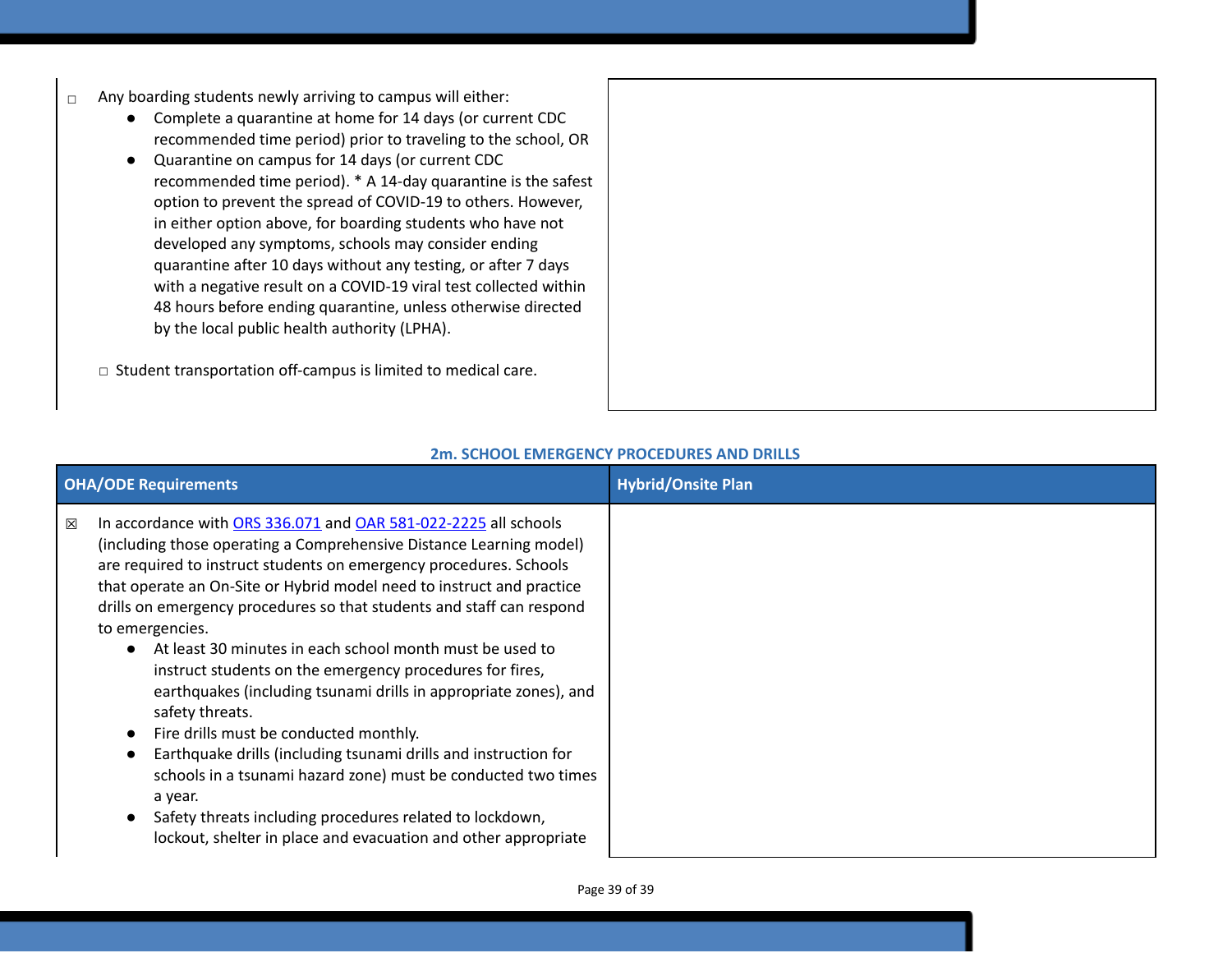|   | actions to take when there is a threat to safety must be<br>conducted two times a year.                                                                                                                                                                                                                                                                                     |  |
|---|-----------------------------------------------------------------------------------------------------------------------------------------------------------------------------------------------------------------------------------------------------------------------------------------------------------------------------------------------------------------------------|--|
| 区 | Drills can and should be carried out as close as possible to the<br>procedures that would be used in an actual emergency. For example, a<br>fire drill must be carried out with the same alerts and same routes as<br>normal. If appropriate and practicable, COVID-19 physical distancing<br>measures can be implemented, but only if they do not compromise the<br>drill. |  |
| 区 | When or if physical distancing must be compromised, drills must be<br>completed in less than 15 minutes.                                                                                                                                                                                                                                                                    |  |
| 区 | Drills shall not be practiced unless they can be practiced correctly.                                                                                                                                                                                                                                                                                                       |  |
| 区 | Train staff on safety drills prior to students arriving on the first day on<br>campus in hybrid or face-to-face engagement.                                                                                                                                                                                                                                                 |  |
| 区 | If on a hybrid schedule, conduct multiple drills each month to ensure<br>that all cohorts of students have opportunities to participate in drills<br>(i.e., schedule on different cohort days throughout the year).                                                                                                                                                         |  |
| 区 | Students must wash hands with soap and water for 20 seconds or use<br>an alcohol-based hand sanitizer with 60-95% alcohol after a drill is<br>complete.                                                                                                                                                                                                                     |  |

# **2n. SUPPORTING STUDENTS WHO ARE DYSREGULATED, ESCALATED, AND/OR EXHIBITING SELF-REGULATORY CHALLENGES**

| <b>OHA/ODE Requirements</b>                                                                                                                                                                                                                                                                                                         | <b>Hybrid/Onsite Plan</b>                                                                                                                                                                                                                               |
|-------------------------------------------------------------------------------------------------------------------------------------------------------------------------------------------------------------------------------------------------------------------------------------------------------------------------------------|---------------------------------------------------------------------------------------------------------------------------------------------------------------------------------------------------------------------------------------------------------|
| Utilize the components of Collaborative Problem Solving or a similar<br>⊠<br>framework to continually provide instruction and skill-building/training<br>related to the student's demonstrated lagging skills.<br>Take proactive/preventative steps to reduce antecedent events and<br>区<br>triggers within the school environment. | School Team:<br>Lynch Behavior Support and Management Plan Trauma<br>$\bullet$<br>Informed training- practices<br>SEL- 2020-2021 Guidance Schedule<br>$\bullet$<br>• CPI trained at least 85% is CPI (Crisis Intervention Prevention)<br><b>Trained</b> |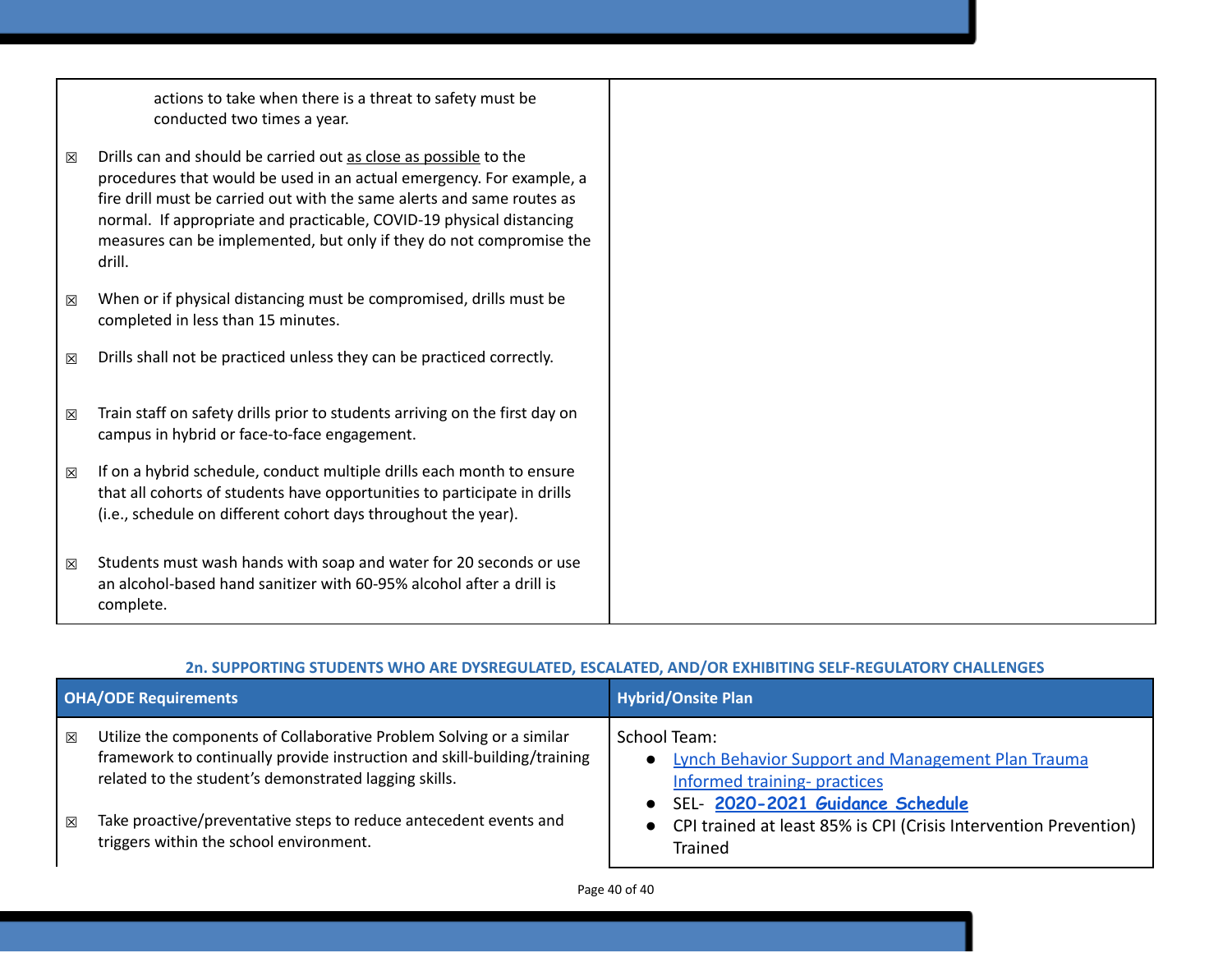- $\boxtimes$  Be proactive in planning for known behavioral escalations (e.g., self-harm, spitting, scratching, biting, eloping, failure to maintain physical distance). Adjust antecedents where possible to minimize student and staff dysregulation. Recognize that there could be new and different antecedents and setting events with the additional requirements and expectations for the 2020-21 school year.
- $\boxtimes$  Establish a proactive plan for daily routines designed to build self-regulation skills; self-regulation skill-building sessions can be short (5-10 minutes), and should take place at times when the student is regulated and/or is not demonstrating challenging behaviors.

 $\boxtimes$  Ensure all staff are trained to support de-escalation, provide lagging skill instruction, and implement alternatives to restraint and seclusion.

 $\boxtimes$  Ensure that staff are trained in effective, evidence-based methods for developing and maintaining their own level of self-regulation and resilience to enable them to remain calm and able to support struggling students as well as colleagues.

 $\boxtimes$  Plan for the impact of behavior mitigation strategies on public health and safety requirements:

- Student elopes from area
	- If staff need to intervene for student safety, staff should:
		- Use empathetic and calming verbal interactions (i.e. "This seems hard right now. Help me understand… How can I help?") to attempt to re-regulate the student without physical intervention.
		- Use the least restrictive interventions possible to maintain physical safety for the student and staff.
		- Wash hands after a close interaction.
		- Note the interaction on the appropriate contact log.

● ENVoY Trained staff to support ALL students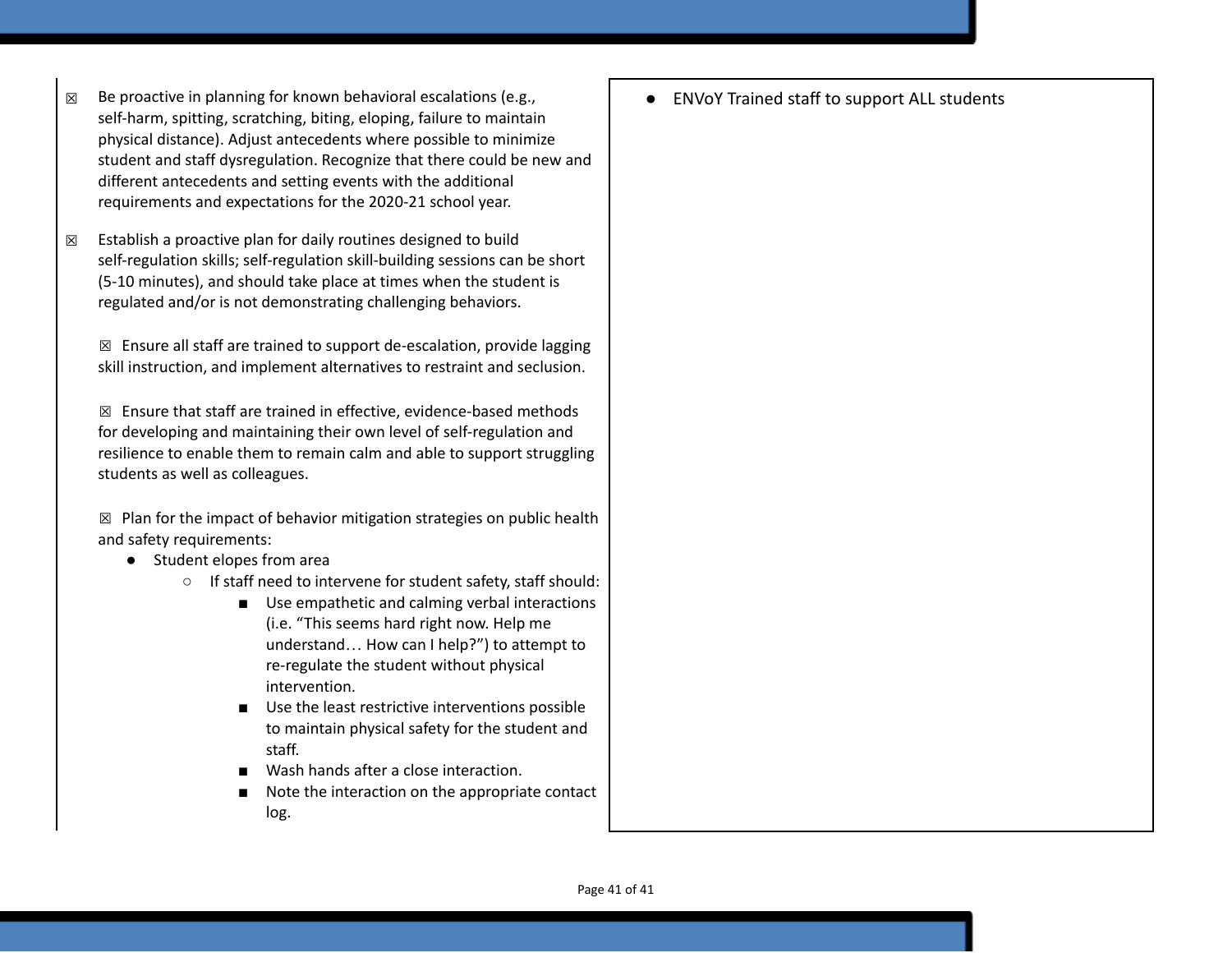- $\circ$ \*If unexpected interaction with other stable cohorts occurs, those contacts must be noted in the appropriate contact logs.
- Student engages in behavior that requires them to be isolated from peers and results in a room clear.
	- If students leave the classroom:
		- Preplan for a clean and safe alternative space that maintains physical safety for the student a n d s t a ff
		- Ensure physical distancing and separation occur, to the maximum extent possible.
		- Use the least restrictive interventions possible to maintain physical safety for the student and s t a ff.
		- Wash hands after a close interaction.
		- Note the interaction on the appropriate contact log.
	- \*If unexpected interaction with other stable cohorts occurs, those contacts must be noted in the appropriate contact logs.
- Student engages in physically aggressive behaviors that preclude the possibility of maintaining physical distance and/or require physical de-escalation or intervention techniques other than restraint or seclusion (e.g., hitting, biting, spitting, kicking, self-injurious behavior).
	- If staff need to intervene for student safety, staff should:
		- Maintain student dignity throughout and following the incident.
		- Use empathetic and calming verbal interactions (i.e. "This seems hard right now. Help me understand… How can I help?") to attempt to re-regulate the student without physical intervention.
		- Use the least restrictive interventions possible to maintain physical safety for the student and staff
		- Wash hands after a close interaction.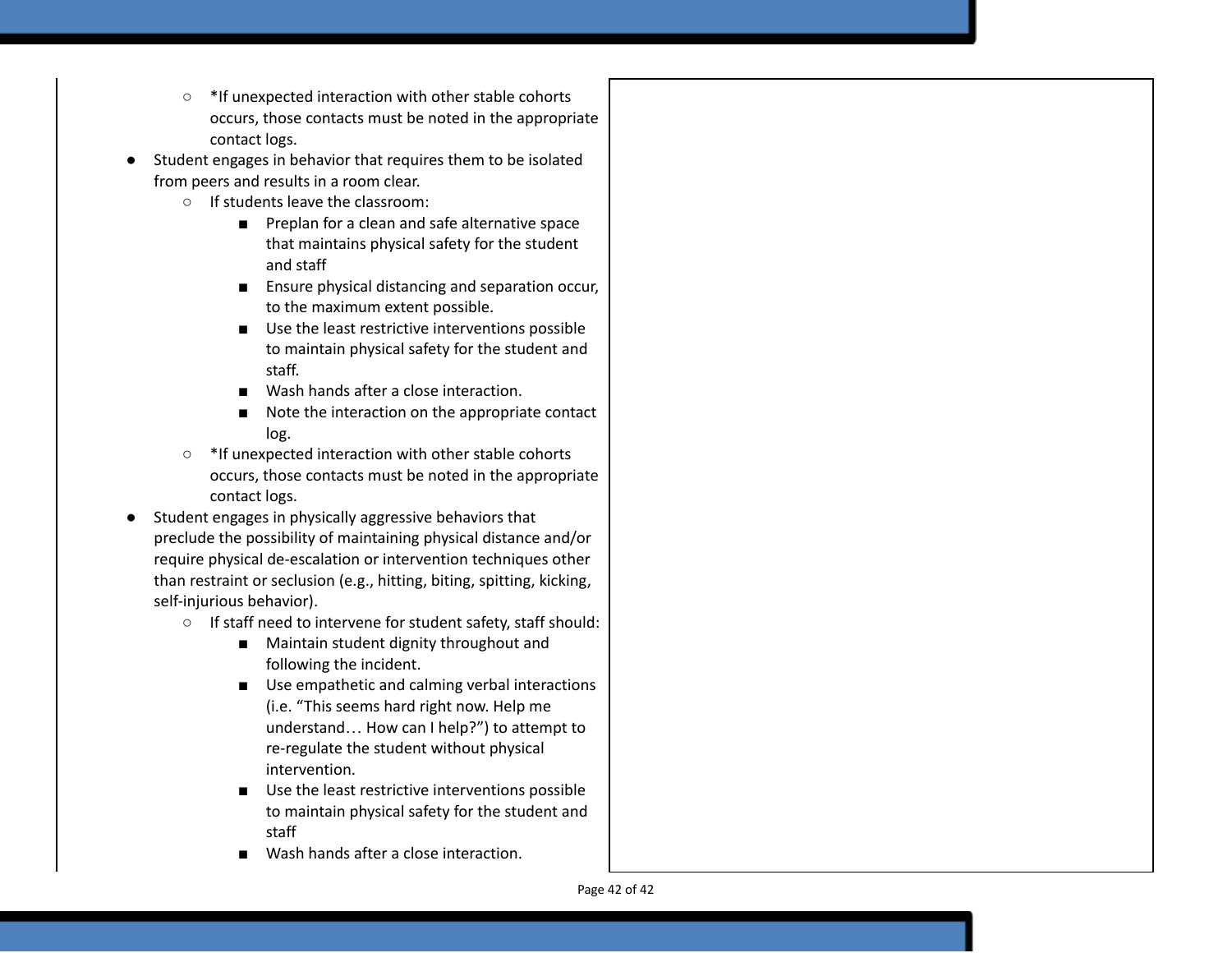- Note the interaction on the appropriate contact log.
- \*If unexpected interaction with other stable cohorts occurs, those contacts must be noted in the appropriate contact logs.

 $\boxtimes$  Ensure that spaces that are unexpectedly used to deescalate behaviors are appropriately cleaned and sanitized after use before the introduction of other stable cohorts to that space.

#### **2o. PROTECTIVE PHYSICAL INTERVENTION**

| <b>OHA/ODE Requirements</b>                                                                                                                                                                                                                                                                                                                           | <b>Hybrid/Onsite Plan</b> |
|-------------------------------------------------------------------------------------------------------------------------------------------------------------------------------------------------------------------------------------------------------------------------------------------------------------------------------------------------------|---------------------------|
| $\boxtimes$ Reusable Personal Protective Equipment (PPE) must be cleaned<br>and disinfected following the manufacturer's recommendation,<br>after every episode of physical intervention (see section 2j.<br>Cleaning, Disinfection, and Ventilation in the Ready Schools, Safe<br>Learners guidance). Single-use disposable PPE must not be re-used. |                           |



# **3. Response to Outbreak**

#### **3a. PREVENTION AND PLANNING**

| <b>OHA/ODE Requirements</b>                                                   | <b>Hybrid/Onsite Plan</b>                                        |
|-------------------------------------------------------------------------------|------------------------------------------------------------------|
| $\mathbb{R}$ Review the "Planning for COVID-19 Scenarios in Schools" toolkit. | <b>IDistrict Protocol:</b>                                       |
|                                                                               | Coordinate Communication with the Local Public Health Authority. |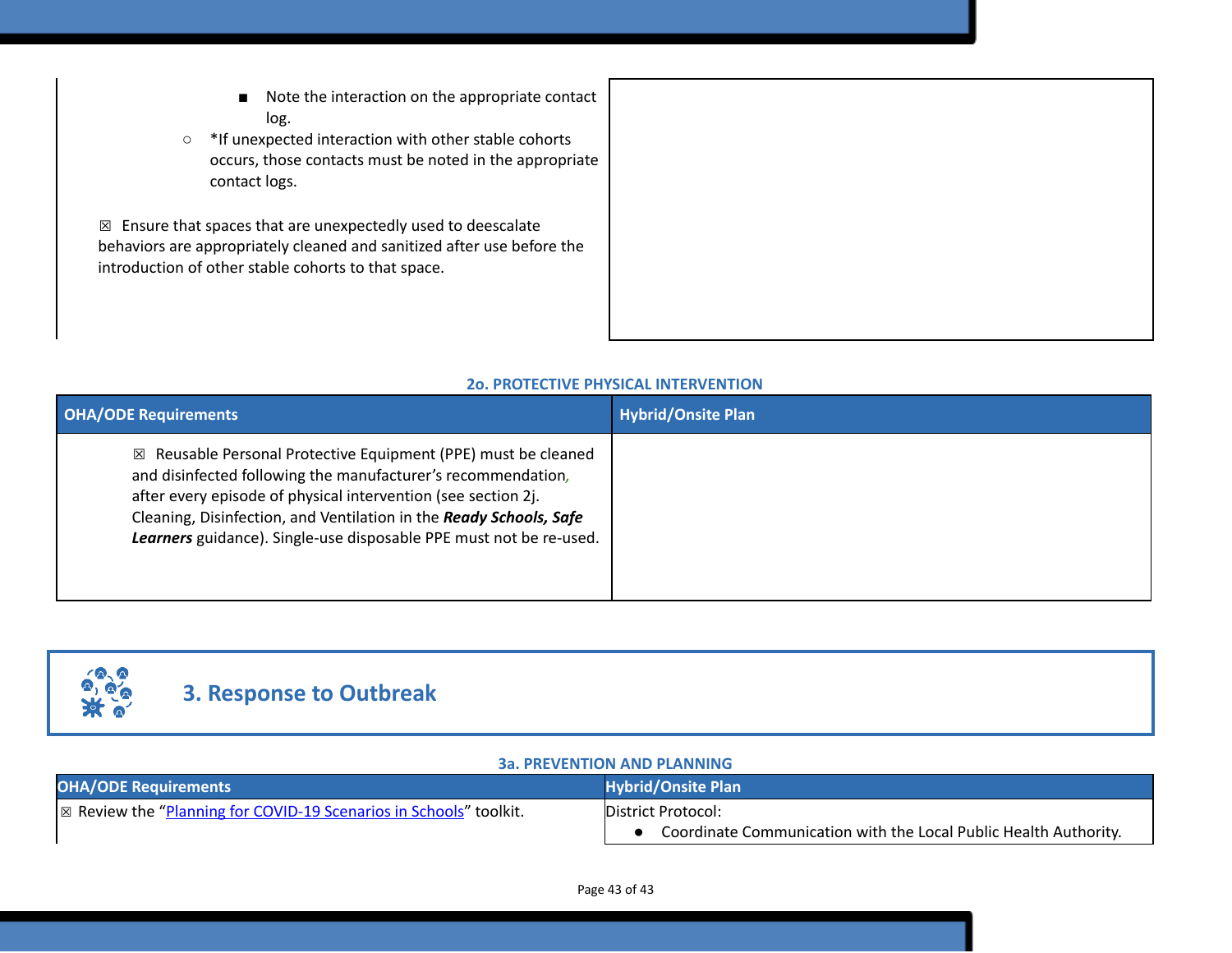| ⊠ Coordinate with Local Public Health Authority (LPHA) to establish<br>communication channels related to current transmission level. | If the region impacted is in Deschutes County, the Local Health<br>Department (LHD) will provide school-centered communication and<br>will potentially host conference calls.<br>When cases are identified in the local region a response team should<br>be assembled within the district and responsibilities assigned within<br>the school district.<br>Identify baseline absentee rates to determine if rates have increased<br>by 20% or more.<br>Temporarily dismiss students attending childcare facilities, K12<br>schools.<br>Modify, postpone, or cancel large school events as coordinated with<br>LHD.<br>Work with LHD to establish timely communication with staff and<br>families.<br>When novel viruses are identified in the school setting, and the<br>incidence is low, the local health department will provide a direct Page<br>14 of 16 report to the district nurse on the diagnosed case. Likewise,<br>the LHD will impose restrictions on contacts.<br>Establish a specific emergency response framework with key<br>stakeholders.<br>If school closure is advised by the local public health department,<br>consultation should occur between legal, union and district<br>administration to ensure processes are consistent with legal<br>preparedness processes. |
|--------------------------------------------------------------------------------------------------------------------------------------|---------------------------------------------------------------------------------------------------------------------------------------------------------------------------------------------------------------------------------------------------------------------------------------------------------------------------------------------------------------------------------------------------------------------------------------------------------------------------------------------------------------------------------------------------------------------------------------------------------------------------------------------------------------------------------------------------------------------------------------------------------------------------------------------------------------------------------------------------------------------------------------------------------------------------------------------------------------------------------------------------------------------------------------------------------------------------------------------------------------------------------------------------------------------------------------------------------------------------------------------------------------------------------------------|

#### **3b. RESPONSE**

| <b>OHA/ODE Requirements</b>                                                               | <b>Hybrid/Onsite Plan</b>                                                                                                                                                                                                                      |
|-------------------------------------------------------------------------------------------|------------------------------------------------------------------------------------------------------------------------------------------------------------------------------------------------------------------------------------------------|
| $\mathbb E$ Review the "Planning for COVID-19 Scenarios in Schools" toolkit.              | District Protocol:                                                                                                                                                                                                                             |
| $\mathbb{Z}$ Ensure continuous services and implement Comprehensive Distance<br>Learning. | Redmond School District Communicable Disease Plan<br>$\bullet$<br>In the event of school closure, RSD will articulate and communicate<br>$\bullet$<br>the plan to pivot to short term Distance Learning or Comprehensive<br>Distance Learning. |
| $\mathbb{R}$ Continue to provide meals for students.                                      |                                                                                                                                                                                                                                                |
|                                                                                           |                                                                                                                                                                                                                                                |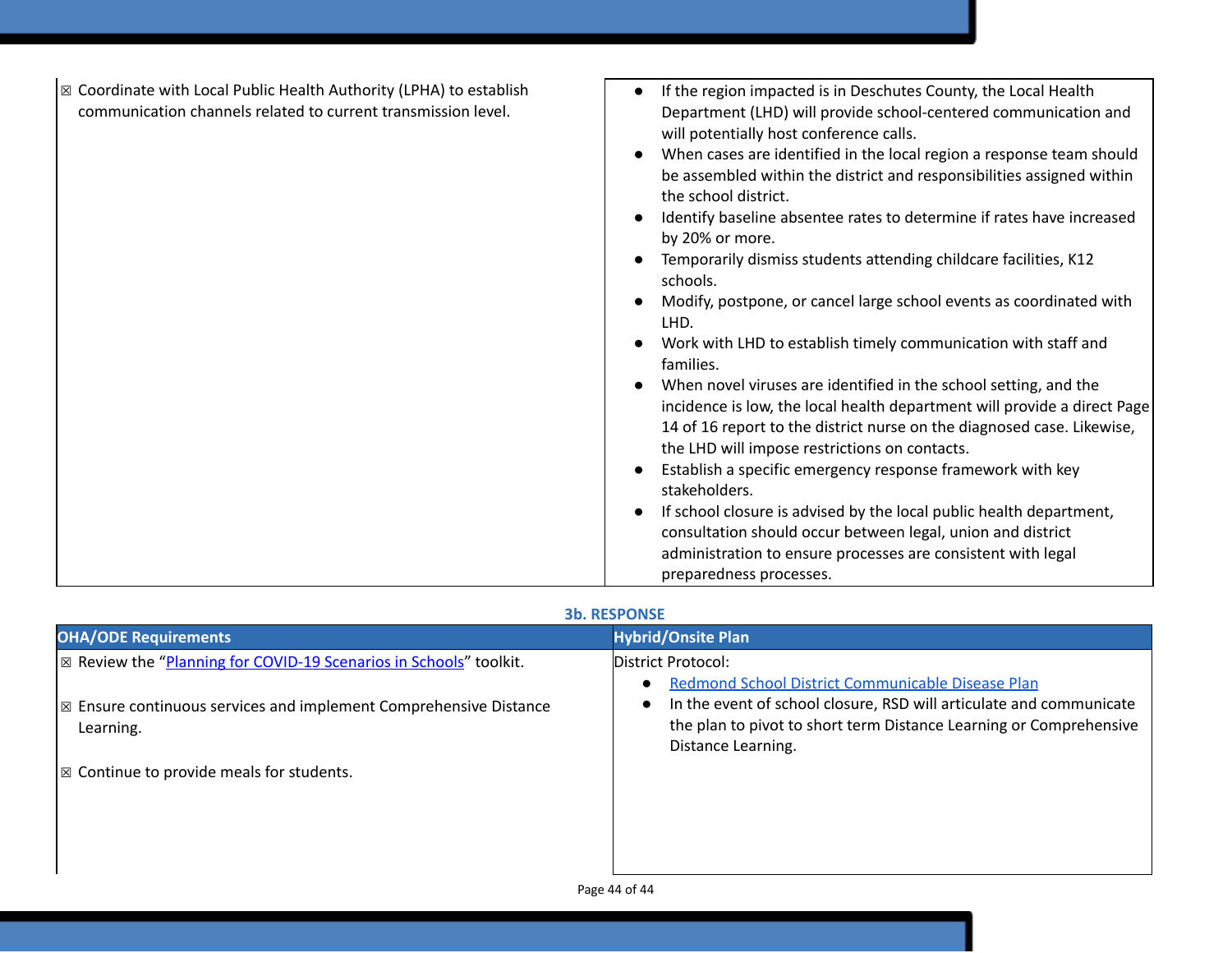#### **3c. RECOVERY AND REENTRY**

| <b>OHA/ODE Requirements</b>                                                                                                                                                        | <b>Hybrid/Onsite Plan</b>                                      |
|------------------------------------------------------------------------------------------------------------------------------------------------------------------------------------|----------------------------------------------------------------|
| ⊠ Review the "Planning for COVID-19 Scenarios in Schools" toolkit.                                                                                                                 | District Protocol:                                             |
|                                                                                                                                                                                    | Redmond School District Communicable Disease Plan<br>$\bullet$ |
| $\vert\boxtimes$ Clean, sanitize, and disinfect surfaces (e.g., playground equipment, door                                                                                         | Oregon Health Authority Communicable Disease Guidance          |
| handles, sink handles, drinking fountains, transport vehicles) and follow CDC<br>guidance for classrooms, cafeteria settings, restrooms, and playgrounds.                          |                                                                |
| $\mathbb{R}$ When bringing students back into On-Site or Hybrid instruction, consider<br>smaller groups, cohorts, and rotating schedules to allow for a safe return to<br>schools. |                                                                |
|                                                                                                                                                                                    |                                                                |



# **ASSURANCES**

This section must be completed by any public school that is providing instruction through On-Site or Hybrid Instructional Models. Schools providing Comprehensive Distance Learning Instructional Models do not need to complete this section unless the school is implementing the Limited In-Person *Instruction provision under the Comprehensive Distance Learning guidance. This section does not apply to private schools.*

- $\boxtimes$  We affirm that, in addition to meeting the requirements as outlined above, our school plan has met the collective requirements from ODE/OHA guidance related to the 2020-21 school year, including but not limited to requirements from:
	- · Sections 4, 5, 6, 7, and 8 of the *[R](https://www.oregon.gov/ode/students-and-family/healthsafety/Documents/Ready%20Schools%20Safe%20Learners%202020-21%20Guidance.pdf)eady Schools, Safe [Learners](https://www.oregon.gov/ode/students-and-family/healthsafety/Documents/Ready%20Schools%20Safe%20Learners%202020-21%20Guidance.pdf)* guidance,
	- · The *[Comprehensive](https://www.oregon.gov/ode/educator-resources/standards/Pages/Comprehensive-Distance-Learning.aspx) Distance Learning* guidance,
	- · The *Ensuring Equity and Access: Aligning Federal and State [Requirements](https://www.oregon.gov/ode/students-and-family/healthsafety/Documents/Ensuring%20Equity%20and%20Access%20Aligning%20State%20and%20Federal%20Requirements.pdf)* guidance, and
	- · *Planning for [COVID-19](https://www.oregon.gov/ode/students-and-family/healthsafety/Documents/Planning%20and%20Responding%20to%20COVID-19%20Scenarios%20in%20Schools%20August%202020.pdf) Scenarios in Schools*